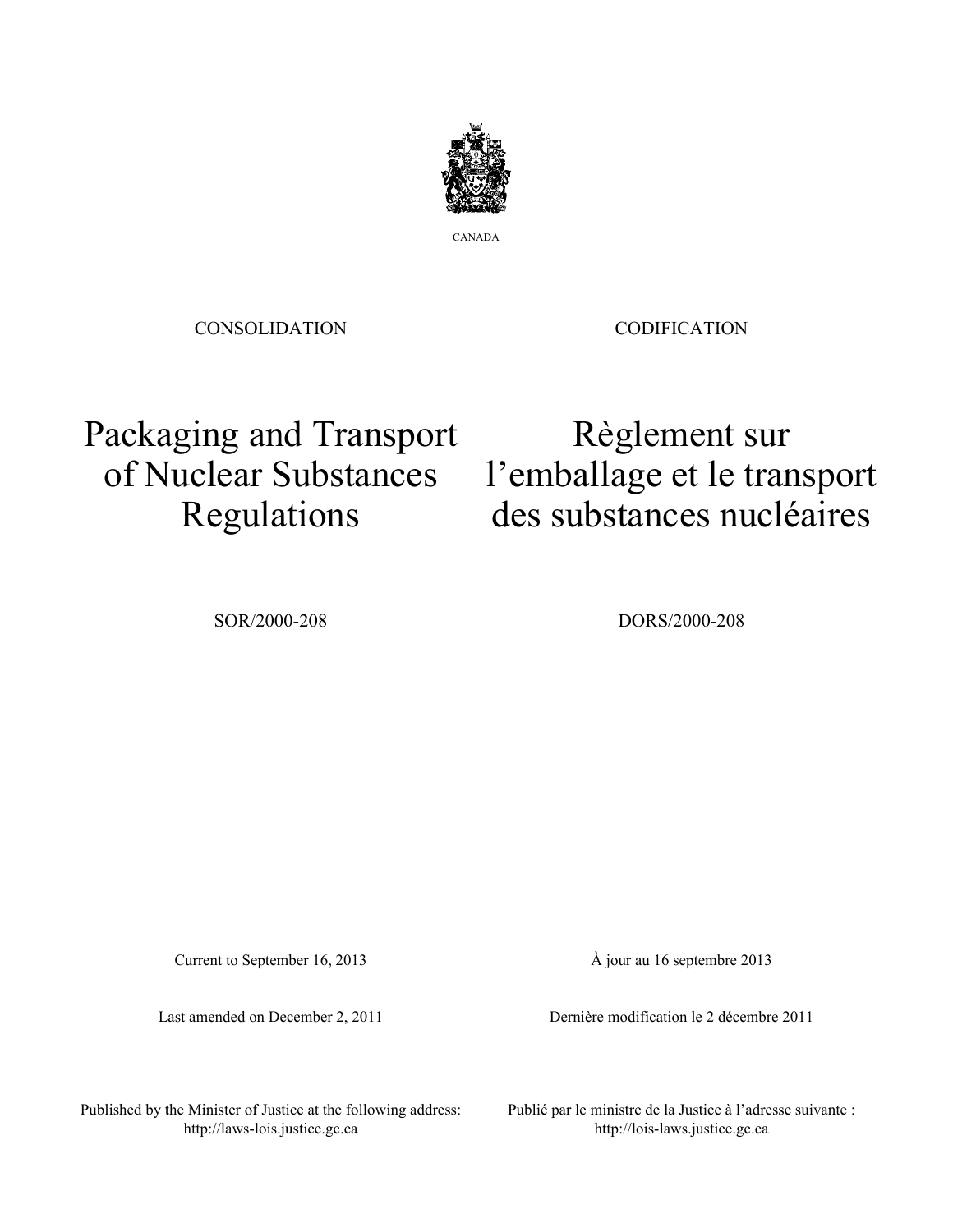### OFFICIAL STATUS OF CONSOLIDATIONS

Subsections 31(1) and (3) of the *Legislation Revision and Consolidation Act*, in force on June 1, 2009, provide as follows:

consolidation is **31.** (1) Every copy of a consolidated statute or consolidated regulation published by the Minister under this Act in either print or electronic form is evidence of that statute or regulation and of its contents and every copy purporting to be published by the Minister is deemed to be so published, unless the contrary is shown.

Inconsistencies in regulations

Published

evidence

(3) In the event of an inconsistency between a consolidated regulation published by the Minister under this Act and the original regulation or a subsequent amendment as registered by the Clerk of the Privy Council under the *Statutory Instruments Act*, the original regulation or amendment prevails to the extent of the inconsistency.

### NOTE NOTE

This consolidation is current to September 16, 2013. The last amendments came into force on December 2, 2011. Any amendments that were not in force as of September 16, 2013 are set out at the end of this document under the heading "Amendments Not in Force".

### CARACTÈRE OFFICIEL DES CODIFICATIONS

Les paragraphes 31(1) et (3) de la *Loi sur la révision et la codification des textes législatifs*, en vigueur le 1<sup>er</sup> juin 2009, prévoient ce qui suit:

**31.** (1) Tout exemplaire d'une loi codifiée ou d'un règlement codifié, publié par le ministre en vertu de la présente loi sur support papier ou sur support électronique, fait foi de cette loi ou de ce règlement et de son contenu. Tout exemplaire donné comme publié par le ministre est réputé avoir été ainsi publié, sauf preuve contraire.

Codifications comme élément de preuve

Incompatibilité — règlements

... [...]

(3) Les dispositions du règlement d'origine avec ses modifications subséquentes enregistrées par le greffier du Conseil privé en vertu de la *Loi sur les textes réglementaires* l'emportent sur les dispositions incompatibles du règlement codifié publié par le ministre en vertu de la présente loi.

Cette codification est à jour au 16 septembre 2013. Les dernières modifications sont entrées en vigueur le 2 décembre 2011. Toutes modifications qui n'étaient pas en vigueur au 16 septembre 2013 sont énoncées à la fin de ce document sous le titre « Modifications non en vigueur ».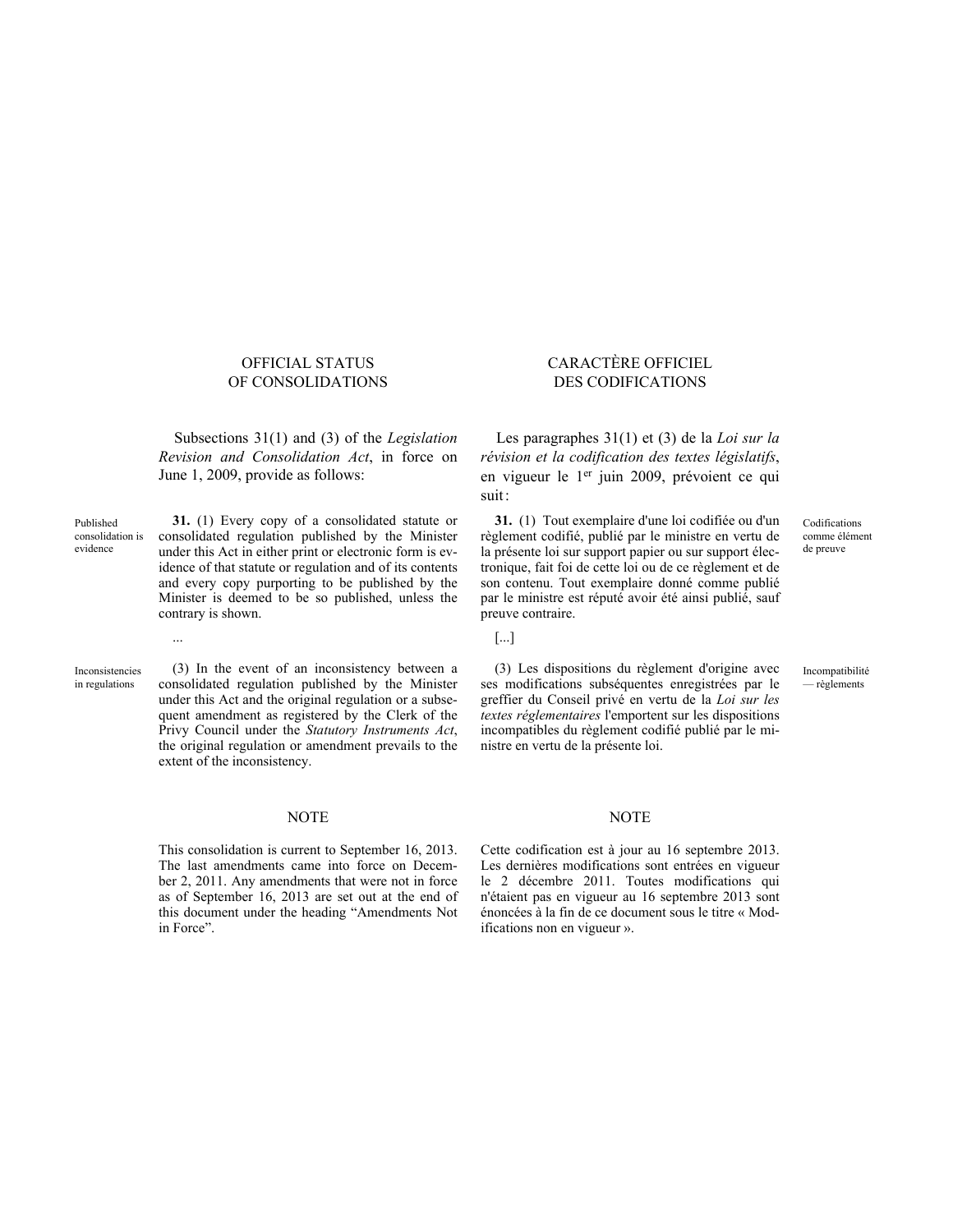# TABLE OF PROVISIONS TABLE ANALYTIQUE

| Section        |                                                                                                                                           | Page | Article        |                                                                                                                                                     | Page |
|----------------|-------------------------------------------------------------------------------------------------------------------------------------------|------|----------------|-----------------------------------------------------------------------------------------------------------------------------------------------------|------|
|                | Packaging and Transport of Nuclear<br><b>Substances Regulations</b>                                                                       |      |                | Règlement sur l'emballage et le<br>transport des substances nucléaires                                                                              |      |
| $\mathbf{1}$   | <b>INTERPRETATION AND</b><br><b>APPLICATION</b>                                                                                           | 1    | $\mathbf{1}$   | DÉFINITIONS ET CHAMP<br>D'APPLICATION                                                                                                               | 1    |
| 1              | <b>INTERPRETATION</b>                                                                                                                     | 1    | 1              | DÉFINITIONS ET INTERPRÉTATION                                                                                                                       |      |
| $\overline{2}$ | <b>APPLICATION</b>                                                                                                                        | 8    | $\overline{2}$ | CHAMP D'APPLICATION                                                                                                                                 | 8    |
| 3              | <b>LICENCE APPLICATIONS</b>                                                                                                               | 10   | 3              | <b>DEMANDES DE PERMIS</b>                                                                                                                           | 10   |
| 3              | LICENCE TO TRANSPORT CATEGORY I, II<br>OR III NUCLEAR MATERIAL                                                                            | 10   | 3              | PERMIS DE TRANSPORT DES MATIÈRES<br>NUCLÉAIRES DE CATÉGORIE I, II OU III                                                                            | 10   |
| 4              | LICENCE TO TRANSPORT WHILE IN<br>TRANSIT                                                                                                  | 10   | $\overline{4}$ | PERMIS DE TRANSPORT EN TRANSIT                                                                                                                      | 10   |
| 5              | <b>LICENCE TO PACKAGE OR TRANSPORT</b><br>UNDER SPECIAL ARRANGEMENT                                                                       | 11   | 5              | PERMIS D'EMBALLAGE OU DE TRANSPORT<br>EN VERTU D'UN ARRANGEMENT SPÉCIAL                                                                             | 11   |
| 6              | <b>EXEMPTIONS FROM LICENCE</b><br><b>REQUIREMENT</b>                                                                                      | 12   | 6              | <b>EXEMPTIONS DE PERMIS</b>                                                                                                                         | 12   |
| 7              | CERTIFICATION OF PACKAGES,<br>SPECIAL FORM RADIOACTIVE<br>MATERIAL AND LOW<br>DISPERSIBLE RADIOACTIVE<br><b>MATERIAL</b>                  | 13   | $\tau$         | HOMOLOGATION DES COLIS,<br><b>MATIÈRES RADIOACTIVES</b><br><b>SOUS FORME SPÉCIALE ET</b><br><b>MATIÈRES RADIOACTIVES</b><br>FAIBLEMENT DISPERSABLES | 13   |
| 7              | <b>APPLICATION FOR CERTIFICATION</b>                                                                                                      | 13   | $\tau$         | DEMANDE D'HOMOLOGATION                                                                                                                              | 13   |
| 8              | <b>REFUSAL TO CERTIFY</b>                                                                                                                 | 15   | 8              | REFUS D'HOMOLOGUER                                                                                                                                  | 15   |
| 9              | DECERTIFICATION                                                                                                                           | 15   | 9              | ANNULATION DE L'HOMOLOGATION                                                                                                                        | 15   |
| 10             | <b>OPPORTUNITY TO BE HEARD</b>                                                                                                            | 16   | 10             | POSSIBILITÉ D'ÊTRE ENTENDU                                                                                                                          | 16   |
| 11             | PACKAGES, SPECIAL FORM<br>RADIOACTIVE MATERIAL, LOW<br>DISPERSIBLE RADIOACTIVE<br>MATERIAL AND PACKAGING                                  | 16   | 11             | COLIS, MATIÈRES<br>RADIOACTIVES SOUS FORME<br>SPÉCIALE, MATIÈRES<br>RADIOACTIVES FAIBLEMENT<br><b>DISPERSABLES ET</b><br><b>EMBALLAGES</b>          | 16   |
| 11             | PRODUCTION OF PACKAGES                                                                                                                    | 16   | 11             | PRODUCTION DES COLIS                                                                                                                                | 16   |
| 12             | PRODUCTION OR POSSESSION OF SPECIAL<br>FORM RADIOACTIVE MATERIAL AND<br>LOW DISPERSIBLE RADIOACTIVE<br><b>MATERIAL</b>                    | 17   | 12             | PRODUCTION OU POSSESSION DES<br>MATIÈRES RADIOACTIVES SOUS FORME<br>SPÉCIALE ET DE MATIÈRES RADIOACTIVES<br>FAIBLEMENT DISPERSABLES                 | 17   |
| 13             | <b>QUALITY ASSURANCE PROGRAM FOR</b><br>PACKAGES, SPECIAL FORM RADIOACTIVE<br><b>MATERIAL AND LOW DISPERSIBLE</b><br>RADIOACTIVE MATERIAL | 18   | 13             | PROGRAMME D'ASSURANCE DE LA<br>QUALITÉ POUR LES COLIS, LES MATIÈRES<br>RADIOACTIVES SOUS FORME SPÉCIALE ET<br>LES MATIÈRES RADIOACTIVES FAIBLEMENT  |      |
|                |                                                                                                                                           |      |                |                                                                                                                                                     |      |

| Article        |                                                                                                                                                                          | Page         |
|----------------|--------------------------------------------------------------------------------------------------------------------------------------------------------------------------|--------------|
|                | Règlement sur l'emballage et le<br>transport des substances nucléaires                                                                                                   |              |
| 1              | DÉFINITIONS ET CHAMP<br>D'APPLICATION                                                                                                                                    | $\mathbf{1}$ |
| 1              | DÉFINITIONS ET INTERPRÉTATION                                                                                                                                            | 1            |
| 2              | CHAMP D'APPLICATION                                                                                                                                                      | 8            |
| 3              | <b>DEMANDES DE PERMIS</b>                                                                                                                                                | 10           |
| $\overline{3}$ | PERMIS DE TRANSPORT DES MATIÈRES<br>NUCLÉAIRES DE CATÉGORIE I, II OU III                                                                                                 | 10           |
| 4              | PERMIS DE TRANSPORT EN TRANSIT                                                                                                                                           | 10           |
| 5              | PERMIS D'EMBALLAGE OU DE TRANSPORT<br>EN VERTU D'UN ARRANGEMENT SPÉCIAL                                                                                                  | 11           |
| 6              | <b>EXEMPTIONS DE PERMIS</b>                                                                                                                                              | 12           |
| 7              | HOMOLOGATION DES COLIS,<br><b>MATIÈRES RADIOACTIVES</b><br>SOUS FORME SPÉCIALE ET<br><b>MATIÈRES RADIOACTIVES</b>                                                        |              |
|                | <b>FAIBLEMENT DISPERSABLES</b>                                                                                                                                           | 13           |
| 7              | DEMANDE D'HOMOLOGATION                                                                                                                                                   | 13           |
| 8              | REFUS D'HOMOLOGUER                                                                                                                                                       | 15           |
| 9              | ANNULATION DE L'HOMOLOGATION                                                                                                                                             | 15           |
| 10<br>11       | POSSIBILITÉ D'ÊTRE ENTENDU<br>COLIS, MATIÈRES<br>RADIOACTIVES SOUS FORME<br>SPÉCIALE, MATIÈRES<br>RADIOACTIVES FAIBLEMENT<br><b>DISPERSABLES ET</b><br><b>EMBALLAGES</b> | 16<br>16     |
| 11             | PRODUCTION DES COLIS                                                                                                                                                     | 16           |
| 12             | PRODUCTION OU POSSESSION DES<br>MATIÈRES RADIOACTIVES SOUS FORME<br>SPÉCIALE ET DE MATIÈRES RADIOACTIVES<br><b>FAIBLEMENT DISPERSABLES</b>                               | 17           |
| 13             | PROGRAMME D'ASSURANCE DE LA<br>QUALITÉ POUR LES COLIS, LES MATIÈRES<br>RADIOACTIVES SOUS FORME SPÉCIALE ET<br>LES MATIÈRES RADIOACTIVES FAIBLEMENT                       |              |
|                | <b>DISPERSABLES</b>                                                                                                                                                      | 18           |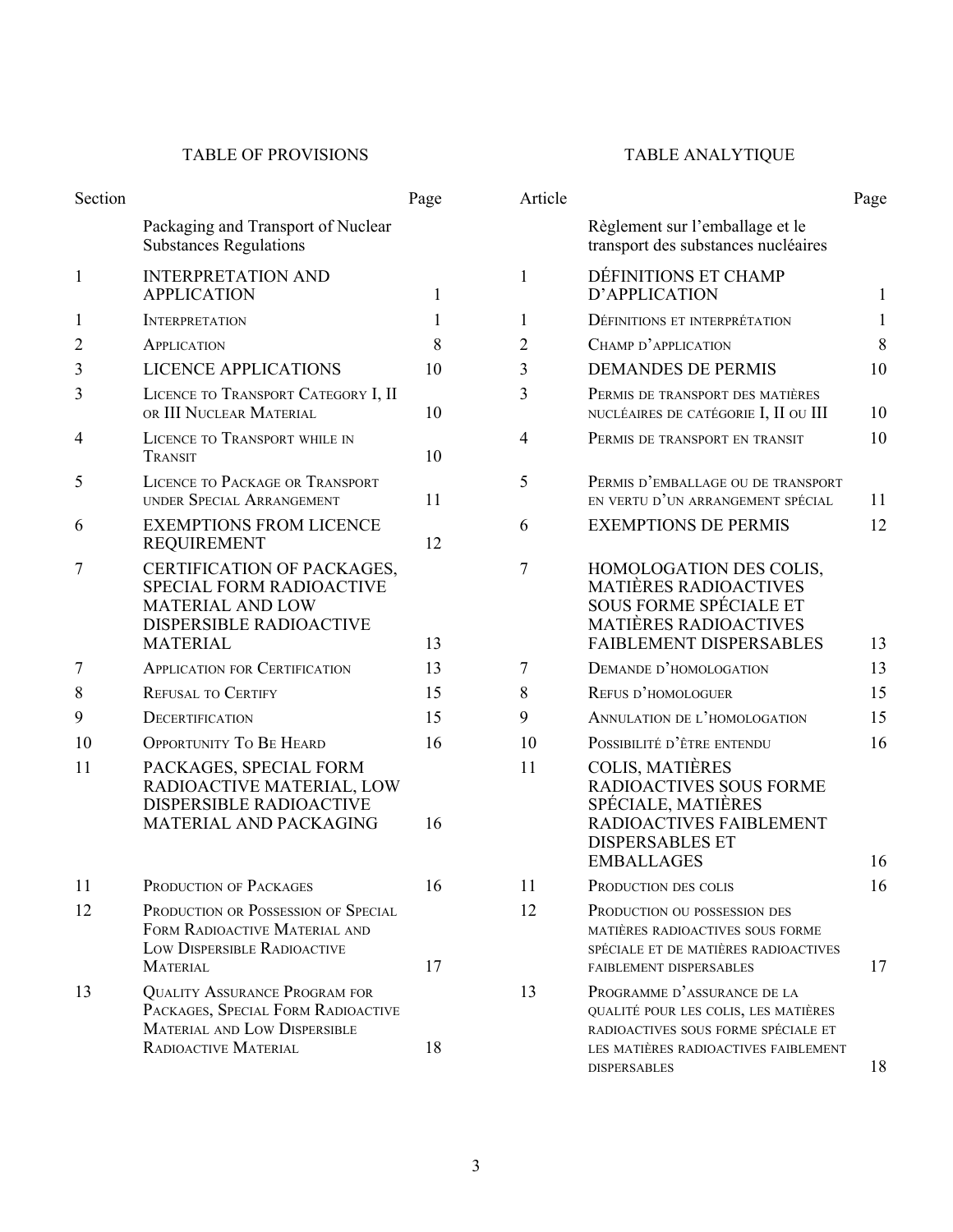| Section |                                                                    | Page | Article |                                                                                                          | Page |
|---------|--------------------------------------------------------------------|------|---------|----------------------------------------------------------------------------------------------------------|------|
| 14      | <b>REGISTRATION OF USE OF PACKAGES</b>                             | 18   | 14      | <b>INSCRIPTION DE L'USAGE DES COLIS</b>                                                                  | 18   |
| 15      | PACKAGING AND TRANSPORT<br>OF RADIOACTIVE MATERIAL                 | 19   | 15      | <b>EMBALLAGE ET TRANSPORT</b><br>DES MATIÈRES RADIOACTIVES                                               | 19   |
| 15      | <b>GENERAL OBLIGATIONS</b>                                         | 19   | 15      | <b>OBLIGATIONS GÉNÉRALES</b>                                                                             | 19   |
| 16      | PACKAGES FOR TRANSPORT                                             | 19   | 16      | COLIS POUR LE TRANSPORT                                                                                  | 19   |
| 17      | <b>TRANSPORT DOCUMENTS</b>                                         | 22   | 17      | <b>DOCUMENTS DE TRANSPORT</b>                                                                            | 22   |
| 18      | <b>RADIATION PROTECTION PROGRAM</b>                                | 23   | 18      | PROGRAMME DE RADIOPROTECTION                                                                             | 23   |
| 19      | <b>DANGEROUS OCCURRENCES</b>                                       | 23   | 19      | <b>SITUATIONS DANGEREUSES</b>                                                                            | 23   |
| 20      | "RELEASE" UNDER THE TRANSPORTATION<br>OF DANGEROUS GOODS ACT, 1992 | 25   | 20      | <b>« REJET » AUX TERMES DE LA LOI DE</b><br>1992 SUR LE TRANSPORT DES<br><b>MARCHANDISES DANGEREUSES</b> | 25   |
| 21      | <b>OPENING OF PACKAGES</b>                                         | 26   | 21      | <b>OUVERTURE DES COLIS</b>                                                                               | 26   |
| 22      | <b>UNDELIVERABLE CONSIGNMENTS</b>                                  | 27   | 22      | <b>ENVOIS NON LIVRABLES</b>                                                                              | 27   |
| 23      | RECORDS TO BE KEPT AND<br><b>RETAINED</b>                          | 27   | 23      | DOCUMENTS À TENIR ET À<br><b>CONSERVER</b>                                                               | 27   |
| 24      | <b>COMING INTO FORCE</b>                                           | 28   | 24      | ENTRÉE EN VIGUEUR                                                                                        | 28   |
|         |                                                                    |      |         |                                                                                                          |      |

| Section |                                                                    | Page | Article |                                                                                                   | Page |
|---------|--------------------------------------------------------------------|------|---------|---------------------------------------------------------------------------------------------------|------|
| 14      | <b>REGISTRATION OF USE OF PACKAGES</b>                             | 18   | 14      | <b>INSCRIPTION DE L'USAGE DES COLIS</b>                                                           | 18   |
| 15      | PACKAGING AND TRANSPORT<br>OF RADIOACTIVE MATERIAL                 | 19   | 15      | <b>EMBALLAGE ET TRANSPORT</b><br>DES MATIÈRES RADIOACTIVES                                        | 19   |
| 15      | <b>GENERAL OBLIGATIONS</b>                                         | 19   | 15      | <b>OBLIGATIONS GÉNÉRALES</b>                                                                      | 19   |
| 16      | PACKAGES FOR TRANSPORT                                             | 19   | 16      | COLIS POUR LE TRANSPORT                                                                           | 19   |
| 17      | <b>TRANSPORT DOCUMENTS</b>                                         | 22   | 17      | DOCUMENTS DE TRANSPORT                                                                            | 22   |
| 18      | <b>RADIATION PROTECTION PROGRAM</b>                                | 23   | 18      | PROGRAMME DE RADIOPROTECTION                                                                      | 23   |
| 19      | <b>DANGEROUS OCCURRENCES</b>                                       | 23   | 19      | <b>SITUATIONS DANGEREUSES</b>                                                                     | 23   |
| 20      | "RELEASE" UNDER THE TRANSPORTATION<br>OF DANGEROUS GOODS ACT, 1992 | 25   | 20      | <b>« REJET » AUX TERMES DE LA LOI DE</b><br>1992 SUR LE TRANSPORT DES<br>MARCHANDISES DANGEREUSES | 25   |
| 21      | <b>OPENING OF PACKAGES</b>                                         | 26   | 21      | <b>OUVERTURE DES COLIS</b>                                                                        | 26   |
| 22      | <b>UNDELIVERABLE CONSIGNMENTS</b>                                  | 27   | 22      | ENVOIS NON LIVRABLES                                                                              | 27   |
| 23      | <b>RECORDS TO BE KEPT AND</b><br><b>RETAINED</b>                   | 27   | 23      | DOCUMENTS À TENIR ET À<br><b>CONSERVER</b>                                                        | 27   |
| 24      | <b>COMING INTO FORCE</b>                                           | 28   | 24      | <b>ENTRÉE EN VIGUEUR</b>                                                                          | 28   |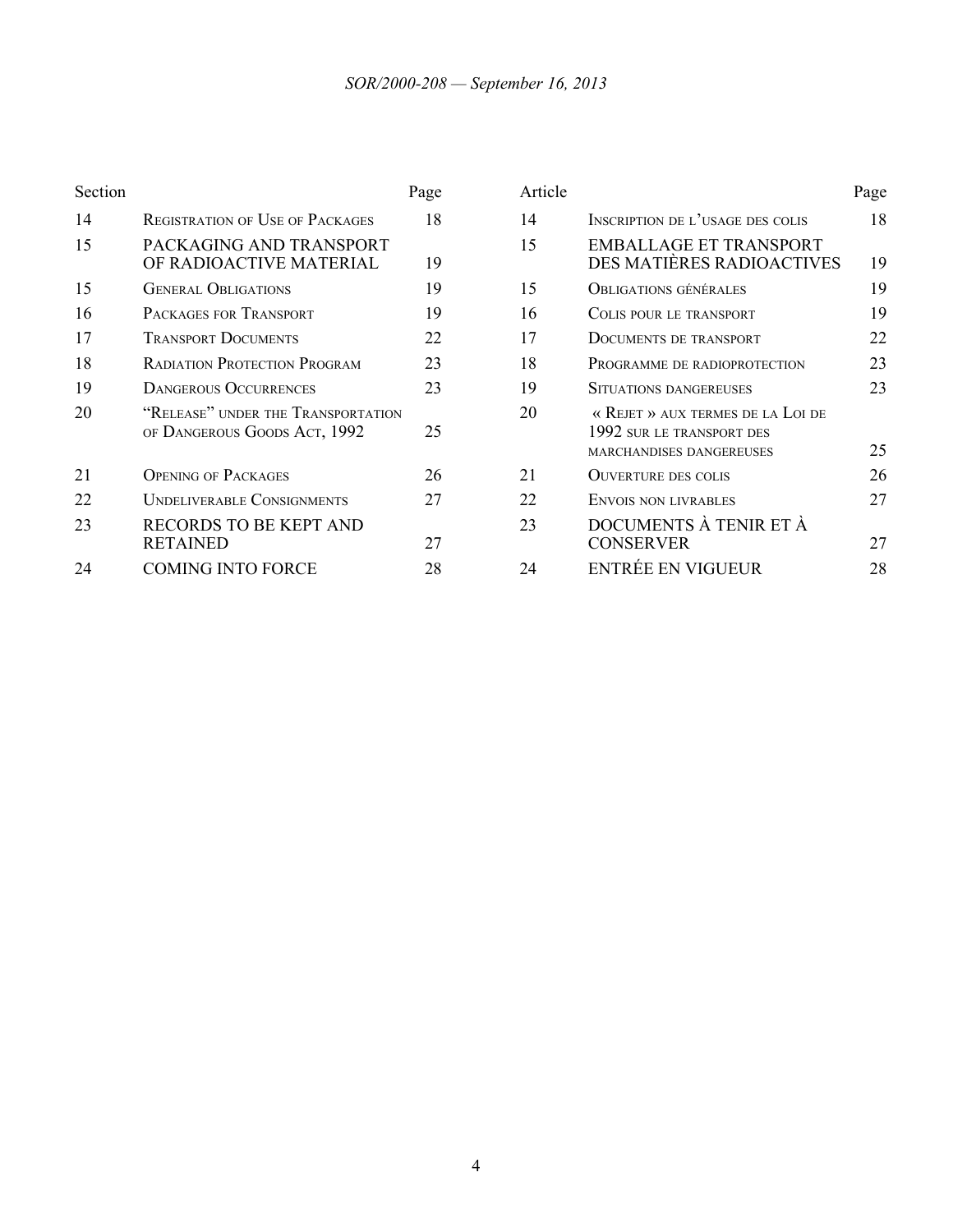SOR/2000-208 May 31, 2000

**Packaging and Transport of Nuclear Substances Regulations**

Her Excellency the Governor General in Council, on the recommendation of the Minister of Natural Resources, pursuant to section 44 of the *Nuclear Safety and* Control Act<sup>a</sup>, hereby approves the annexed *Packaging and Transport of Nuclear Substances Regulations* made by the Canadian Nuclear Safety Commission on May 31, 2000.

Registration<br>SOR/2000-208 May 31, 2000<br>DORS/2000-208 Le 31 mai 2000

NUCLEAR SAFETY AND CONTROL ACT LOI SUR LA SÛRETÉ ET LA RÉGLEMENTATION NUCLÉAIRES

> **Règlement sur l'emballage et le transport des substances nucléaires**

P.C. 2000-788 May 31, 2000 C.P. 2000-788 Le 31 mai 2000

Sur recommandation du ministre des Ressources naturelles et en vertu de l'article 44 de la *Loi sur la sûreté et* la réglementation nucléaires<sup>a</sup>, Son Excellence la Gouverneure générale en conseil agrée le *Règlement sur l'emballage et le transport des substances nucléaires*, ciaprès, pris le 31 mai 2000 par la Commission canadienne de sûreté nucléaire.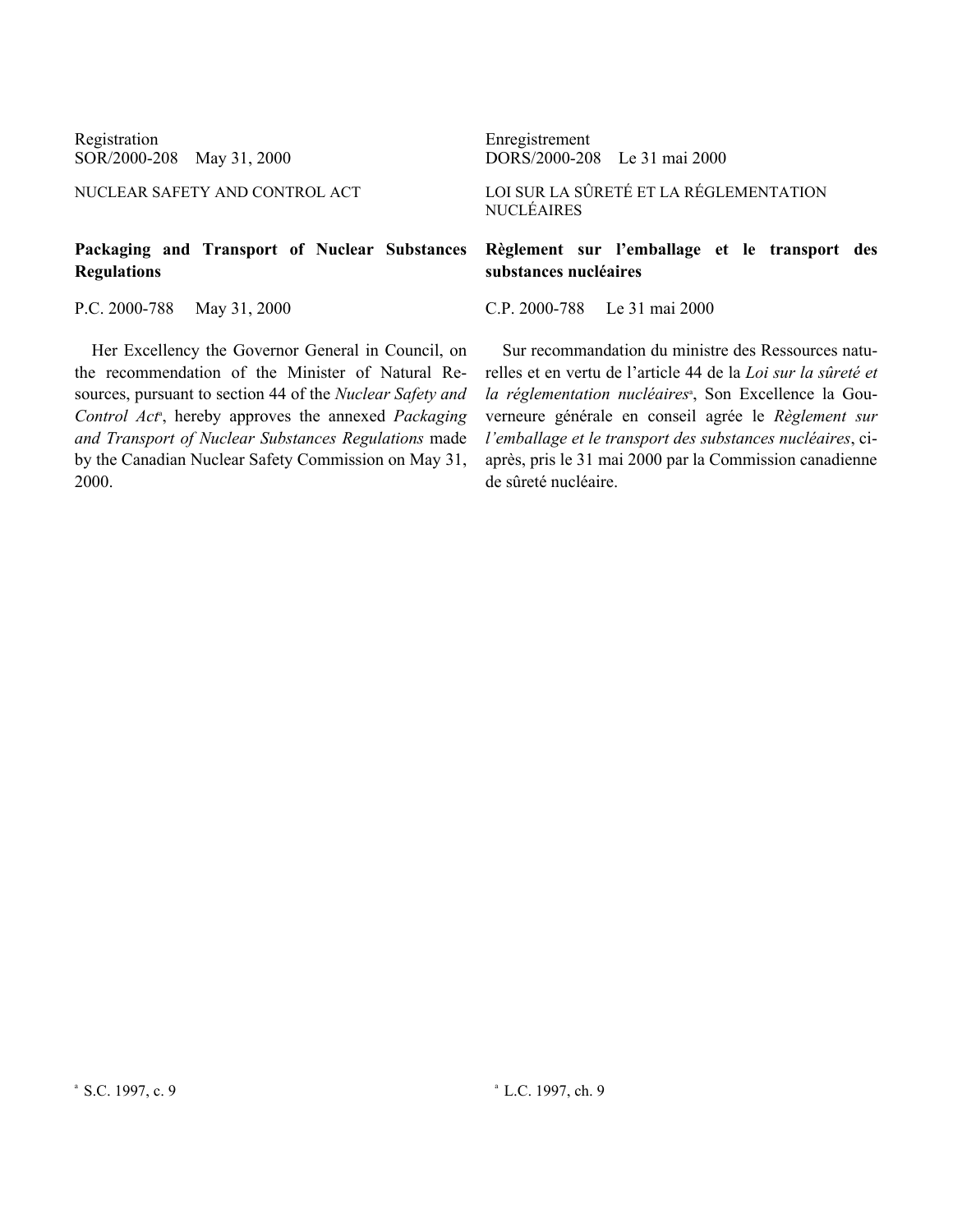# <span id="page-5-0"></span>PACKAGING AND TRANSPORT OF NUCLEAR REGLEMENT SUBSTANCES REGULATIONS

**1.** (1) The definitions in this subsection apply in these Regulations.

" $A_1$ " and " $A_2$ " have the respective meanings assigned to those terms by paragraph 201 of the *IAEA Regulations*.  $(A<sub>1</sub> et A<sub>2</sub>)$ 

"Act" means the *Nuclear Safety and Control Act*. (*Loi*)

"activity" means the number of nuclear transformations occurring per unit of time, as measured in becquerels. (*activité*)

"carrier" has the meaning assigned to that term by the *Transportation of Dangerous Goods Regulations*. (*transporteur*)

"certificate" means a document issued by the Commission or by a designated officer authorized under paragraph  $37(2)(a)$  of the Act, indicating that a package design, a design for special form radioactive material or a design for low dispersible radioactive material is certified. (*homologation*)

"certified" means certified by the Commission under paragraph  $21(1)(h)$  of the Act or by a designated officer authorized under paragraph 37(2)(*a*) of the Act. (*homologué*)

"committed" has the meaning assigned to that term by subsection 1(1) of the *Radiation Protection Regulations*. (*engagé*)

"confinement system" means the assembly of fissile material and packaging components intended to preserve criticality safety. (*système d'isolement*)

"consignee" means a person who receives a consignment or a person to whom a consignment is being or is intended to be transported. (*destinataire*)

"consignment" has the meaning assigned to that term by paragraph 211 of the *IAEA Regulations*. (*envoi*)

# RÈGLEMENT SUR L'EMBALLAGE ET LE TRANSPORT DES SUBSTANCES NUCLÉAIRES

# INTERPRETATION AND APPLICATION DÉFINITIONS ET CHAMP D'APPLICATION

INTERPRETATION DÉFINITIONS ET INTERPRÉTATION

**1.** (1) Les définitions qui suivent s'appliquent au présent règlement.

 $\langle A_1 \rangle$  et  $\langle A_2 \rangle$  S'entendent au sens du paragraphe 201 du *Règlement de l'AIEA*.  $(A<sub>1</sub>$  and  $A<sub>2</sub>$ )

«activité» Nombre de transformations nucléaires, mesurées en becquerels, se produisant par unité de temps. (*activity*)

«activité autorisée» L'une des activités visées aux alinéas 26*a*) à *c*) de la Loi que le titulaire du permis est autorisé à exercer. (*licensed activity*)

«activité spécifique» S'entend au sens du paragraphe 240 du *Règlement de l'AIEA*. (*specific activity*)

«arrangement spécial» S'entend au sens du paragraphe 238 du *Règlement de l'AIEA*. (*special arrangement*)

«assurance de la qualité» S'entend au sens du paragraphe 232 du *Règlement de l'AIEA*. (*quality assurance*)

«Code maritime international des marchandises dangereuses » Document de l'Organisation maritime internationale, compte tenu de ses modifications successives. (*International Maritime Dangerous Goods Code*)

«colis » Emballage avec son contenu radioactif, tel qu'il est présenté pour le transport. (*package*)

«colis CI-1 » [Abrogée, DORS/2003-405, art. 3]

«colis CI-2 » [Abrogée, DORS/2003-405, art. 3]

«colis CI-3 » [Abrogée, DORS/2003-405, art. 3]

«colis du type A» Colis conçu selon les exigences des paragraphes 413, 414 et 633 du *Règlement de l'AIEA*. (*Type A package*)

«colis du type B» Colis conçu selon les exigences des paragraphes 415 ou 416 et des paragraphes 650 ou 665 du *Règlement de l'AIEA*. (*Type B package*)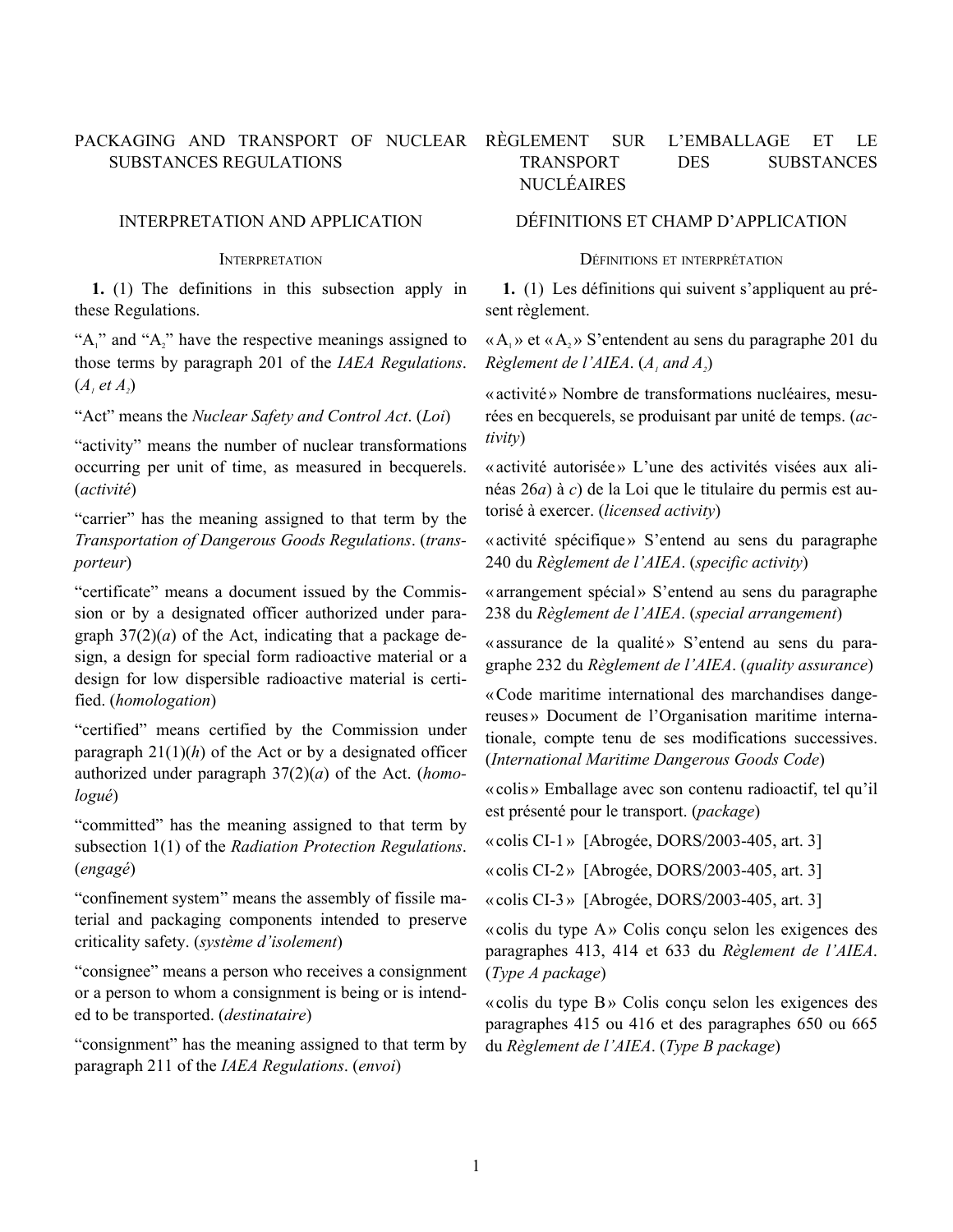"consignor" has the meaning assigned to that term by the *Transportation of Dangerous Goods Regulations*. (*expéditeur*)

"containment system" has the meaning assigned to that term by paragraph 213 of the *IAEA Regulations*. (*enveloppe de confinement*)

"contamination" has the meaning assigned to that term by paragraph 214 of the *IAEA Regulations*. (*contamination*)

"conveyance" has the meaning assigned to that term by paragraph 217 of the *IAEA Regulations*. (*moyen de transport*)

"criticality safety index" has the meaning assigned to that term by paragraph 218 of the *IAEA Regulations*. (*indice de sûreté-criticité*)

"depleted uranium" has the meaning assigned to that term by paragraph 246 of the *IAEA Regulations*. (*uranium appauvri*)

"effective dose" has the meaning assigned to that term by subsection 1(1) of the *Radiation Protection Regulations*. (*dose efficace*)

"equivalent dose" has the meaning assigned to that term by subsection 1(1) of the *Radiation Protection Regulations*. (*dose équivalente*)

"excepted package" means a package that meets the requirements of paragraph 515 of the *IAEA Regulations*. (*colis excepté*)

"exclusive use" has the meaning assigned to that term by paragraph 221 of the *IAEA Regulations*. (*utilisation exclusive*)

"fissile material" has the meaning assigned to that term by paragraph 222 of the *IAEA Regulations*. (*matière fissile*)

"*IAEA Regulations*" means the *Regulations for the Safe Transport of Radioactive Material*, 1996 Edition (Revised), being Safety Standards Series No. TS-R-1 (ST-1, Revised) published by the International Atomic Energy «colis du type C» Colis conçu selon les exigences des paragraphes 417 et 667 du *Règlement de l'AIEA*. (*Type C package*)

«colis du type CI-1 » Colis conçu selon les exigences des paragraphes 411 et 621 du *Règlement de l'AIEA*. (*Type IP-1 package*)

«colis du type CI-2» Colis conçu selon les exigences des paragraphes 411 et 412 du *Règlement de l'AIEA*, et:

*a*) soit du paragraphe 622 de ce règlement;

*b*) soit des paragraphes 624 à 628 de ce règlement relatives aux colis du type CI-2. (*Type IP-2 package*)

«colis du type CI-3» Colis conçu selon les exigences des paragraphes 411 et 412 du *Règlement de l'AIEA* et:

*a*) soit du paragraphe 623 de ce règlement;

*b*) soit des paragraphes 625 à 628 de ce règlement relatives aux colis du type CI-3. (*Type IP-3 package*)

«colis du type H(M)» Colis excepté, colis du type CI-1, colis du type CI-2, colis du type CI-3 ou colis du type A qui satisfait aux exigences du paragraphe 632 du *Règlement de l'AIEA* et qui contient plus de 0,1 kg d'hexafluorure d'uranium qui ne se présente pas sous forme de matière fissile. (*Type H(M) package*)

«colis du type H(U) » Colis excepté, colis du type CI-1, colis du type CI-2, colis du type CI-3 ou colis du type A qui satisfait aux exigences du paragraphe 629 du *Règlement de l'AIEA* et qui contient plus de 0,1 kg d'hexafluorure d'uranium qui ne se présente pas sous forme de matière fissile. (*Type H(U) package*)

«colis excepté» Colis conforme aux exigences du paragraphe 515 du *Règlement de l'AIEA*. (*excepted package*)

«contamination» S'entend au sens du paragraphe 214 du *Règlement de l'AIEA*. (*contamination*)

«destinataire» Personne qui reçoit un envoi ou à qui s'adresse un envoi. (*consignee*)

«dose efficace» S'entend au sens du paragraphe 1(1) du *Règlement sur la radioprotection*. (*effective dose*)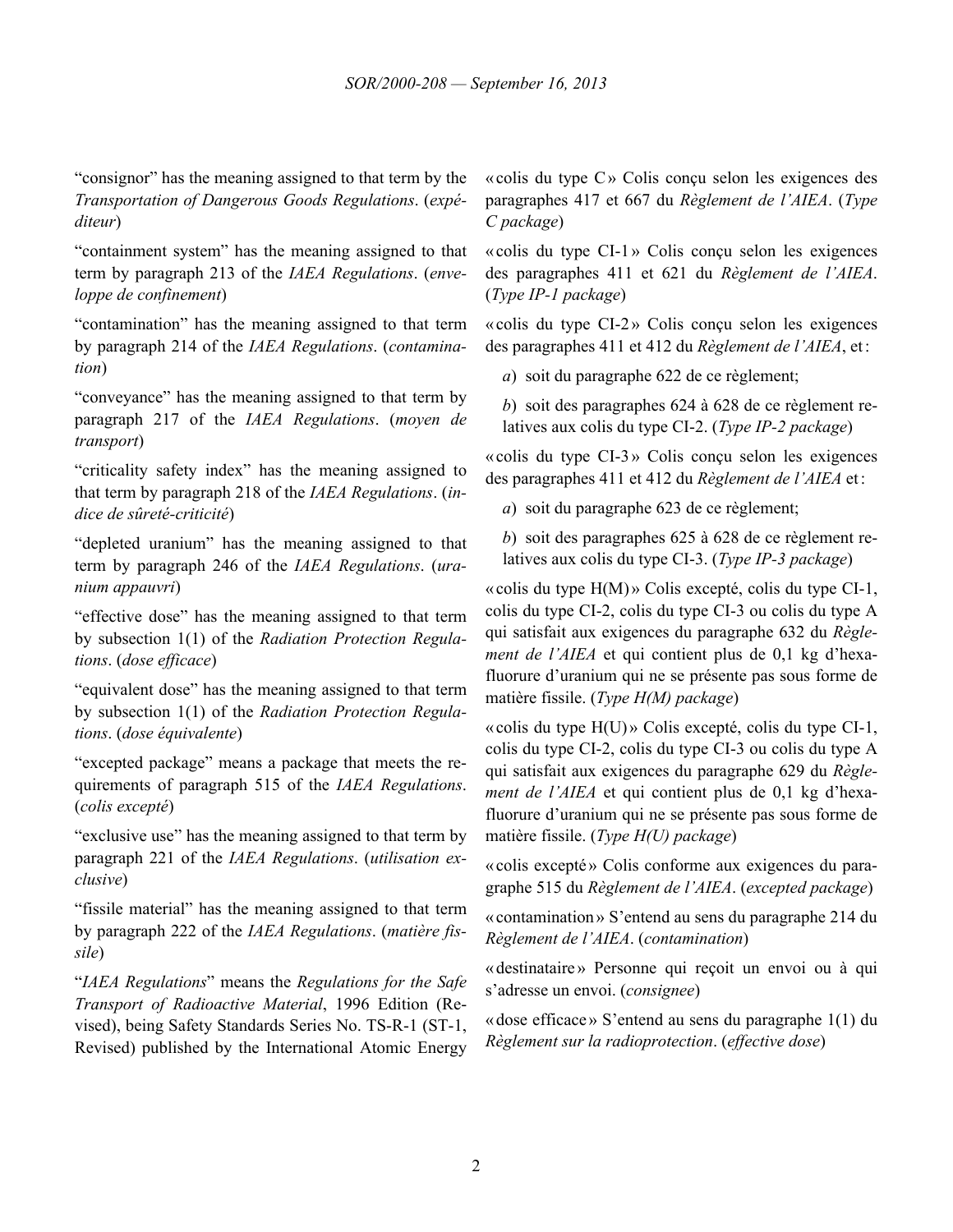Agency, as modified for the purposes of these Regulations by subsections (2) and (3). (*Règlement de l'AIEA*)

"International Maritime Dangerous Goods Code" means the document of that name published by the International Maritime Organization, as amended from time to time. (*Code maritime international des marchandises dangereuses*)

"IP-1 package" [Repealed, SOR/2003-405, s. 3]

"IP-2 package" [Repealed, SOR/2003-405, s. 3]

"IP-3 package" [Repealed, SOR/2003-405, s. 3]

"licensed activity" means an activity described in any of paragraphs  $26(a)$  to  $(c)$  of the Act that a licence authorizes the licensee to carry on. (*activité autorisée*)

"low dispersible radioactive material" means a material described in paragraph 225 of the *IAEA Regulations* that conforms to paragraphs 605 and 712 of those Regulations. (*matière radioactive faiblement dispersable*)

"LSA-I material" means

(*a*) ores containing naturally occurring radionuclides with a uranium and thorium concentration not greater than two per cent by mass;

(b) radioactive material for which the  $A_2$  value is unlimited, excluding fissile material in quantities not excepted under paragraph 672 of the *IAEA Regulations* and ores that are not described in paragraph (*a*);

(*c*) unirradiated thorium or unirradiated natural or depleted uranium concentrates;

(*d*) mill tailings, contaminated earth, concrete, rubble, other debris and activated materials in which the radioactive material is essentially uniformly distributed and the average specific activity does not exceed  $10<sup>6</sup>$  $A_2/g$ ; or

(*e*) other radioactive material in which the activity is distributed throughout and the estimated specific activity does not exceed 30 times the values for activity concentration specified in paragraphs 401 to 406 of the *IAEA Regulations*, excluding fissile material in

«dose équivalente » S'entend au sens du paragraphe 1(1) du *Règlement sur la radioprotection*. (*equivalent dose*)

«emballage» S'entend au sens du paragraphe 231 du *Règlement de l'AIEA*. (*packaging*)

«engagé » S'entend au sens du paragraphe 1(1) du *Règlement sur la radioprotection*. (*committed*)

«enveloppe de confinement» S'entend au sens du paragraphe 213 du *Règlement de l'AIEA*. (*containment system*)

«envoi» S'entend au sens du paragraphe 211 du *Règlement de l'AIEA*. (*consignment*)

«expéditeur» S'entend au sens du *Règlement sur le transport des marchandises dangereuses*. (*consignor*)

«homologation» Document délivré par la Commission ou par un fonctionnaire désigné autorisé en vertu de l'alinéa 37(2)*a*) de la Loi qui atteste que le modèle de colis, de matière radioactive sous forme spéciale, ou de matière radioactive faiblement dispersable, est homologué. (*certificate*)

«homologué» Homologué par la Commission en vertu de l'alinéa 21(1)*h*) de la Loi ou par un fonctionnaire désigné autorisé en vertu de l'alinéa 37(2)*a*) de la Loi. (*certified*)

«indice de sûreté-criticité» S'entend au sens du paragraphe 218 du *Règlement de l'AIEA*. (*criticality safety index*)

«indice de transport» S'entend au sens du paragraphe 243 du *Règlement de l'AIEA*. (*transport index*)

«Instructions techniques pour la sécurité du transport aérien des marchandises dangereuses» Document Doc 9284-AN/905 de l'Organisation de l'aviation civile internationale, compte tenu de ses modifications successives. (*Technical Instructions for the Safe Transport of Dangerous Goods by Air*)

«Loi» La *Loi sur la sûreté et la réglementation nucléaires*. (*Act*)

«matière FAS-I» Selon le cas: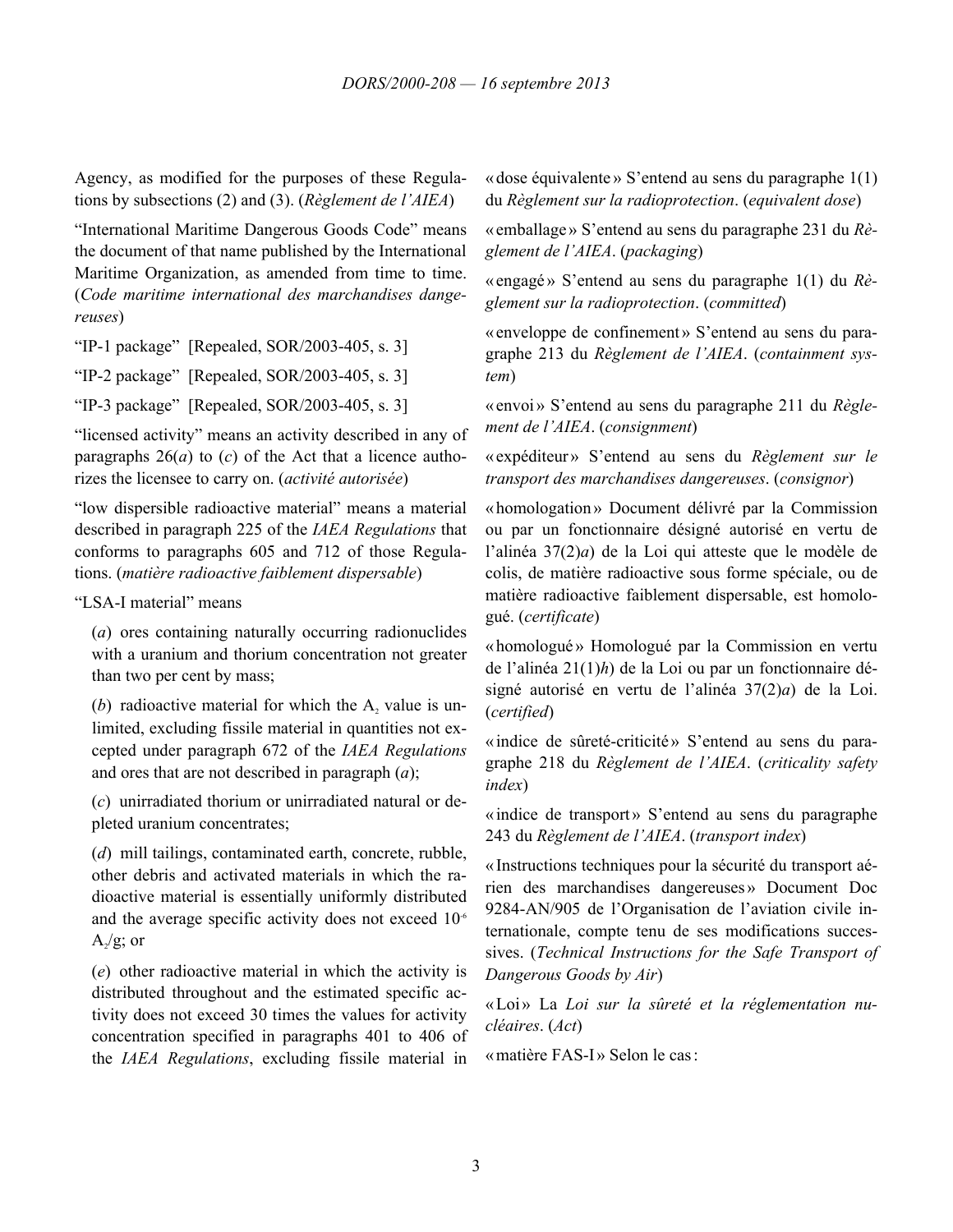quantities not excepted under paragraph 672 of those Regulations. (*matière FAS-I*)

"LSA-II material" means

(*a*) less than 225 litres of water with a tritium concentration not greater than 0.8 TBq/L; or

(*b*) material in which the activity is distributed throughout and the estimated average specific activity does not exceed  $10^4$  A<sub>2</sub>/g for solids and gases, and  $10^5$ A<sub>2</sub>/g for liquids. (*matière FAS-II*)

"LSA-III material" means material described in paragraph 226(c) of the *IAEA Regulations* that conforms to paragraph 601 of those Regulations. (*matière FAS-III*)

"natural uranium" has the meaning assigned to that term by paragraph 246 of the *IAEA Regulations*. (*uranium naturel*)

"package" means packaging with its radioactive contents, as presented for transport. (*colis*)

"packaging" has the meaning assigned to that term by paragraph 231 of the *IAEA Regulations*. (*emballage*)

"quality assurance" has the meaning assigned to that term by paragraph 232 of the *IAEA Regulations*. (*assurance de la qualité*)

"quality assurance program" [Repealed, SOR/2003-405, s. 3]

"radioactive material" means a nuclear substance that is a material described in paragraph 236 of the *IAEA Regulations*. (*matière radioactive*)

"radon progeny" has the meaning assigned to that term by subsection 1(1) of the *Radiation Protection Regulations*. (*produits de filiation du radon*)

"registered user" means a person who has received confirmation from the Commission that their use of a package has been registered under section 14. (*usager inscrit*)

"SCO-I" means a surface contaminated object, as defined in paragraph 241(a) of the *IAEA Regulations*. (*OCS-I*)

*a*) minerais contenant des radionucléides naturels dont la concentration en uranium et en thorium est d'au plus 2 % en masse;

*b*) matières radioactives, autres que les matières fissiles qui se présentent en quantités non exceptées au titre du paragraphe 672 du *Règlement de l'AIEA* et les minerais non visés à l'alinéa *a*), pour lesquelles la valeur de  $A_2$  n'est pas limitée;

*c*) concentrés de thorium non irradié ou d'uranium naturel ou appauvri non irradié;

*d*) résidus miniers, terre contaminée, béton, gravas, autres débris et matières activées dans lesquels les matières radioactives sont pour l'essentiel réparties uniformément et dont l'activité spécifique moyenne ne dépasse pas  $10<sup>-6</sup> A<sub>2</sub>/g$ ;

*e*) autres matières radioactives dans lesquelles l'activité est répartie uniformément et où l'activité spécifique estimée ne dépasse pas 30 fois la valeur de la concentration d'activité spécifiée aux paragraphes 401 à 406 du *Règlement de l'AIEA*, à l'exclusion des matières fissiles en quantités non exceptées au titre du paragraphe 672 de ce règlement. (*LSA-I material*)

«matière FAS-II» Selon le cas:

*a*) moins de 225 litres d'eau d'une teneur maximale en tritium de 0,8 TBq/L;

*b*) matières dans lesquelles l'activité est répartie dans l'ensemble et dont l'activité spécifique moyenne estimée ne dépasse pas  $10^4$  A<sub>2</sub>/g pour les solides et les gaz, et 10<sup>-5</sup> A<sub>2</sub>/g pour les liquides. (*LSA-II material*)

«matière FAS-III » Matière visée à l'alinéa 226c) du *Règlement de l'AIEA* et qui est conforme au paragraphe 601 de ce règlement. (*LSA-III material*)

«matière fissile » S'entend au sens du paragraphe 222 du *Règlement de l'AIEA*. (*fissile material*)

«matière radioactive» Substance nucléaire qui est une matière visée au paragraphe 236 du *Règlement de l'AIEA*. (*radioactive material*)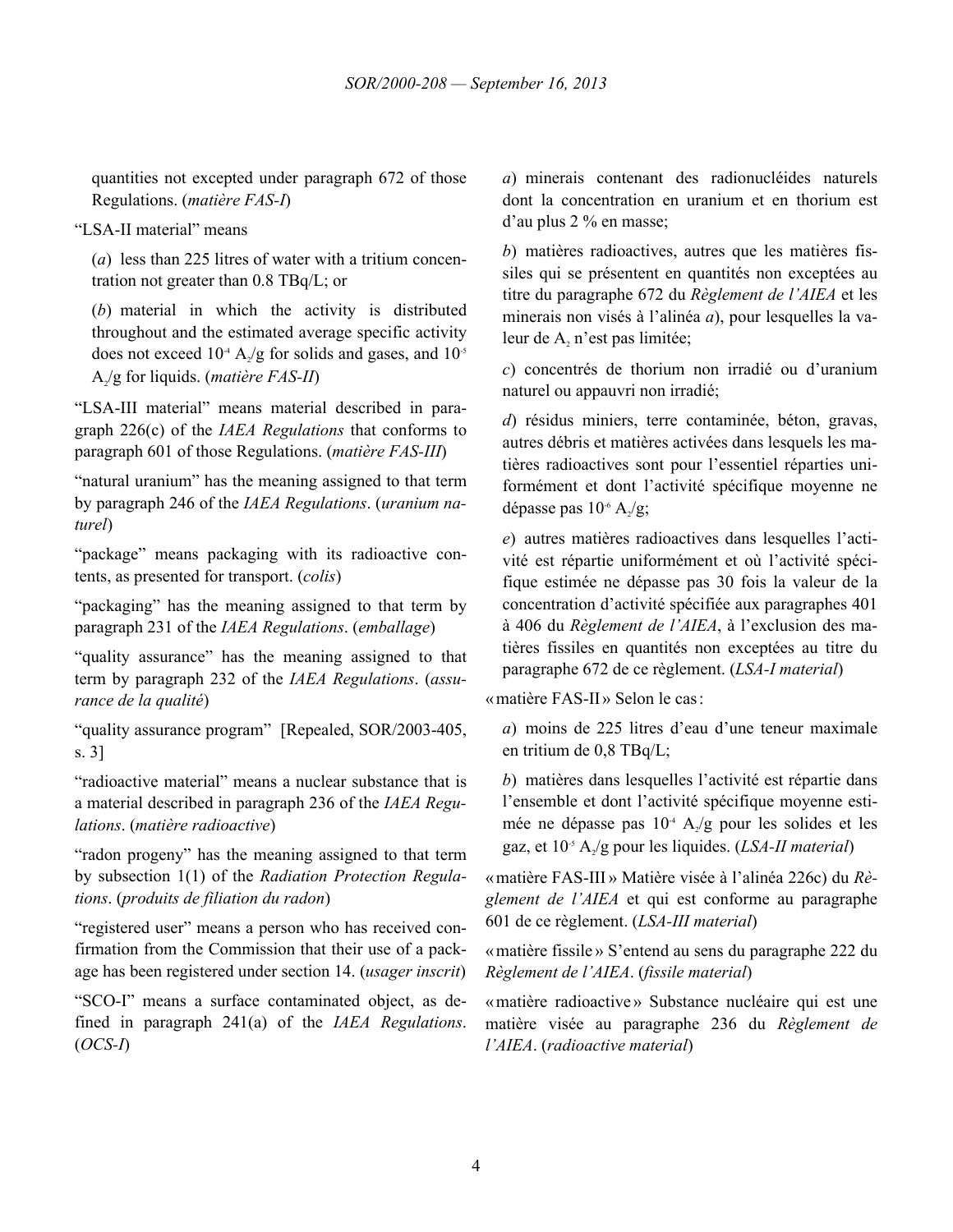"SCO-II" means a surface contaminated object, as defined in paragraph 241(b) of the *IAEA Regulations*. (*OCS-II*)

"special arrangement" has the meaning assigned to that term by paragraph 238 of the *IAEA Regulations*. (*arrangement spécial*)

"special form radioactive material" means a material described in paragraph 239 of the *IAEA Regulations* that conforms to paragraphs 602 to 604 of those Regulations. (*matière radioactive sous forme spéciale*)

"specific activity" has the meaning assigned to that term by paragraph 240 of the *IAEA Regulations*. (*activité spécifique*)

"Technical Instructions for the Safe Transport of Dangerous Goods by Air" means the document of that name, designated as Doc 9284-AN/905, published by the International Civil Aviation Organization, as amended from time to time. (*Instructions techniques pour la sécurité du transport aérien des marchandises dangereuses*)

"transit" means the process of being transported through Canada after being imported into and before being exported from Canada, in a situation where the place of initial loading and the final destination are outside Canada. (*transit*)

"transport index" has the meaning assigned to that term by paragraph 243 of the *IAEA Regulations*. (*indice de transport*)

"Type A package" means a package that is designed to meet the requirements of paragraphs 413, 414 and 633 of the *IAEA Regulations*. (*colis du type A*)

"Type B package" means a package that is designed to meet the requirements of paragraph 415 or 416 and paragraph 650 or 665 of the *IAEA Regulations*. (*colis du type B*)

"Type C package" means a package that is designed to meet the requirements of paragraphs 417 and 667 of the *IAEA Regulations*. (*colis du type C*)

"Type H(M) package" means an excepted package, Type IP-1 package, Type IP-2 package, Type IP-3 package or «matière radioactive faiblement dispersable» S'entend d'une matière, au sens du paragraphe 225 du *Règlement de l'AIEA*, qui est conforme aux paragraphes 605 et 712 de ce règlement. (*low dispersible radioactive material*)

«matière radioactive sous forme spéciale» Matière visée au paragraphe 239 du *Règlement de l'AIEA* et qui est conforme aux paragraphes 602 à 604 de ce règlement. (*special form radioactive material*)

«moyen de transport» S'entend au sens du paragraphe 217 du *Règlement de l'AIEA*. (*conveyance*)

«OCS-I» Objet contaminé superficiellement, au sens de l'alinéa 241a) du *Règlement de l'AIEA*. (*SCO-I*)

«OCS-II » Objet contaminé superficiellement, au sens de l'alinéa 241b) du *Règlement de l'AIEA*. (*SCO-II*)

«produits de filiation du radon » S'entend au sens du paragraphe 1(1) du *Règlement sur la radioprotection*. (*radon progeny*)

«programme d'assurance de la qualité» [Abrogée, DORS/2003-405, art. 3]

«*Règlement de l'AIEA*» Le *Règlement de transport des* matières radioactives, n° TS-R-1 (ST-1, révisée) de la Collection Normes de sûreté de l'Agence internationale de l'énergie atomique, édition de 1996 (Révisée), modifié pour l'application du présent règlement par les paragraphes (2) et (3). (*IAEA Regulations*)

«système d'isolement» Assemblage de matière fissile et de composants d'emballage visant à assurer la sûreté de la criticité. (*confinement system*)

«thorium non irradié» S'entend au sens du paragraphe 244 du *Règlement de l'AIEA*. (*unirradiated thorium*)

«transit» Transport via le Canada après l'importation et avant l'exportation, lorsque le point de chargement initial et la destination finale sont à l'étranger. (*transit*)

«transporteur» S'entend au sens du *Règlement sur le transport des marchandises dangereuses*. (*carrier*)

« uranium appauvri» S'entend au sens du paragraphe 246 du *Règlement de l'AIEA*. (*depleted uranium*)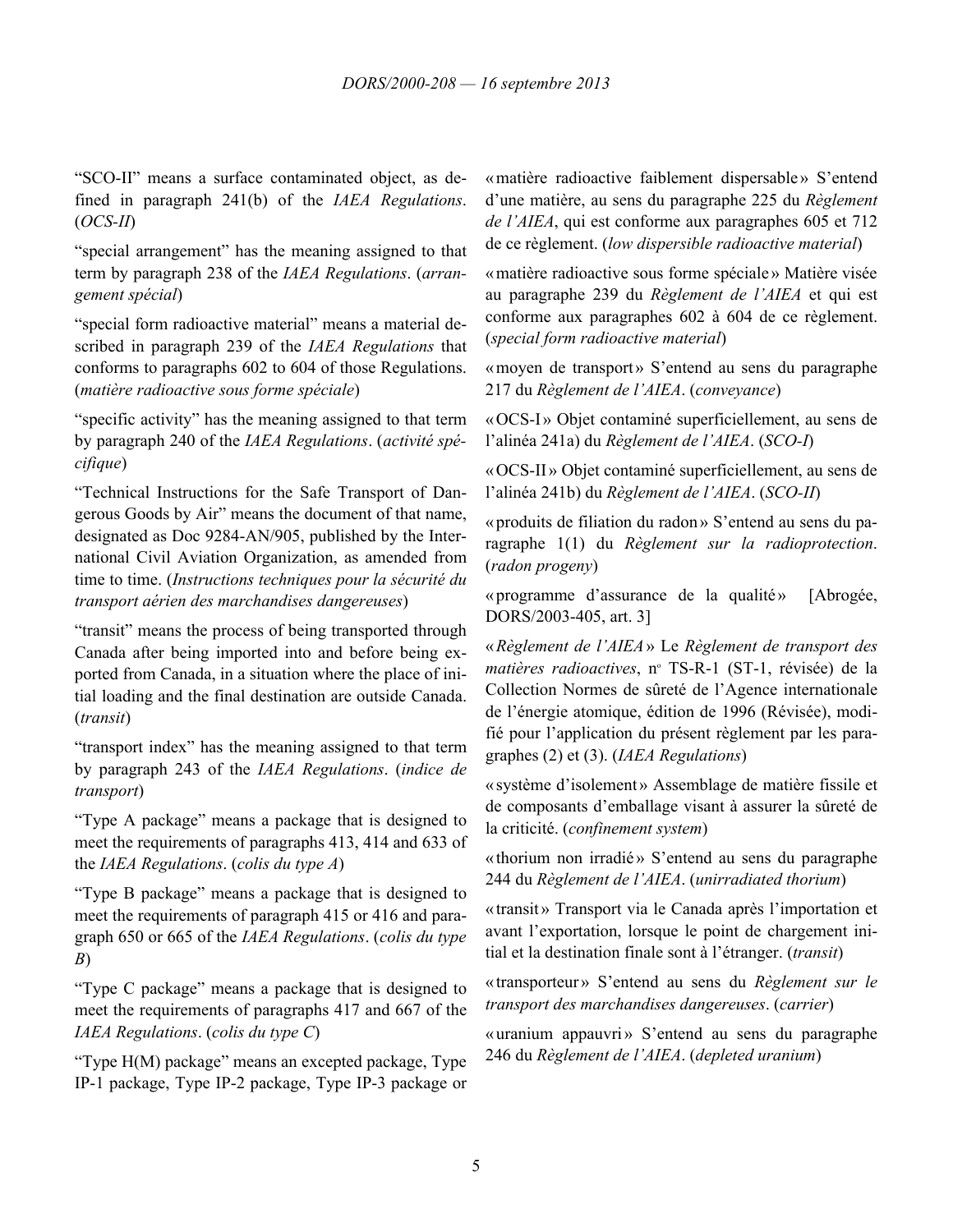Type A package that meets the requirements of paragraph 632 of the *IAEA Regulations* and contains more than 0.1 kg of uranium hexafluoride material that is not fissile material. (*colis du type H(M)*)

"Type H(U) package" means an excepted package, Type IP-1 package, Type IP-2 package, Type IP-3 package or Type A package that meets the requirements of paragraph 629 of the *IAEA Regulations* and contains more than 0.1 kg of uranium hexafluoride material that is not fissile material. (*colis du type H(U)*)

"Type IP-1 package" means a package that is designed to meet the requirements of paragraphs 411 and 621 of the *IAEA Regulations*. (*colis du type CI-1*)

"Type IP-2 package" means a package that is designed to meet the requirements of paragraphs 411 and 412 of the *IAEA Regulations* and

(*a*) paragraph 622 of those Regulations; or

(*b*) the requirements for a Type IP-2 package in paragraphs 624 to 628 of those Regulations. (*colis du type CI-2*)

"Type IP-3 package" means a package that is designed to meet the requirements of paragraphs 411 and 412 of the *IAEA Regulations* and

(*a*) paragraph 623 of those Regulations; or

(*b*) the requirements for a Type IP-3 package in paragraphs 625 to 628 of those Regulations. (*colis du type CI-3*)

"unirradiated thorium" has the meaning assigned to that term by paragraph 244 of the *IAEA Regulations*. (*thorium non irradié*)

"unirradiated uranium" has the meaning assigned to that term by paragraph 245 of the *IAEA Regulations*. (*uranium non irradié*)

(2) For the purposes of these Regulations,

(*a*) the definition "LSA-I" in paragraph 226(a) of the *IAEA Regulations* is replaced by the definition "LSA-I material" in subsection (1);

«uranium naturel» S'entend au sens du paragraphe 246 du *Règlement de l'AIEA*. (*natural uranium*)

«uranium non irradié» S'entend au sens du paragraphe 245 du *Règlement de l'AIEA*. (*unirradiated uranium*)

«usager inscrit » Personne ayant reçu de la Commission la confirmation que l'usage qu'elle fait d'un colis est inscrit conformément à l'article 14. (*registered user*)

«utilisation exclusive» S'entend au sens du paragraphe 221 du *Règlement de l'AIEA*. (*exclusive use*)

(2) Pour l'application du présent règlement:

*a*) la définition de « FAS-I » à l'alinéa 226a) du *Règlement de l'AIEA* est remplacée par la définition de « matière FAS-I » au paragraphe (1);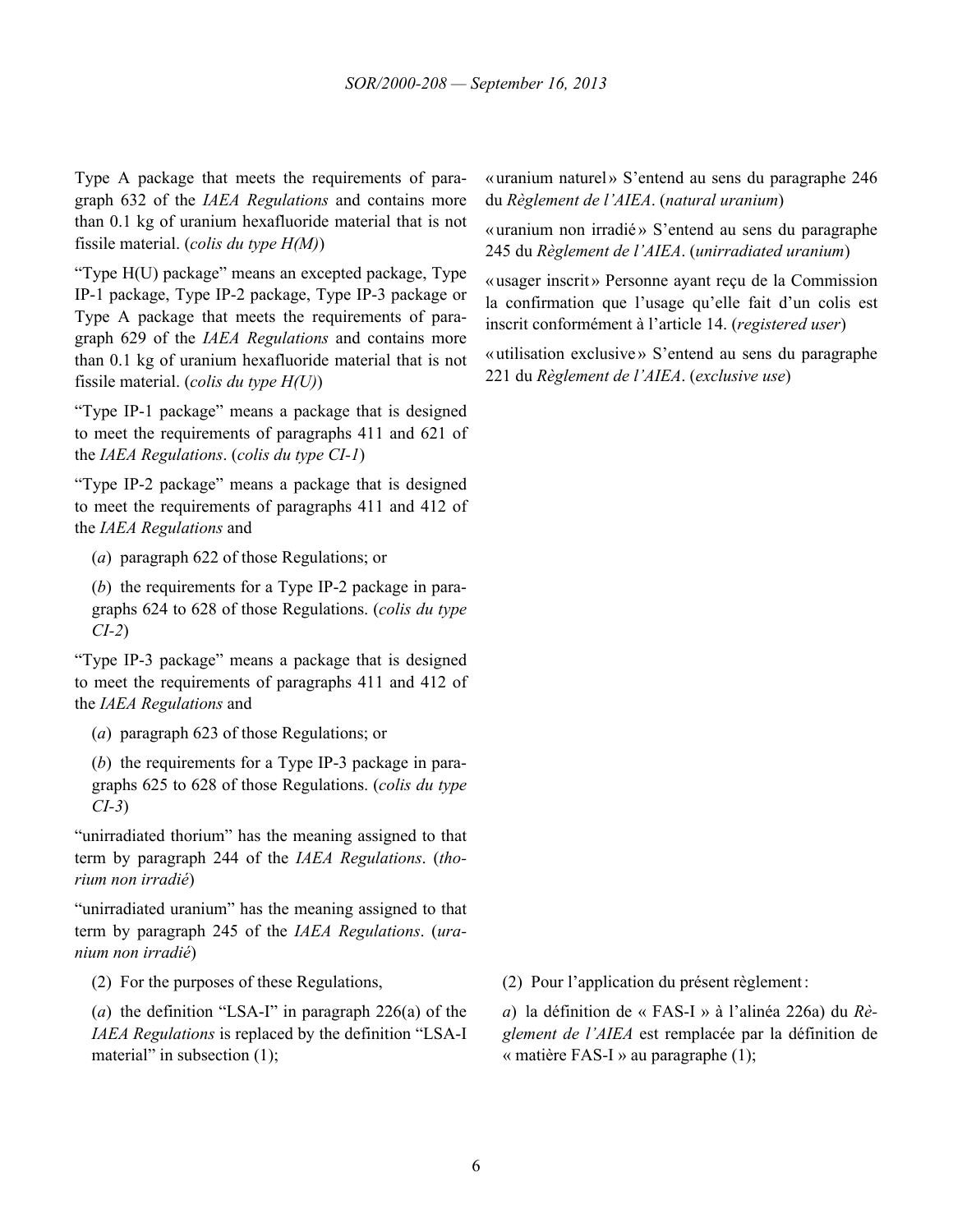(*b*) the definition "LSA-II" in paragraph 226(b) of the *IAEA Regulations* is replaced by the definition "LSA-II material" in subsection (1);

(*c*) [Repealed, SOR/2003-405, s. 3]

(*d*) the  $A_1$  value for californium 252 (Cf-252) shown in Table I of the *IAEA Regulations* is replaced by 1 ×  $10<sup>-1</sup>$  (TBq) and the A<sub>2</sub> value for molybdenum 99 (Mo-99) is replaced by  $8 \times 10^{1}$  (TBq);

(*e*) the industrial package types listed in the column headed "Not under *exclusive use*" in Table IV of the *IAEA Regulations* are replaced by "Type IP-3";

(*f*) the phrase "other than ores containing only naturally occurring radionuclides" in paragraph 523(a) of the *IAEA Regulations* is deleted;

(*g*) figures 2 to 4, 6 and 7 in Section V of the *IAEA Regulations* are replaced by the corresponding figures illustrating the labels, the placard for substances of Class 7 and the orange panel specified in the *Transportation of Dangerous Goods Regulations*;

(*h*) the reference to "para. 646" in paragraph 648(a) of the *IAEA Regulations* is replaced by "para. 646(a)";

(*i*) where the English and French versions of the *IAEA Regulations* each prescribe the use of a word, either the word prescribed by the English version or the word prescribed by the French version may be used; and

(*j*) the phrase "Neither beryllium nor deuterium shall be present in quantities exceeding 0.1% of the *fissile material* mass" in paragraph 672(a) of the *IAEA Regulations* is replaced by "Neither beryllium nor deuterium shall be present in quantities exceeding 1% of the applicable consignment mass limits set out in Table XII".

(3) For the purposes of these Regulations, paragraph 514 of the *IAEA Regulations* is replaced by the following:

*b*) la définition de « FAS-II » à l'alinéa 226b) du *Règlement de l'AIEA* est remplacée par la définition de « matière FAS-II » au paragraphe (1);

*c*) [Abrogé, DORS/2003-405, art. 3]

 $d$ ) la valeur de A<sub>1</sub> pour le californium 252 (Cf-252) mentionnée au tableau I du *Règlement de l'AIEA* est remplacée par  $1 \times 10^{1}$  (TBq) et la valeur de A<sub>2</sub> pour le molybdène 99 (Mo-99) est remplacée par  $8 \times 10^{-1}$  $(TBq);$ 

*e*) les types de colis industriel énumérés à la colonne « *Utilisation* non *exclusive* » du tableau IV du *Règlement de l'AIEA* sont remplacés par « colis du type  $CI-3 \times$ ;

*f*) le passage « autres que les minerais, qui ne contiennent que des radionucléides naturels » à l'alinéa 523a) du *Règlement de l'AIEA* est supprimé;

*g*) les figures 2 à 4 et 6 et 7 du chapitre V du *Règlement de l'AIEA* sont remplacées par les figures correspondantes qui illustrent les quatre étiquettes et la plaque pour les substances de classe 7 ainsi que l'écriteau orange prévus par le *Règlement sur le transport des marchandises dangereuses*;

*h*) à l'alinéa 648a) du *Règlement de l'AIEA*, « au paragraphe 646 » est remplacé par « à l'alinéa 646a) »;

*i*) là où les versions française et anglaise du *Règlement de l'AIEA* prescrivent chacune l'usage d'un mot, le mot prescrit par l'une ou l'autre version peut être utilisé;

*j*) à l'alinéa 672a) du *Règlement de l'AIEA*, le passage « Ni le béryllium ni le deutérium ne doivent être présents en quantités dépassant 0,1 % de la masse des *matières fissiles*. » est remplacé par « Ni le béryllium ni le deutérium ne doivent être présents en quantité dépassant 1 % des limites de masse d'envoi applicables indiquées au tableau XII. »

(3) Pour l'application du présent règlement, le paragraphe 514 du *Règlement de l'AIEA* est remplacé par ce qui suit: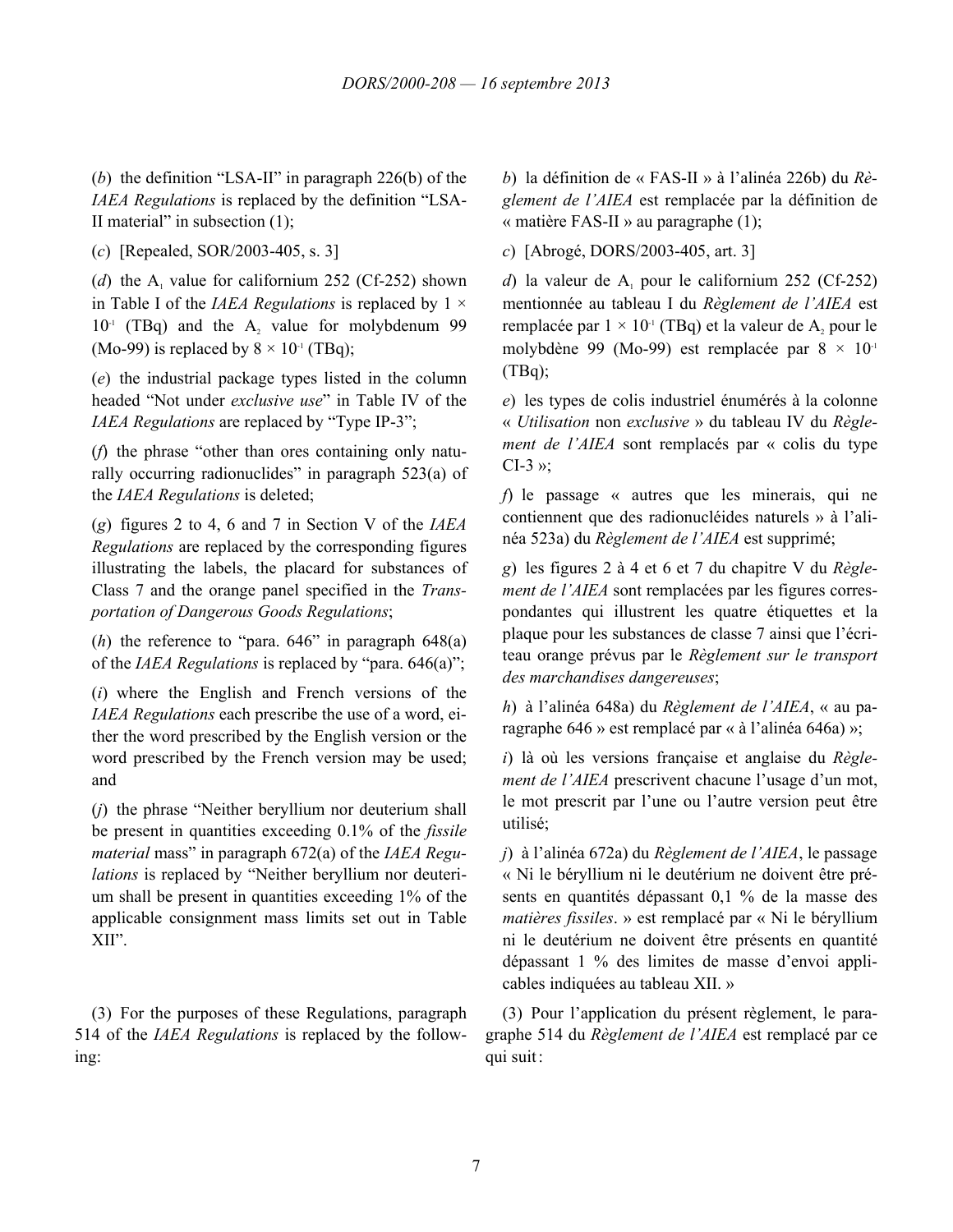<span id="page-12-0"></span>**514.** A *freight container*, *tank*, *intermediate bulk container* or *conveyance* dedicated to the transport of unpackaged *radioactive material* under *exclusive use* shall be excepted from the requirements of paragraphs 509 and 513 solely with regard to its internal surfaces and only for as long as it remains under that specific *exclusive use*.

(4) A package shall only qualify as a Type IP-2, Type IP-3, Type A, Type B or Type C package, a package for 0.1 kg or more of uranium hexafluoride, or a package for fissile material, and a radioactive material shall only qualify as a special form radioactive material, low dispersible radioactive material or LSA-III material, if it has been demonstrated that the package or material, as the case may be, meets the applicable performance standards referred to in Section VI of the *IAEA Regulations* in accordance with paragraphs 701, 702 and 713 to 717 of those Regulations.

SOR/2003-405, s. 3; SOR/2010-108, s. 4(F).

**2.** (1) Subject to subsection (2), these Regulations apply in respect of the packaging and transport of nuclear substances, including the design, production, use, inspection, maintenance and repair of packaging and packages and the preparation, consigning, handling, loading, carriage, storage during transport, receipt at final destination and unloading of packages.

(2) These Regulations, except for sections 3, 4, 5 and 6, do not apply in respect of the packaging and transport of a nuclear substance

(*a*) [Repealed, SOR/2003-405, s. 4]

(*b*) that is implanted in or incorporated into a person or an animal for medical purposes, or that subsists in the remains of a person;

(*c*) that is contained in a sample of material taken for bioassay purposes;

**514.** Les *conteneurs de transport*, *citernes*, *grands récipients pour vrac* ou *moyens de transport* utilisés uniquement pour le transport de *matières radioactives* non emballées sous *utilisation exclusive* ne sont exceptés des prescriptions énoncées aux paragraphes 509 et 513 qu'en ce qui concerne leurs surfaces internes et qu'aussi longtemps qu'ils sont affectés à cette *utilisation exclusive* particulière.

(4) Un colis n'est un colis du type CI-2 ou du type CI-3, un colis du type A, du type B, ou du type C, un colis pour le transport de 0,1 kg ou plus d'hexafluorure d'uranium, ou un colis pour le transport d'une matière fissile, et une matière radioactive n'est une matière radioactive sous forme spéciale, une matière radioactive faiblement dispersable ou une matière FAS-III que s'il a été démontré que le colis ou la matière, selon le cas, est conforme aux normes de performance applicables mentionnées au chapitre VI du *Règlement de l'AIEA* conformément aux paragraphes 701, 702 et 713 à 717 de ce règlement.

DORS/2003-405, art. 3; DORS/2010-108, art. 4(F).

### APPLICATION CHAMP D'APPLICATION

**2.** (1) Sous réserve du paragraphe (2), le présent règlement s'applique à l'emballage et au transport des substances nucléaires, y compris la conception, la production, l'utilisation, l'inspection, l'entretien et la réparation de l'emballage et des colis, ainsi qu'à la préparation, à l'envoi, à la manutention, au chargement, à l'acheminement, au stockage en cours de transport, à la réception au point de destination finale et au déchargement des colis.

(2) À l'exception des articles 3, 4, 5 et 6, le présent règlement ne s'applique pas à l'emballage et au transport d'une substance nucléaire :

*a*) [Abrogé, DORS/2003-405, art. 4]

*b*) implantée ou incorporée dans une personne ou un animal à des fins médicales, ou se trouvant dans des restes humains;

*c*) servant d'échantillon pour les essais biologiques;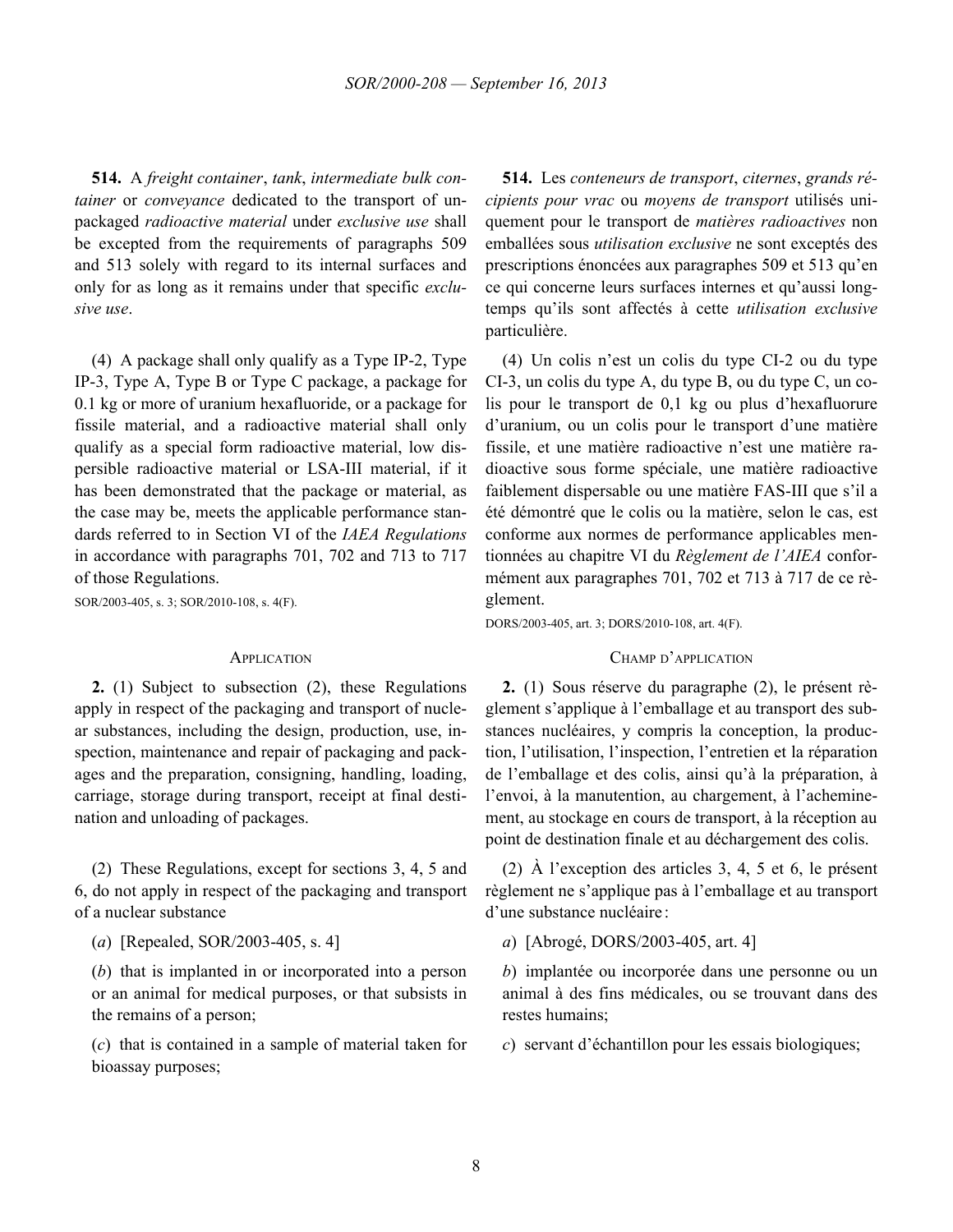(*d*) by a licensee on private property for the purpose of the licensed activity, where access to the property is controlled;

(*e*) that is contained in human or animal tissue or animal remains, or a liquid scintillation medium, where the specific activity of the nuclear substance averaged over the mass of the material does not exceed  $10^6$  A<sub>2</sub>/ kg;

(*f*) that is contained in consumer products where no licence is required under sections 5 to 8 of the *Nuclear Substances and Radiation Devices Regulations*, following sale to the end user;

(*g*) that is an integral part of a conveyance and required for transport purposes;

(*h*) having an activity concentration that does not exceed the values for an exempt material specified in paragraphs 401 to 406 of the *IAEA Regulations*;

(*i*) in a consignment having a total activity that does not exceed the "activity limit for an exempt consignment" specified in paragraphs 401 to 406 of the *IAEA Regulations*;

(*j*) consisting of natural material and ores containing naturally-occurring radionuclides that either are in their natural state, or have been processed only for purposes other than for extraction of those radionuclides, and that is not intended to be processed for use of those radionuclides, provided the activity concentration of the material does not exceed 10 times the "activity concentration for an exempt material" values specified in paragraphs 401 to 406 of the *IAEA Regulations*;

(*k*) that is contained in a check source where no licence is required under section 8.1 of the *Nuclear Substances and Radiation Devices Regulations*, following sale to the end user; or

(*l*) that is contained in a radiation device where no licence is required under paragraph 5(1)(*c*) of the *Nuclear Substances and Radiation Devices Regulations*, following sale to the end user.

SOR/2003-405, s. 4; SOR/2011-283, s. 1.

*d*) utilisée par le titulaire de permis dans le cadre de l'activité autorisée sur une propriété privée dont l'accès est contrôlé;

*e*) contenue dans un tissu humain ou des tissus ou restes d'animaux, ou dans un milieu où s'effectue la scintillation liquide, si l'activité spécifique moyenne dans la masse de la matière ne dépasse pas  $10<sup>6</sup> A<sub>2</sub>/kg$ ;

*f*) contenue dans des produits de consommation pour lesquels aucun permis n'est requis aux termes des articles 5 à 8 du *Règlement sur les substances nucléaires et les appareils à rayonnement*, après la vente à l'utilisateur final;

*g*) faisant partie intégrante d'un moyen de transport et nécessaire à des fins de transport;

*h*) dont la concentration d'activité ne dépasse pas, pour une matière exemptée, les valeurs précisées aux paragraphes 401 à 406 du *Règlement de l'AIEA*;

*i*) contenue dans un envoi dont l'activité totale ne dépasse pas la « limite d'activité pour un envoi exempté » précisée aux paragraphes 401 à 406 du *Règlement de l'AIEA*;

*j*) constituée d'une matière naturelle et de minerais contenant des radionucléides à l'état naturel, se trouvant à leur état naturel ou ayant été traités uniquement à des fins autres que l'extraction de ces radionucléides, et qui n'est pas destinée à être traitée pour une telle utilisation, si la concentration de l'activité de la matière ne dépasse pas 10 fois les valeurs précisées pour l'« activité massique pour les matières exemptées » aux paragraphes 401 à 406 du *Règlement de l'AIEA*;

*k*) contenue dans une source de contrôle pour laquelle aucun permis n'est requis aux termes de l'article 8.1 du *Règlement sur les substances nucléaires et les appareils à rayonnement*, après la vente à l'utilisateur final;

*l*) contenue dans un appareil à rayonnement pour lequel aucun permis n'est requis aux termes de l'alinéa 5(1)*c*) du *Règlement sur les substances nucléaires et*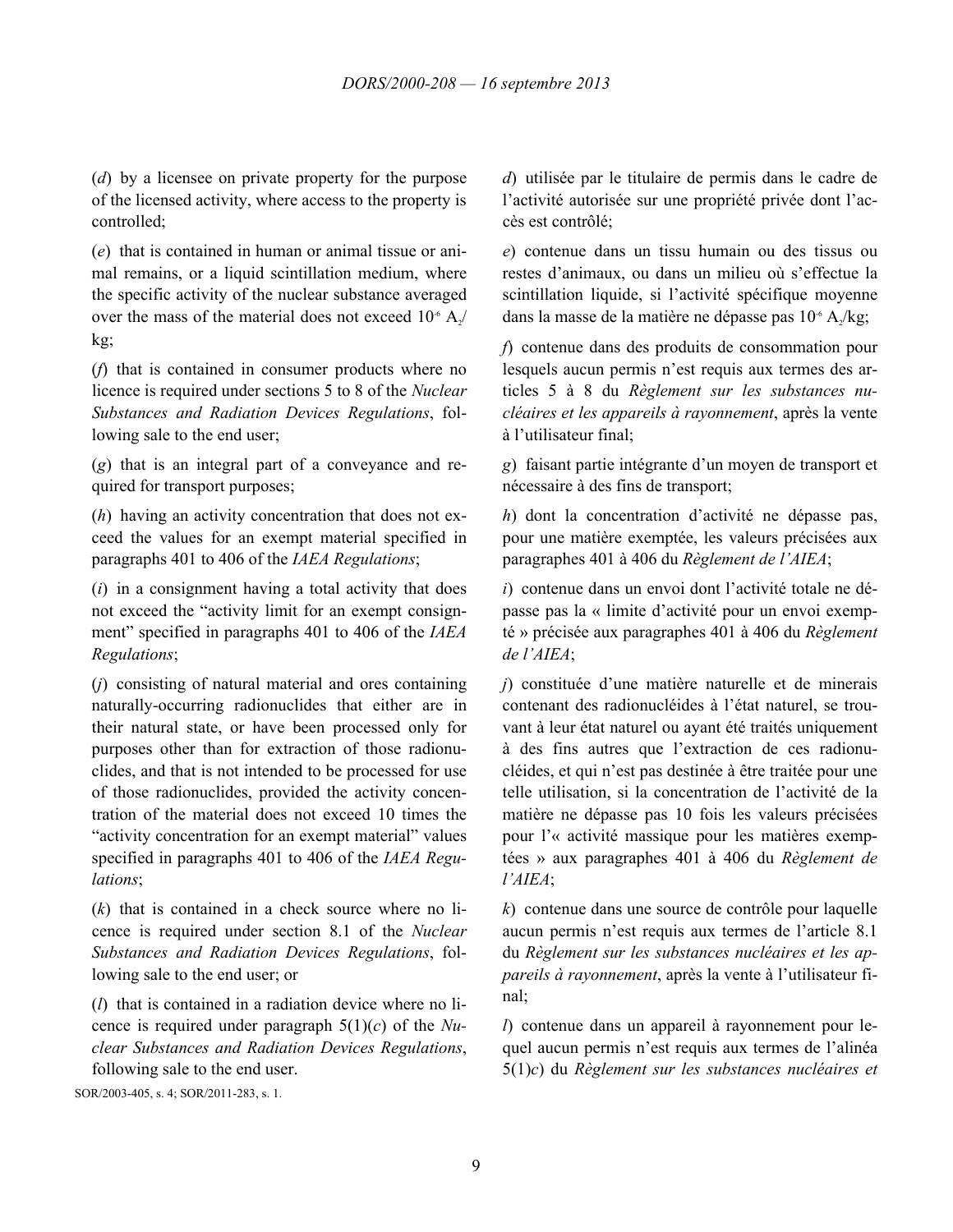### LICENCE APPLICATIONS DEMANDES DE PERMIS

# <span id="page-14-0"></span>LICENCE TO TRANSPORT CATEGORY I, II OR III NUCLEAR **MATERIAL**

**3.** An application for a licence to transport Category I, II or III nuclear material, as defined in section 1 of the *Nuclear Security Regulations*, other than a licence to transport while in transit or a licence to transport under special arrangement, shall contain, in addition to the information required by section 3 of the *General Nuclear Safety and Control Regulations*, the information required by section 5 of the *Nuclear Security Regulations*.

# LICENCE TO TRANSPORT WHILE IN TRANSIT PERMIS DE TRANSPORT EN TRANSIT

**4.** An application for a licence to transport a nuclear substance while in transit shall contain the following information:

(*a*) the name, address and telephone number of the consignor;

(*b*) a description of the nuclear substance, including the name, the chemical and physical form, the activity — or in the case of fissile material, the mass — of each nuclear substance in a package and the total quantity of the activity or mass in the consignment;

(*c*) the country of origin of the nuclear substance;

- (*d*) the name and address of each consignee;
- (*e*) the reason for selecting a route through Canada;
- (*f*) the name of every carrier;
- (*g*) the route and schedule;

(*h*) the dates, times and locations of arrival into and departure from Canada;

(*i*) the date, time and location of any scheduled stop or transshipment in Canada;

(*j*) where the nuclear substance is required to be transported in a package of a certified design or in a *les appareils à rayonnement*, après la vente à l'utilisateur final.

DORS/2003-405, art. 4; DORS/2011-283, art. 1.

# PERMIS DE TRANSPORT DES MATIÈRES NUCLÉAIRES DE CATÉGORIE I, II OU III

**3.** La demande de permis de transport d'une matière nucléaire de catégorie I, II ou III au sens de l'article 1 du *Règlement sur la sécurité nucléaire*, autre qu'un permis de transport en transit ou un permis de transport en vertu d'un arrangement spécial, comprend, outre les renseignements exigés à l'article 3 du *Règlement sur la sûreté et la réglementation nucléaires*, ceux exigés à l'article 5 du *Règlement sur la sécurité nucléaire*.

**4.** La demande de permis de transport d'une substance nucléaire en transit comprend les renseignements suivants:

*a*) les nom, adresse et numéro de téléphone de l'expéditeur;

*b*) une description de la substance nucléaire, y compris le nom, la forme chimique et physique, l'activité ou, s'agissant d'une matière fissile, la masse de chaque substance nucléaire contenue dans le colis, et la quantité totale de l'activité ou de la masse contenue dans l'envoi;

*c*) le pays d'origine de la substance;

*d*) les nom et adresse de chaque destinataire;

*e*) la raison du choix d'un itinéraire passant par le Canada;

*f*) le nom de chaque transporteur;

*g*) l'itinéraire et le calendrier;

*h*) les date, heure et endroit de l'arrivée au Canada et du départ du Canada;

*i*) les date, heure et endroit de tout arrêt ou transbordement prévu au Canada;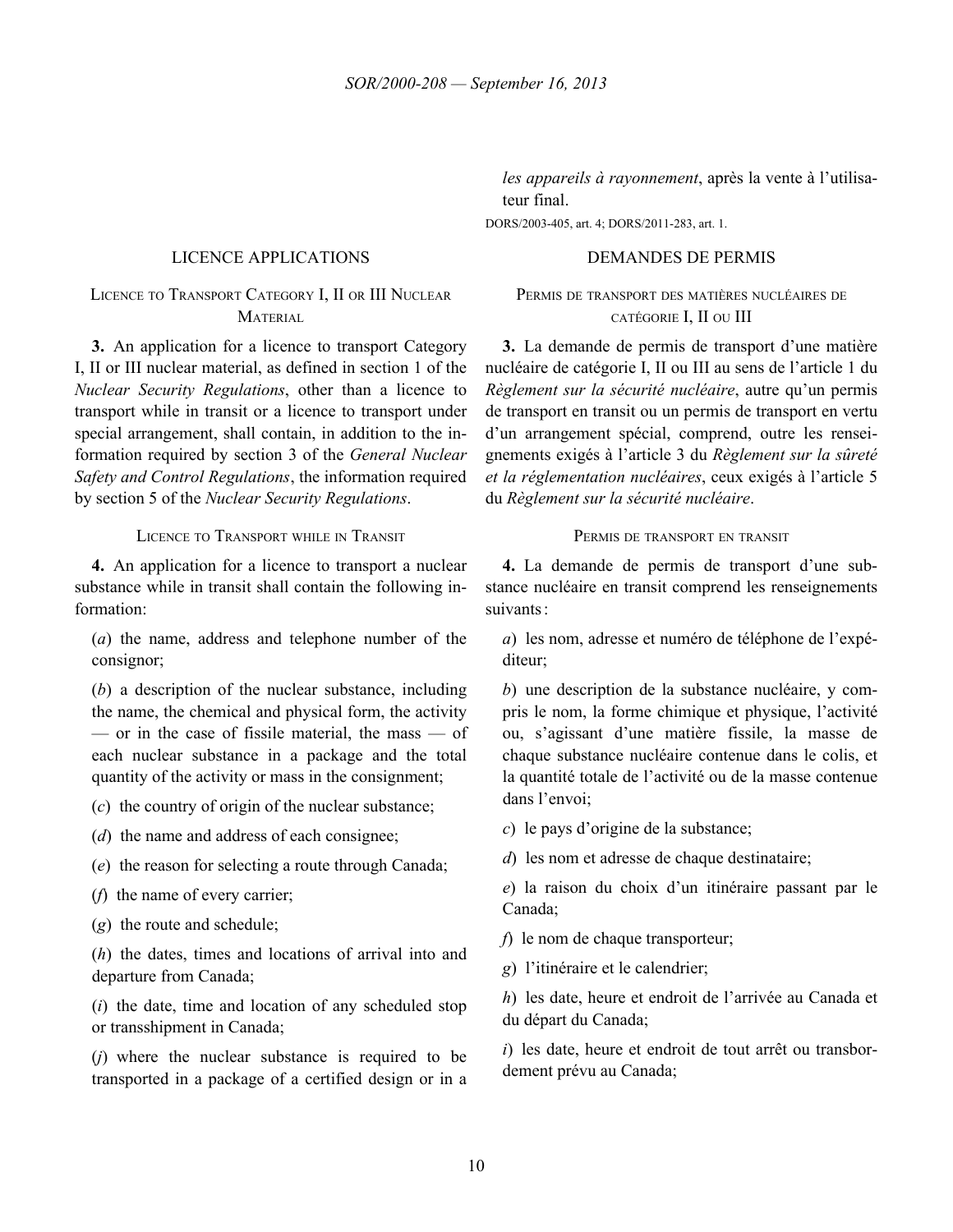<span id="page-15-0"></span>package that has been approved as Type B(U)-96, Type C-96 or H(U)-96 by a foreign competent authority in accordance with the applicable process specified in the *IAEA Regulations*, the number of the certificate or approval applicable to the package;

(*k*) the number of packages that are to be transported;

(*l*) the types of conveyance to be used during transit;

(*m*) where a vessel is to be used as a conveyance during transit, the name of the vessel and its flag state;

(*m.1*) for a special use vessel to be used as a conveyance during transit, a document issued by the competent authority of the vessel's flag state approving a radiation protection programme;

(*n*) where the nuclear substance is to be transported by sea, the *International Maritime Dangerous Goods Code* transport schedule number for the nuclear substance;

(*o*) the United Nations number for the nuclear substance;

(*p*) the identification number of the emergency response assistance plan approved under section 7 of the *Transportation of Dangerous Goods Act, 1992* or a reference to the effect that such a plan is not required by that Act, as the case may be; and

(*q*) where the nuclear substance is Category I, II or III nuclear material, as defined in section 1 of the *Nuclear Security Regulations*, the information required by section 5 of those Regulations.

SOR/2003-405, s. 5.

# LICENCE TO PACKAGE OR TRANSPORT UNDER SPECIAL **ARRANGEMENT**

**5.** An application for a licence to package or transport a nuclear substance under special arrangement shall contain, in addition to the information required by section 3 of the *General Nuclear Safety and Control Regulations*,

*j*) si la substance doit être transportée dans un colis d'un modèle homologué ou un colis qui a été approuvé comme colis du type B(U)-96, du type C-96 ou du type H(U)-96 par une autorité compétente à l'étranger conformément au processus applicable mentionné dans le *Règlement de l'AIEA*, le numéro de l'homologation ou de l'approbation applicable;

*k*) le nombre de colis à transporter;

*l*) les moyens de transport qui seront utilisés durant le transit;

*m*) si un navire est utilisé comme moyen de transport durant le transit, le nom du navire et de l'État du pavillon;

*m.1*) dans le cas où un navire à usage spécial est utilisé comme moyen de transport durant le transit, le document d'approbation du programme de protection radiologique délivré par l'autorité compétente de l'État du pavillon;

*n*) en cas de transport maritime, le numéro de fiche de transport de la substance au titre du *Code maritime international des marchandises dangereuses*;

*o*) le numéro ONU de la substance;

*p*) le numéro d'identification du plan d'intervention d'urgence agréé en vertu de l'article 7 de la *Loi de 1992 sur le transport des marchandises dangereuses* ou la mention qu'un tel plan n'est pas exigé par cette loi, selon le cas;

*q*) si la substance est une matière nucléaire de catégorie I, II ou III au sens de l'article 1 du *Règlement sur la sécurité nucléaire*, les renseignements exigés à l'article 5 de ce règlement.

DORS/2003-405, art. 5.

# PERMIS <sup>D</sup>'EMBALLAGE OU DE TRANSPORT EN VERTU <sup>D</sup>'UN ARRANGEMENT SPÉCIAL

**5.** La demande de permis d'emballage ou de transport d'une substance nucléaire en vertu d'un arrangement spécial comprend, outre les renseignements exigés à l'article 3 du *Règlement sur la sûreté et la réglementation nucléaires*: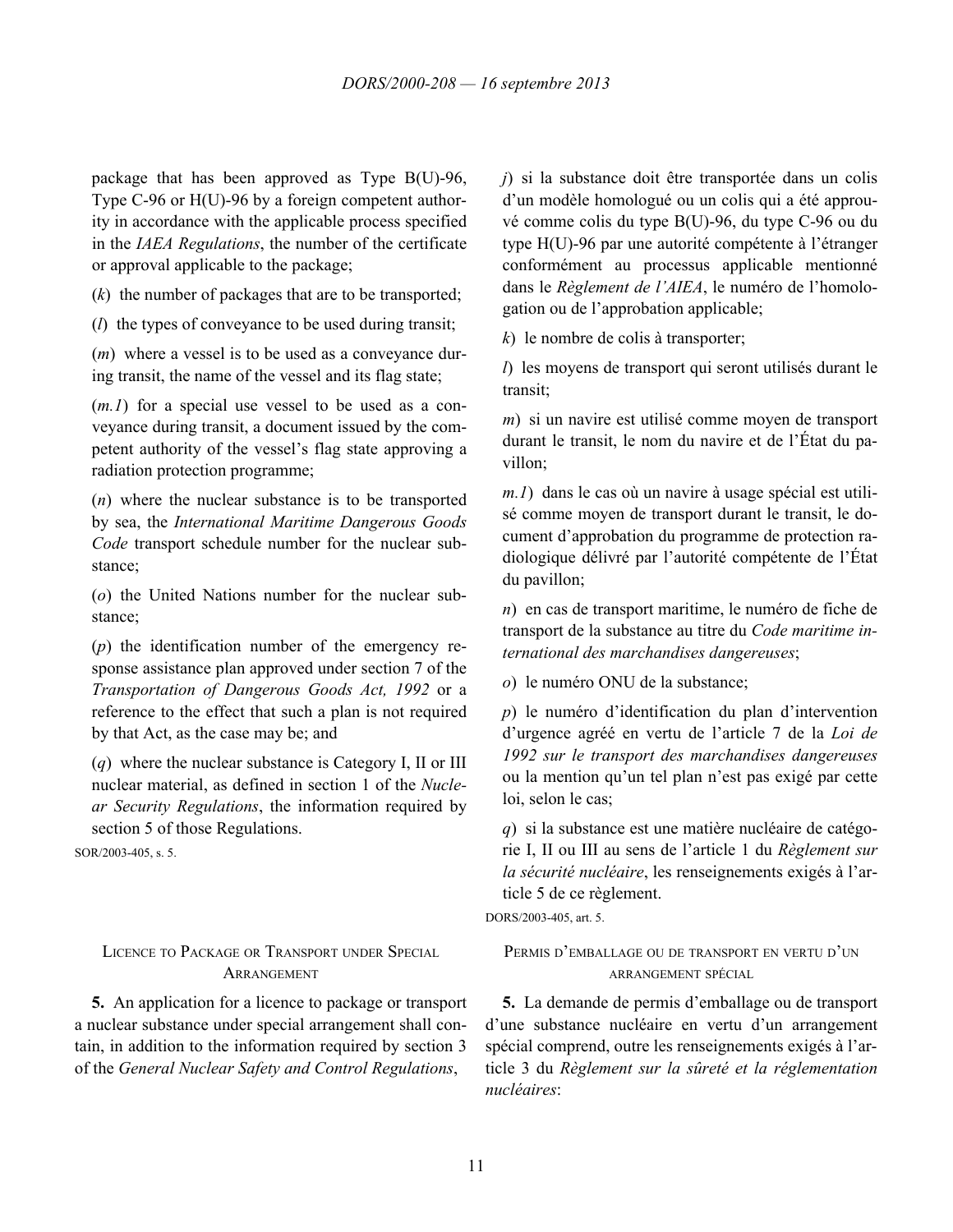<span id="page-16-0"></span>(*a*) the information specified in paragraph 825 of the *IAEA Regulations*; and

(*b*) where the nuclear substance is Category I, II or III nuclear material, as defined in section 1 of the *Nuclear Security Regulations*, the information required by section 5 of those Regulations.

SOR/2003-405, s. 6.

### EXEMPTIONS FROM LICENCE REQUIREMENT EXEMPTIONS DE PERMIS

**6.** (1) A person may transport a nuclear substance without a licence to carry on that activity, except in the following cases:

(*a*) the nuclear substance is Category I, II or III nuclear material, as defined in section 1 of the *Nuclear Security Regulations*, and is transported outside an area in which the material is required to be processed, used or stored by section 7 of those Regulations;

(*b*) the nuclear substance is 0.1 kg or more of uranium hexafluoride and is transported while in transit;

(*c*) the nuclear substance is required to be transported in a package of a certified design or in a package that has been approved as Type B(U)-96, Type C-96 or H(U)-96 by a foreign competent authority in accordance with the process specified in the *IAEA Regulations* and is transported while in transit; or

(*d*) the nuclear substance is transported under special arrangement.

(2) A person may possess, transfer, import, export, use, abandon, produce or service a package, special form radioactive material or low dispersible radioactive material without a licence to carry on that activity.

(3) A person may package a nuclear substance without a licence to carry on that activity, except if the nuclear substance is required to be transported under a special arrangement.

(4) For greater certainty, the exemptions established in subsections (1) to (3) relate only to the activities specified in those subsections and do not derogate from the

*a*) les renseignements mentionnés au paragraphe 825 du *Règlement de l'AIEA*;

*b*) si la substance est une matière nucléaire de catégorie I, II ou III au sens de l'article 1 du *Règlement sur la sécurité nucléaire*, les renseignements exigés à l'article 5 de ce règlement.

DORS/2003-405, art. 6.

**6.** (1) Une personne peut transporter une substance nucléaire sans y être autorisée par un permis, sauf dans les cas suivants:

*a*) la substance est une matière nucléaire de catégorie I, II ou III au sens de l'article 1 du *Règlement sur la sécurité nucléaire* et est transportée à l'extérieur d'une zone dans laquelle elle doit être traitée, utilisée ou stockée en application de l'article 7 de ce règlement;

*b*) la substance est une quantité de 0,1 kg ou plus d'hexafluorure d'uranium en transit;

*c*) la substance est transportée pendant son transit et doit être transportée dans un colis d'un modèle homologué ou un colis qui a été approuvé comme colis du type B(U)-96, du type C-96 ou du type H(U)-96 par une autorité compétente à l'étranger conformément au processus mentionné dans le *Règlement de l'AIEA*;

*d*) la substance est transportée en vertu d'un arrangement spécial.

(2) Toute personne peut, sans y être autorisée par un permis, avoir en sa possession, transférer, importer, exporter, utiliser, abandonner, produire ou entretenir un colis, une matière radioactive sous forme spéciale ou une matière radioactive faiblement dispersable.

(3) Toute personne peut emballer une substance nucléaire sans y être autorisée par un permis, sauf si la substance doit être transportée en vertu d'un arrangement spécial.

(4) Il demeure entendu que les exemptions prévues aux paragraphes (1) à (3) ne visent que les activités qui y sont spécifiées et n'écartent pas l'obligation, prévue à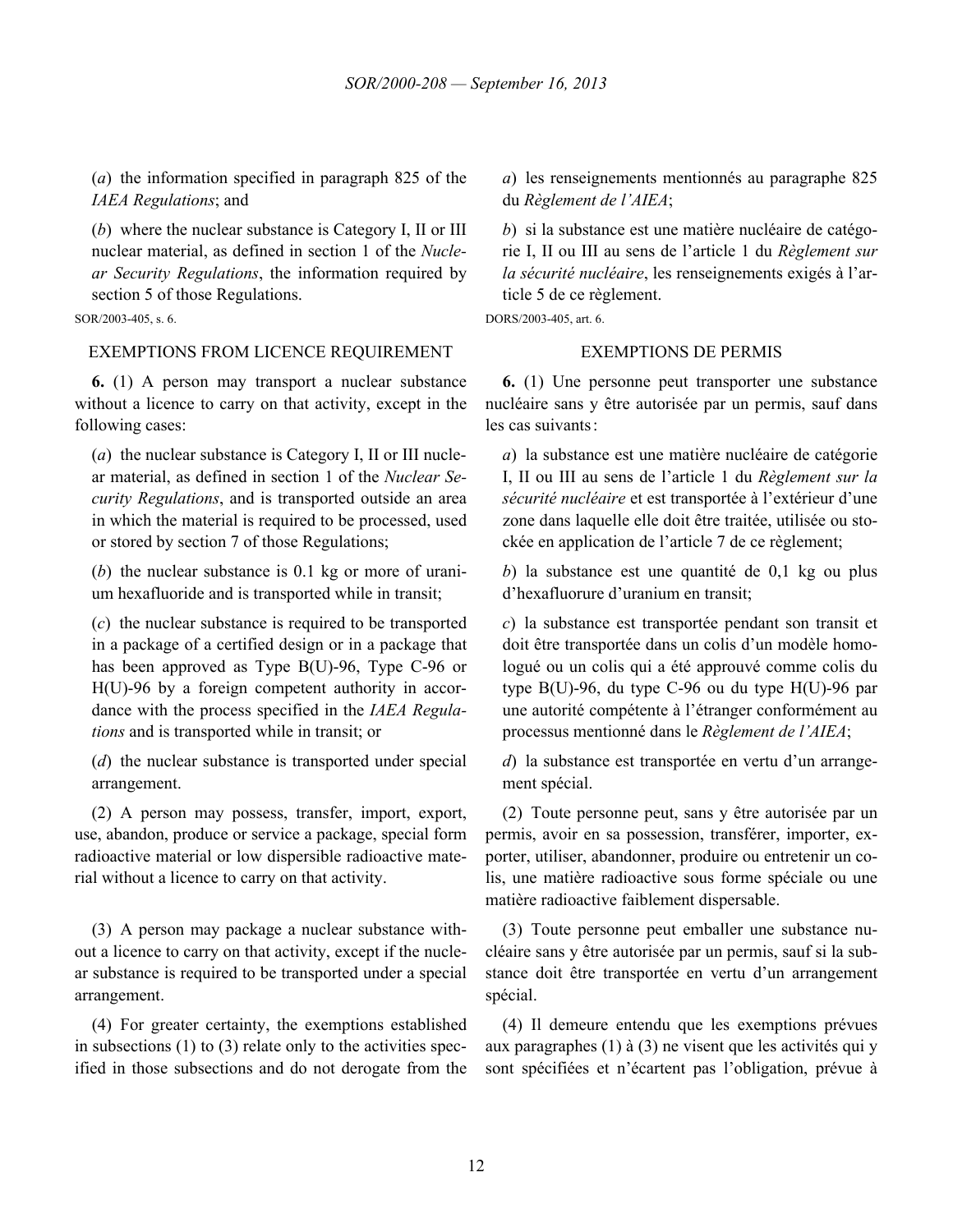<span id="page-17-0"></span>licence requirement imposed by section 26 of the Act in relation to other activities.

SOR/2003-405, s. 7.

# CERTIFICATION OF PACKAGES, SPECIAL FORM RADIOACTIVE MATERIAL AND LOW DISPERSIBLE RADIOACTIVE MATERIAL

[SOR/2003-405, s. 8]

### APPLICATION FOR CERTIFICATION DEMANDE D'HOMOLOGATION

**7.** (1) An application for certification of a package design, a design for special form radioactive material or a design for low dispersible radioactive material must be made to the Commission or a designated officer and include the following information:

(*a*) the information referred to in paragraphs 803, 805(b), 807, 810 and 813 of the *IAEA Regulations*, as applicable;

(*b*) the number of any approval issued by a foreign competent authority in accordance with the applicable process specified in the *IAEA Regulations*;

(*c*) [Repealed, SOR/2003-405, s. 9]

(*d*) in respect of a package design,

(i) the recommended inspection and servicing program, and

(ii) instructions for packaging, transport, receiving, maintenance and unpackaging; and

(*e*) at the request of the Commission, any other information that is necessary to enable the Commission to determine if the application for certification meets the requirements of these Regulations.

(2) An applicant shall give the Commission a reasonable opportunity to observe any test that the applicant conducts to demonstrate compliance of a package design, a design for special form radioactive material or a design for low dispersible radioactive material with these Regulations, including reasonable notice of the date and time of the test.

l'article 26 de la Loi, d'obtenir un permis pour exercer d'autres activités. DORS/2003-405, art. 7.

# HOMOLOGATION DES COLIS, MATIÈRES RADIOACTIVES SOUS FORME SPÉCIALE ET MATIÈRES RADIOACTIVES FAIBLEMENT DISPERSABLES

[DORS/2003-405, art. 8]

**7.** (1) La demande d'homologation d'un modèle de colis, de matière radioactive sous forme spéciale ou de matière radioactive faiblement dispersable est présentée à la Commission ou au fonctionnaire désigné et contient les renseignements suivants:

*a*) les renseignements applicables mentionnés au paragraphe 803, à l'alinéa 805b) et aux paragraphes 807, 810 et 813 du *Règlement de l'AIEA*, selon le cas;

*b*) le numéro d'approbation attribué par une autorité compétente à l'étranger conformément au processus applicable mentionné dans le *Règlement de l'AIEA*;

*c*) [Abrogé, DORS/2003-405, art. 9]

*d*) à l'égard du modèle de colis:

(i) le programme d'inspection et d'entretien recommandé,

(ii) les instructions pour l'emballage, le transport, la réception, l'entretien et le désemballage;

*e*) à la demande de la Commission, tout autre renseignement dont celle-ci a besoin pour déterminer si la demande d'homologation est conforme aux exigences du présent règlement.

(2) Avant d'effectuer un essai pour démontrer que le modèle de colis, de matière radioactive sous forme spéciale ou de matière radioactive faiblement dispersable est conforme au présent règlement, le demandeur donne à la Commission un préavis raisonnable des date et heure de l'essai pour lui donner la possibilité de l'observer.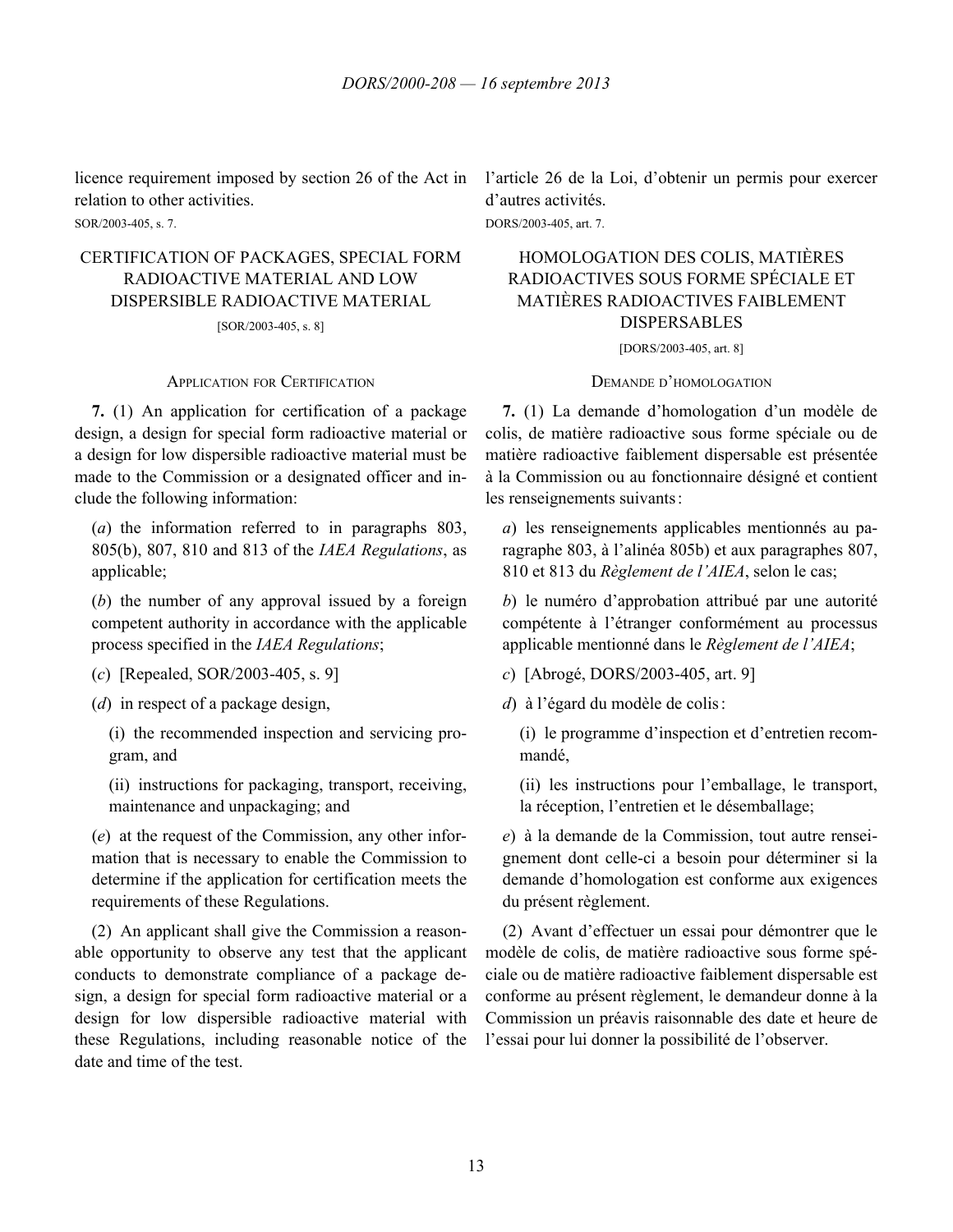(3) An application to recertify a design that was certified under subsection (1) may be made if the technical specifications of the design have not changed and the application is received by the Commission or a designated officer no later than 60 days after the expiry date of the certificate. The application must include the following information:

(*a*) a statement confirming that the drawings and procedures previously submitted have not changed or, if they have changed, a copy of the revised drawings and procedures and a statement confirming that the changes are without technical significance and do not affect the safety of the design;

(*b*) a statement confirming that each package has been maintained in compliance with the drawings and procedures previously submitted;

(*c*) in respect of a package design, a statement confirming that the instructions previously submitted have not changed;

(*d*) unless previously submitted, the model number and drawings of any capsule containing radioactive material;

(*e*) in respect of a certified package design, other than one referred to in paragraph (*f*), a list of the serial numbers of packages manufactured and maintained in accordance with the certified package design;

(*f*) in respect of a certified package design that was certified after approval by a foreign competent authority, a list of the serial numbers of all packages currently in use or intended to be used in Canada;

(*g*) a list of the known users of the latest certified package design;

(*h*) a summary of the maintenance performed and any operational or maintenance problems encountered with the package, including the date, nature of the maintenance or problem and any action taken;

(*i*) in respect of a design originating in a foreign country, a copy of each package design approval document or low dispersible radioactive material approval

(3) Une demande visant à homologuer à nouveau un modèle homologué aux termes du paragraphe (1) dont les spécifications techniques n'ont pas été modifiées, peut être présentée à la Commission ou au fonctionnaire désigné dans les soixante jours suivant la date d'expiration de l'homologation. La demande contient les renseignements suivants:

*a*) une mention confirmant que les schémas et les procédures présentés antérieurement n'ont pas été modifiés ou, s'ils l'ont été, une copie des schémas et des procédures révisés et une mention confirmant que ces changements n'ont aucune importance technique ni aucune incidence sur la sûreté du modèle;

*b*) une mention confirmant que chaque colis a été entretenu conformément aux schémas et aux procédures présentés antérieurement;

*c*) s'agissant d'un modèle de colis, une mention confirmant que les instructions présentées antérieurement n'ont pas été modifiées;

*d*) le numéro du modèle et les schémas de toute capsule contenant une matière radioactive, à moins que ces renseignements n'aient été présentés antérieurement;

*e*) s'agissant d'un modèle de colis homologué autre que celui mentionné à l'alinéa *f*), la liste des numéros de série des colis fabriqués et entretenus conformément au modèle de colis homologué;

*f*) s'agissant d'un modèle de colis homologué qui a antérieurement été approuvé par une autorité étrangère compétente, la liste des numéros de série des colis actuellement utilisés ou dont l'utilisation est prévue au Canada;

*g*) la liste des utilisateurs connus du dernier modèle de colis homologué;

*h*) un résumé de l'entretien effectué et de tout problème opérationnel ou d'entretien lié au colis, y compris la date, la nature de l'entretien ou du problème, ainsi que toute mesure qui a été prise;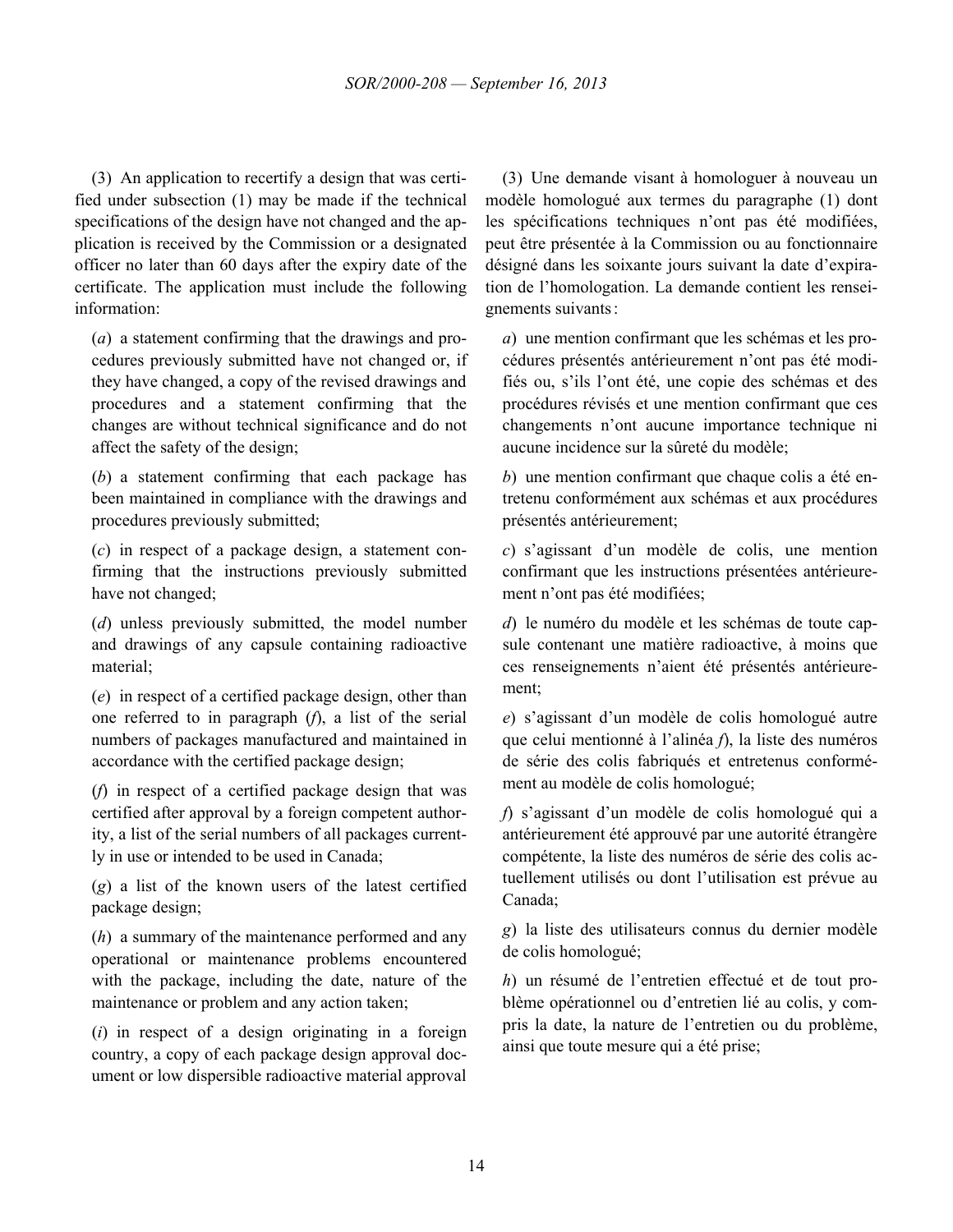<span id="page-19-0"></span>document issued by the foreign competent authority since the last certification;

(*j*) a copy of the documents submitted to the foreign competent authority in order to obtain a package design approval document referred to in paragraph (*i*); and

(*k*) at the request of the Commission, any other information that is necessary to enable the Commission to determine if the application meets the applicable requirements of these Regulations.

SOR/2003-405, s. 9; SOR/2010-108, s. 5.

### REFUSAL TO CERTIFY **REFUS** D'HOMOLOGUER

**8.** (1) The Commission or a designated officer authorized under paragraph  $37(2)(a)$  of the Act shall notify a person who has applied for the certification of a package design, a design for special form radioactive material or a design for low dispersible radioactive material of a proposed decision not to certify the design, as well as the basis for the proposed decision, at least 30 days before refusing to certify it.

(2) The notice shall include a description of the person's right to be provided with an opportunity to be heard in accordance with the procedure referred to in section 10.

SOR/2003-405, s. 10.

**9.** (1) The Commission or a designated officer authorized under paragraph  $37(2)(a)$  of the Act shall notify a person to whom a certificate for a package design, a design for special form radioactive material or a design for low dispersible radioactive material has been issued and, in the case of a certificate for a package design, any registered user of a package of that design, of a proposed decision to decertify the design, as well as the basis for *i*) s'agissant d'un modèle de colis ou de matières radioactives faiblement dispersables approuvé par une autorité étrangère, un exemplaire de chaque document d'approbation délivré, depuis la dernière homologation, par l'autorité compétente du pays d'origine du modèle;

*j*) un exemplaire des documents présentés à l'autorité étrangère compétente en vue de l'obtention de chaque document d'approbation d'un modèle de colis ou de matières radioactives faiblement dispersables visé à l'alinéa *i*);

*k*) à la demande de la Commission, tout autre renseignement dont celle-ci a besoin pour décider si la demande d'homologation est conforme aux exigences applicables du présent règlement.

DORS/2003-405, art. 9; DORS/2010-108, art. 5.

**8.** (1) La Commission ou un fonctionnaire désigné autorisé en vertu de l'alinéa 37(2)*a*) de la Loi avise la personne qui a demandé l'homologation d'un modèle de colis, de matière radioactive sous forme spéciale ou de matière radioactive faiblement dispersable de la décision proposée de ne pas l'homologuer, ainsi que du fondement de cette décision, au moins trente jours avant de refuser l'homologation.

(2) L'avis mentionne également le droit de la personne de se voir accorder la possibilité d'être entendue conformément à la procédure prévue à l'article 10. DORS/2003-405, art. 10.

### DECERTIFICATION ANNULATION DE <sup>L</sup>'HOMOLOGATION

**9.** (1) La Commission ou un fonctionnaire désigné autorisé en vertu de l'alinéa 37(2)*a*) de la Loi avise la personne qui a obtenu l'homologation d'un modèle de colis, de matière radioactive sous forme spéciale ou de matière radioactive faiblement dispersable et, dans le cas d'une homologation délivrée pour un modèle de colis, tout usager inscrit pour ce modèle, de la décision propo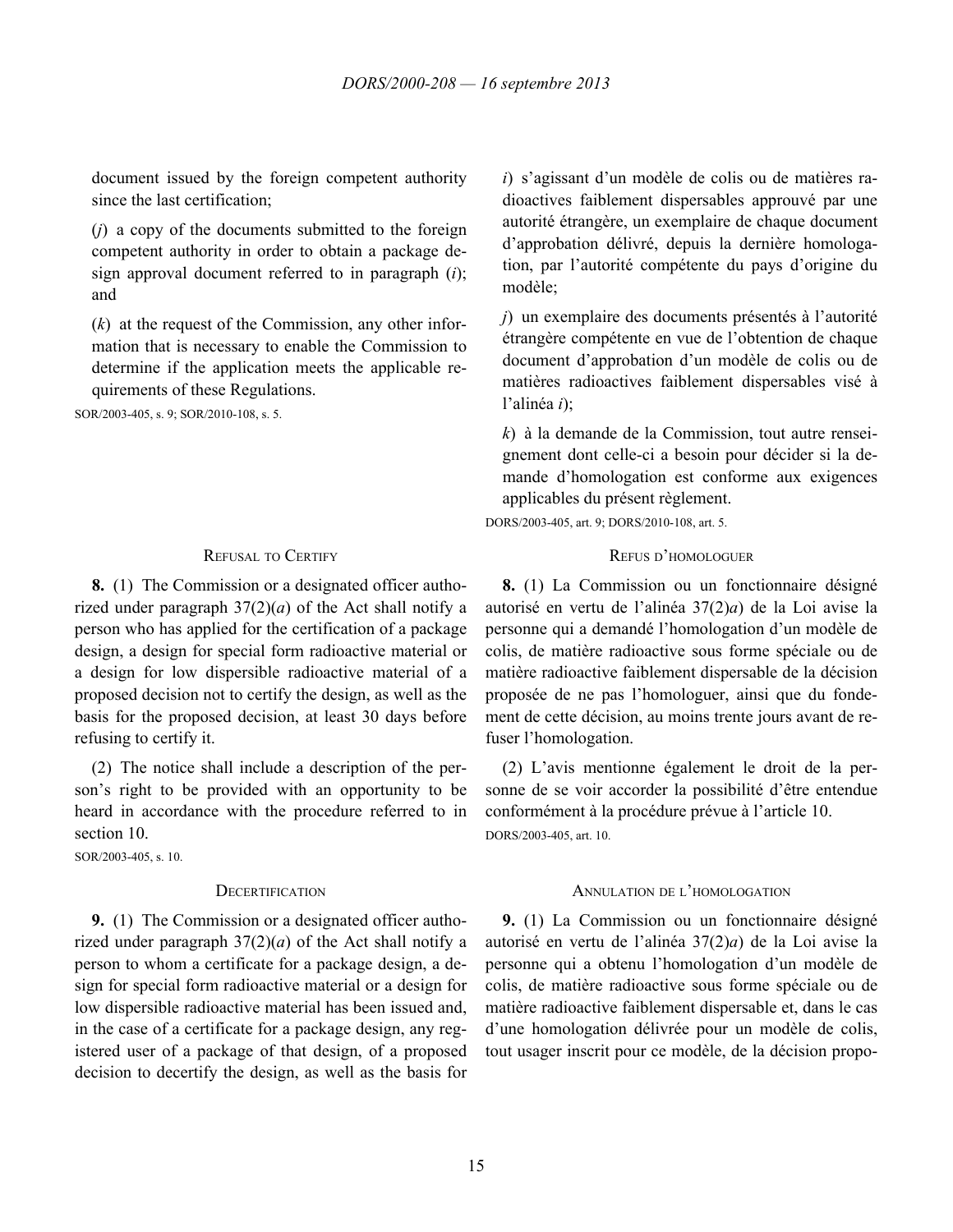<span id="page-20-0"></span>the proposed decision, at least 30 days before decertifying it.

(2) The notice shall include a description of the person's and the registered user's right to be provided with an opportunity to be heard in accordance with the procedure referred to in section 10.

SOR/2003-405, s. 11.

OPPORTUNITY TO BE HEARD POSSIBILITÉ D'ÊTRE ENTENDU

**10.** (1) Where a person referred to in section 8 or 9 or a registered user referred to in section 9 has received a notice and has requested, within 30 days after the date of receipt of the notice, an opportunity to be heard either orally or in writing, the person or the registered user shall be provided with such an opportunity in accordance with the request.

(2) On completion of a hearing held in accordance with subsection (1), every person and registered user who was notified in accordance with section 8 or 9 shall be notified of the decision and the reasons for it.

(3) Where neither a person referred to in section 8 or 9 nor a registered user referred to in section 9 requests an opportunity to be heard within the period referred to in subsection (1), they shall be notified of the decision and the reasons for it.

# PACKAGES, SPECIAL FORM RADIOACTIVE MATERIAL, LOW DISPERSIBLE RADIOACTIVE MATERIAL AND PACKAGING

[SOR/2003-405, s. 12]

# PRODUCTION OF PACKAGES PRODUCTION DES COLIS

**11.** (1) No person shall produce a package of a certified design unless it is produced in accordance with the specifications set out in the certificate.

(2) Every person who produces a package of a certified design shall clearly mark the package with the certificate number, design number and serial number.

sée d'annuler l'homologation, ainsi que du fondement de cette décision, au moins trente jours avant l'annulation.

(2) L'avis mentionne également le droit de la personne et de l'usager inscrit de se voir accorder la possibilité d'être entendus conformément à la procédure prévue à l'article 10.

DORS/2003-405, art. 11.

**10.** (1) La personne visée aux articles 8 ou 9 ou l'usager inscrit visé à l'article 9 qui a reçu un avis et qui, dans les trente jours suivant la date de sa réception, a demandé d'être entendu de vive voix ou par écrit est entendu conformément à la demande.

(2) Au terme de l'audience tenue conformément au paragraphe (1), la personne et l'usager inscrit qui ont reçu un avis conformément aux articles 8 ou 9 sont avisés de la décision ainsi que des motifs de celle-ci.

(3) Si, dans le délai prévu au paragraphe (1), la personne visée aux articles 8 ou 9 ou l'usager inscrit visé à l'article 9 n'a présenté aucune demande pour être entendue, elle est avisée de la décision ainsi que des motifs de celle-ci.

# COLIS, MATIÈRES RADIOACTIVES SOUS FORME SPÉCIALE, MATIÈRES RADIOACTIVES FAIBLEMENT DISPERSABLES ET EMBALLAGES

[DORS/2003-405, art. 12]

**11.** (1) Il est interdit de produire un colis d'un modèle homologué à moins qu'il soit conforme aux spécifications figurant dans l'homologation.

(2) La personne qui produit un colis d'un modèle homologué y inscrit clairement les numéros de modèle, de série et d'homologation.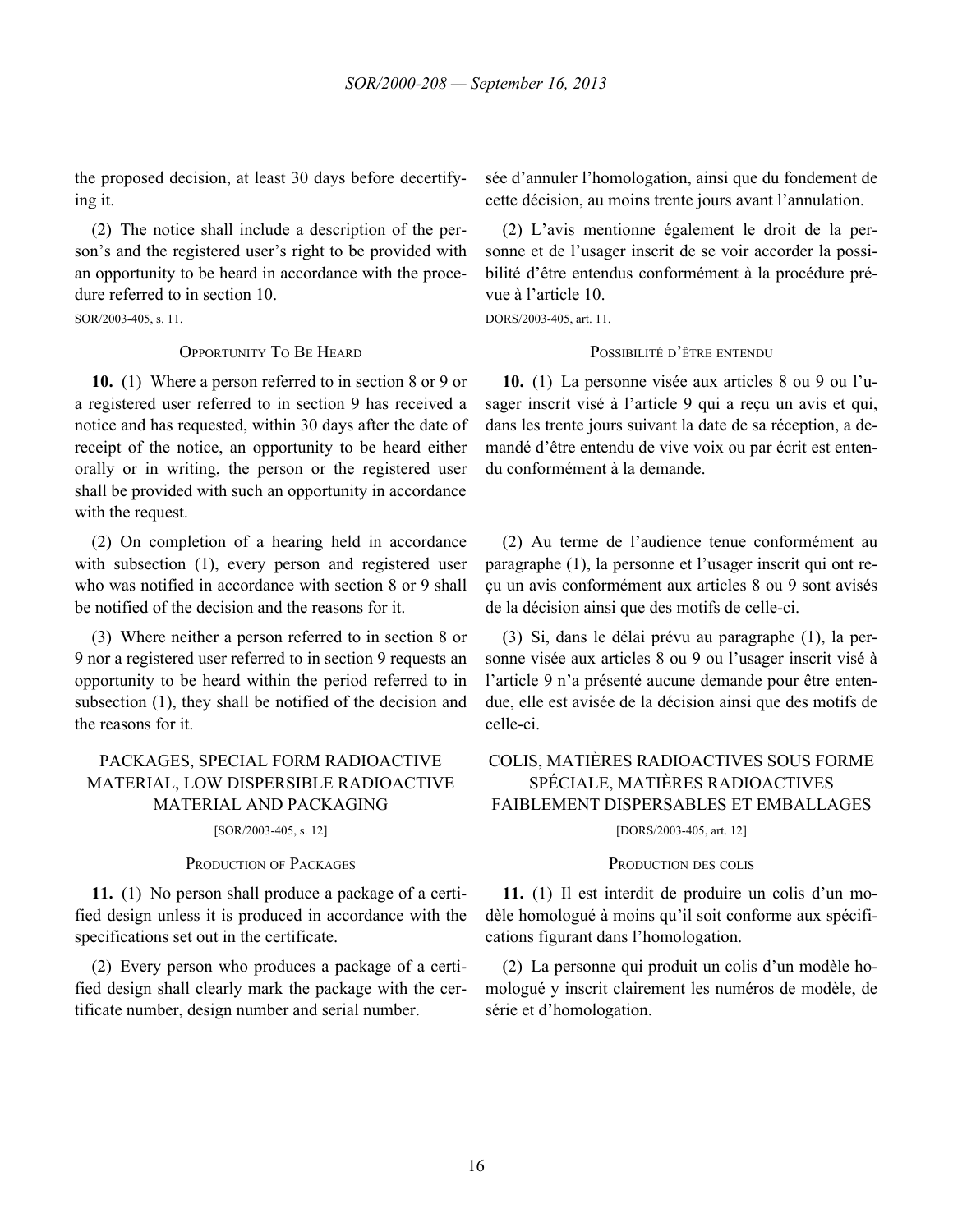<span id="page-21-0"></span>PRODUCTION OR POSSESSION OF SPECIAL FORM RADIOACTIVE MATERIAL AND LOW DISPERSIBLE RADIOACTIVE MATERIAL

[SOR/2003-405, s. 13]

**12.** (1) No person shall produce special form radioactive material unless

(*a*) it is of a certified design; and

(*b*) it is produced in accordance with the specifications set out in the certificate.

(2) Every person who produces special form radioactive material shall identify it by marking it, or any source holder to which it is permanently attached, in a legible and durable manner.

(3) No person shall possess special form radioactive material unless

(*a*) it is of a certified design; or

(*b*) it has been approved by a foreign competent authority in accordance with the applicable process specified in the *IAEA Regulations*.

(4) Every person who produces or possesses special form radioactive material approved under the 1973, 1973 (As Amended), 1985 or 1985 (As Amended 1990) Editions of the *IAEA Regulations* shall act in accordance with paragraph 818 of the *IAEA Regulations*.

(5) No person shall produce low dispersible radioactive material unless

(*a*) it is of a certified design; and

(*b*) it is produced in accordance with the specifications set out in the certificate.

(6) Every person who produces low dispersible radioactive material shall identify it by marking it in a legible and durable manner.

(7) No person shall possess low dispersible radioactive material unless it is of a certified design. SOR/2003-405, s. 14.

PRODUCTION OU POSSESSION DES MATIÈRES RADIOACTIVES

# SOUS FORME SPÉCIALE ET DE MATIÈRES RADIOACTIVES

FAIBLEMENT DISPERSABLES [DORS/2003-405, art. 13]

**12.** (1) Il est interdit de produire une matière radioactive sous forme spéciale à moins qu'elle soit à la fois:

*a*) d'un modèle homologué;

*b*) conforme aux spécifications figurant dans l'homologation.

(2) La personne qui produit une matière radioactive sous forme spéciale appose sur la matière ou sur tout porte-source auquel elle est liée en permanence une marque lisible et durable qui l'identifie.

(3) Il est interdit d'avoir en sa possession une matière radioactive sous forme spéciale à moins qu'elle, selon le cas:

*a*) soit d'un modèle homologué;

*b*) ait été approuvée par une autorité compétente à l'étranger conformément au processus applicable mentionné dans le *Règlement de l'AIEA*.

(4) La personne qui produit ou possède des matières radioactives sous forme spéciale agréées en vertu des éditions de 1973, 1973 (version amendée), 1985 ou 1985 (revue en 1990) du *Règlement de l'AIEA* doit agir conformément au paragraphe 818 de ce règlement.

(5) Il est interdit de produire des matières radioactives faiblement dispersables, à moins qu'elles ne soient, à la fois:

*a*) d'un modèle homologué;

*b*) conformes aux spécifications précisées dans l'homologation.

(6) La personne qui produit des matières radioactives faiblement dispersables doit les identifier en les marquant de manière lisible et durable.

(7) Il est interdit de posséder des matières radioactives faiblement dispersables à moins qu'il ne s'agisse de matières dont le modèle est homologué.

DORS/2003-405, art. 14.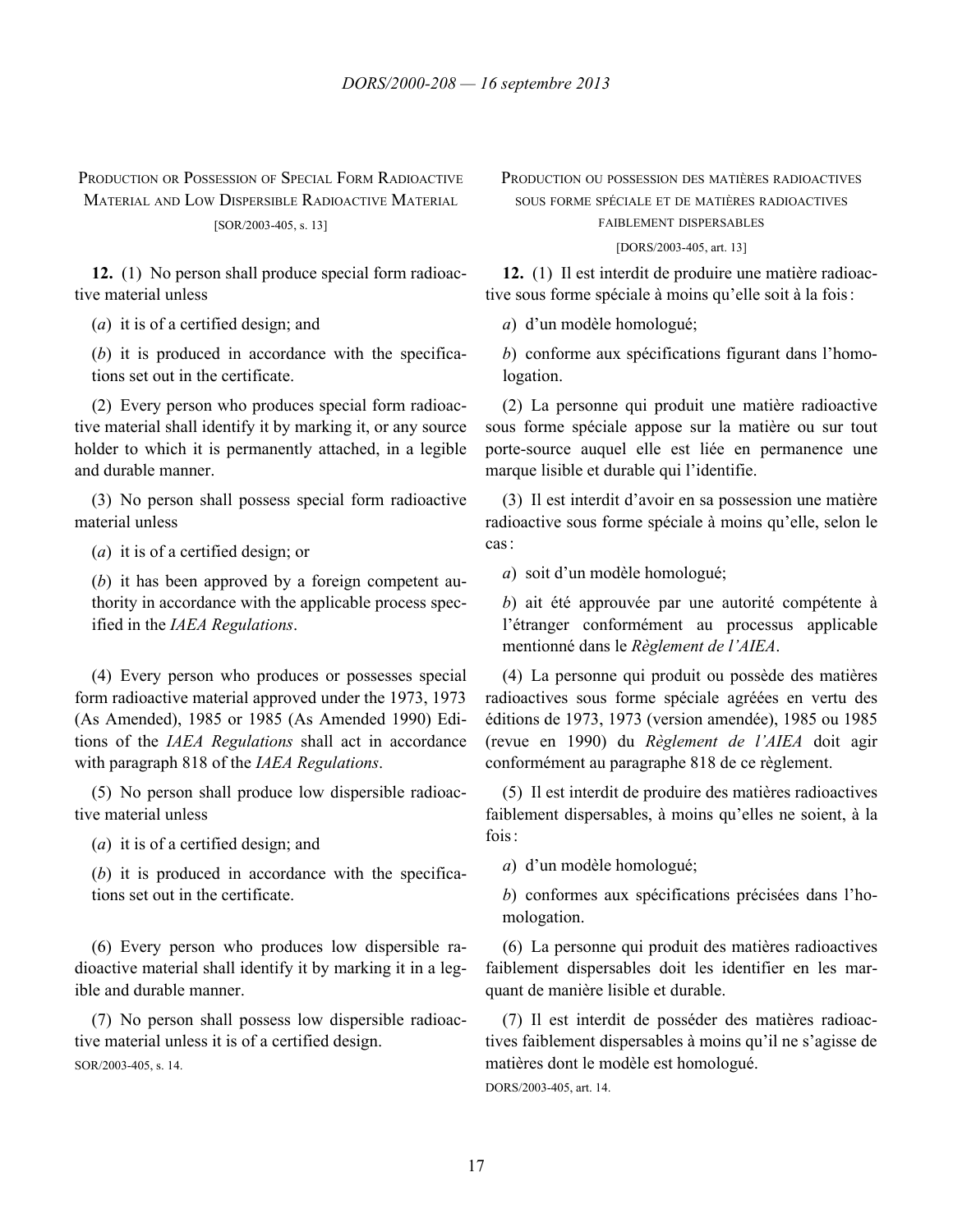<span id="page-22-0"></span>QUALITY ASSURANCE PROGRAM FOR PACKAGES, SPECIAL FORM RADIOACTIVE MATERIAL AND LOW DISPERSIBLE

RADIOACTIVE MATERIAL

# [SOR/2003-405, s. 15]

**13.** Every person who designs, produces, tests, uses, inspects, maintains or repairs a package, special form radioactive material or low dispersible radioactive material shall

(*a*) implement and maintain a written quality assurance program in accordance with paragraph 310 of the *IAEA Regulations*;

(*b*) keep a record of the program and of any information collected under the program; and

(*c*) retain the record of information collected under the program for the period ending two years after the date on which the package is removed from service.

SOR/2003-405, s. 16.

REGISTRATION OF USE OF PACKAGES **INSCRIPTION DE L'USAGE DES COLIS** 

**14.** (1) No person shall use a package of a certified design unless they have received confirmation from the Commission that their use of the package has been registered by the Commission.

(2) The Commission shall register a person's use of a package of a certified design after receiving the following information from the person:

(*a*) the person's name, address, telephone number and fax number;

(*b*) the name of a person who can be contacted for transport purposes;

(*c*) the number of any licence that the person holds in respect of the contents of the package;

(*d*) the number of any approval issued by a foreign competent authority in accordance with the applicable process specified in the *IAEA Regulations*;

(*e*) [Repealed, SOR/2003-405, s. 17]

(*f*) the design number and serial number for the package; and

PROGRAMME D'ASSURANCE DE LA QUALITÉ POUR LES COLIS, LES MATIÈRES RADIOACTIVES SOUS FORME SPÉCIALE ET LES

MATIÈRES RADIOACTIVES FAIBLEMENT DISPERSABLES

### [DORS/2003-405, art. 15]

**13.** La personne qui conçoit, produit, met à l'essai, utilise, inspecte, entretient ou répare un colis, une matière radioactive sous forme spéciale ou une matière radioactive faiblement dispersable :

*a*) établit et maintient un programme écrit d'assurance de la qualité conformément au paragraphe 310 du *Règlement de l'AIEA*;

*b*) tient un document sur le programme où elle consigne tous les renseignements recueillis dans le cadre du programme;

*c*) conserve le document pendant les deux ans qui suivent la date de fin d'exploitation du colis.

DORS/2003-405, art. 16.

**14.** (1) Il est interdit à toute personne d'utiliser un colis d'un modèle homologué sauf si la Commission lui a confirmé l'inscription de l'usage.

(2) La Commission inscrit l'usage, par une personne, d'un colis d'un modèle homologué sur réception des renseignements suivants fournis par la personne :

*a*) ses nom, adresse, numéro de téléphone et numéro de télécopieur;

*b*) le nom d'une personne à contacter en matière de transport;

*c*) le numéro de tout permis qu'elle détient à l'égard du contenu du colis;

*d*) le numéro de toute approbation délivrée par une autorité compétente à l'étranger conformément au processus applicable mentionné dans le *Règlement de l'AIEA*;

*e*) [Abrogé, DORS/2003-405, art. 17]

*f*) les numéros de modèle et de série du colis;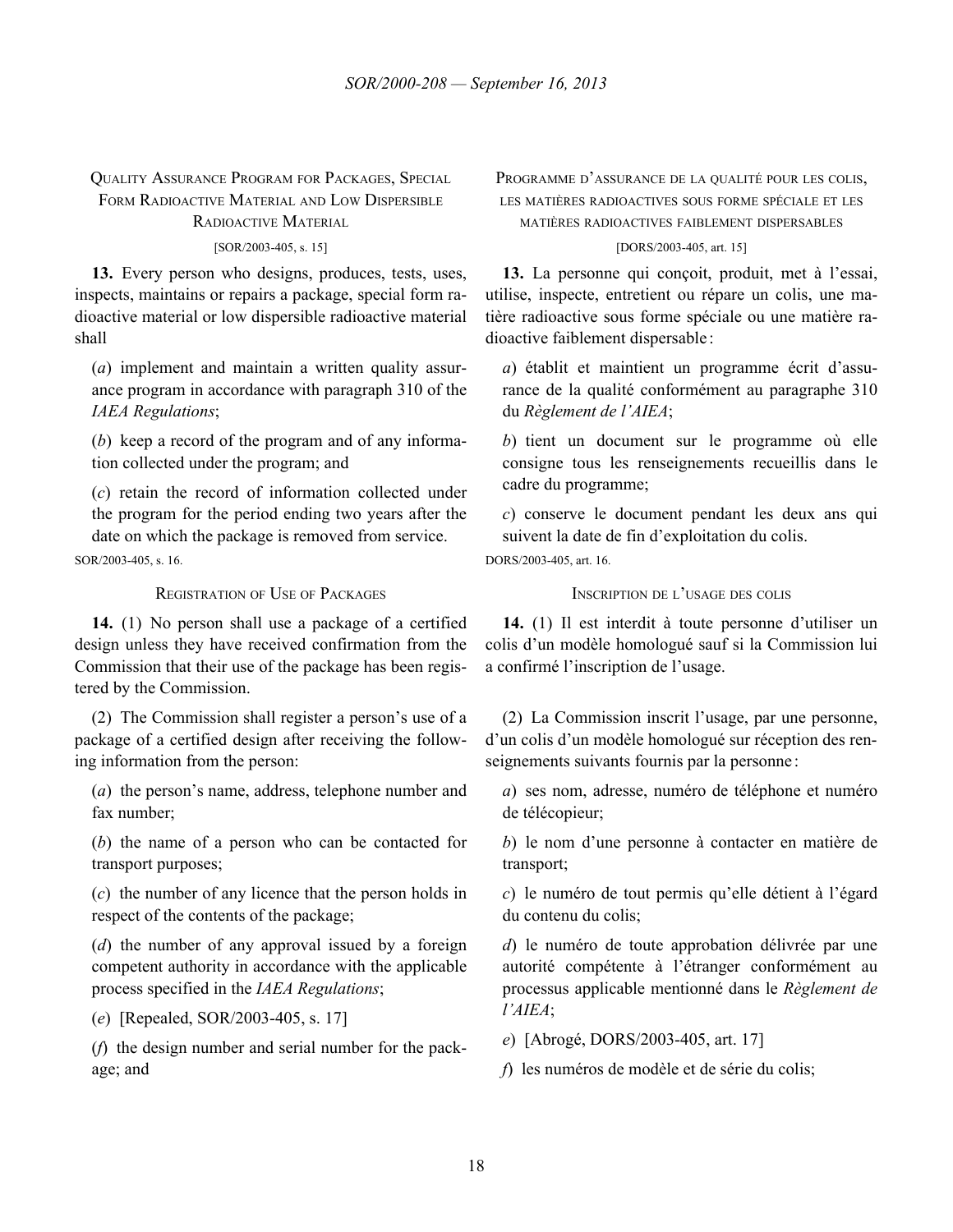<span id="page-23-0"></span>(*g*) a statement confirming that the person possesses the instructions necessary to prepare the package for shipment, as set out in the certificate for the package design.

SOR/2003-405, s. 17.

# PACKAGING AND TRANSPORT OF RADIOACTIVE MATERIAL

**15.** (1) Every person who transports, or causes to be transported, radioactive material shall act in accordance with the requirements of the *Transportation of Dangerous Goods Regulations*.

(2) Every consignor, other than a consignor of an excepted package, shall act in accordance with paragraphs 550 to 561 of the *IAEA Regulations*.

(3) Every consignor of an excepted package shall act in accordance with paragraph 554 of the *IAEA Regulations*.

(4) Every consignor of radioactive material shall advise the consignee that the material is going to be transported.

(5) Every carrier of radioactive material shall act in accordance with paragraphs 562 to 569 and 571 to 580 of the *IAEA Regulations*.

(6) Every carrier of radioactive material shall transport the material in accordance with the consignor's instructions.

(7) Every carrier of radioactive material shall implement and maintain work procedures to ensure compliance with these Regulations and shall keep a record of those procedures.

SOR/2003-405, s. 18.

**16.** (1) Subject to subsections (2) and (3), no consignor shall present for transport, and no carrier shall transport, radioactive material unless

(*a*) the material is contained in

*g*) une mention confirmant qu'elle dispose des instructions nécessaires pour la préparation du colis pour l'expédition qui figurent dans l'homologation du modèle de colis.

DORS/2003-405, art. 17.

# EMBALLAGE ET TRANSPORT DES MATIÈRES RADIOACTIVES

## GENERAL OBLIGATIONS OBLIGATIONS GÉNÉRALES

**15.** (1) La personne qui transporte une matière radioactive ou la fait transporter se conforme au *Règlement sur le transport des marchandises dangereuses*.

(2) L'expéditeur, sauf l'expéditeur d'un colis excepté, se conforme aux paragraphes 550 à 561 du *Règlement de l'AIEA*.

(3) L'expéditeur d'un colis excepté se conforme au paragraphe 554 du *Règlement de l'AIEA*.

(4) L'expéditeur avise le destinataire du transport de la matière.

(5) Le transporteur se conforme aux paragraphes 562 à 569 et 571 à 580 du *Règlement de l'AIEA*.

(6) Le transporteur transporte la matière conformément aux instructions de l'expéditeur.

(7) Le transporteur met en œuvre et maintient des procédures de travail pour assurer la conformité au présent règlement et tient un document sur ces procédures. DORS/2003-405, art. 18.

### PACKAGES FOR TRANSPORT COLLIS POUR LE TRANSPORT

**16.** (1) Sous réserve des paragraphes (2) et (3), il est interdit à l'expéditeur de présenter une matière radioactive aux fins de transport et au transporteur de la transporter à moins que :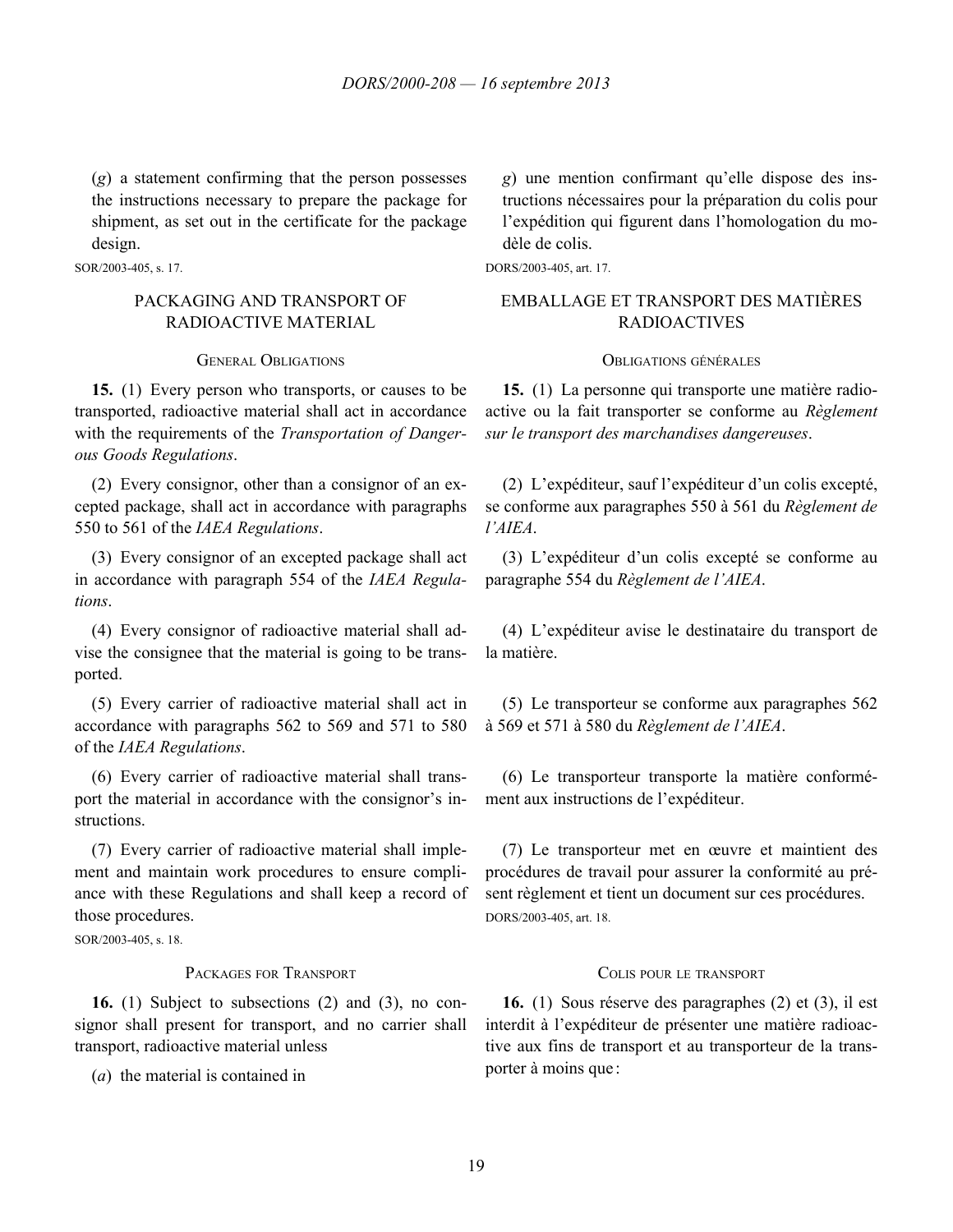(i) an excepted package,

(ii) a Type IP-1, Type IP-2 or Type IP-3 package,

(iii) a Type A package,

(iv) a Type B or Type C package of a certified design,

(v) a package for fissile material of a certified design,

(vi) a package for 0.1 kg or more of uranium hexafluoride of a certified design,

(vii) a package whose design is in accordance with the criteria set out in paragraph 815 of the *IAEA Regulations* and for which package certification is not otherwise required under these Regulations, if the material is packaged in accordance with that paragraph, or

(viii) packaging manufactured to a package design certified in accordance with the criteria set out in paragraph 816 or 817 of the *IAEA Regulations*, where the material is packaged in accordance with those paragraphs; and

(*b*) the activity or mass of the material is within the applicable limits referred to in paragraphs 408 to 415 and 417 to 419 of the *IAEA Regulations*.

(2) Notwithstanding subsection (1), a consignor may present for transport, and a carrier may transport,

(*a*) radioactive material under special arrangement;

(*b*) a package that is in transit and that is of a design that has been approved as a Type B(U)-96 or Type C-96 package by a foreign competent authority in accordance with the applicable process specified in the *IAEA Regulations*; or

(*c*) a package containing 0.1 kg or more of uranium hexafluoride of a design that has been approved as H(U)-96 by a foreign competent authority in accordance with the applicable process specified in the *IAEA Regulations*.

*a*) la matière soit contenue, selon le cas, dans:

(i) un colis excepté,

(ii) un colis du type CI-1, du type CI-2 ou du type CI-3,

(iii) un colis du type A,

(iv) un colis du type B ou du type C d'un modèle homologué,

(v) un colis d'un modèle homologué pour le transport d'une matière fissile,

(vi) un colis d'un modèle homologué pour le transport de 0,1 kg ou plus d'hexafluorure d'uranium,

(vii) un colis dont le modèle est conforme aux critères prévus au paragraphe 815 du *Règlement de l'AIEA* et pour lequel une homologation de colis n'est pas autrement requise dans ce règlement, si la matière est emballée conformément à ce paragraphe,

(viii) un emballage fabriqué selon un modèle homologué conformément aux critères prévus aux paragraphes 816 ou 817 du *Règlement de l'AIEA*, si la matière est emballée conformément à ces paragraphes;

*b*) l'activité ou la masse de la matière se trouve dans les limites applicables mentionnées aux paragraphes 408 à 415 et 417 à 419 du *Règlement de l'AIEA*.

(2) Malgré le paragraphe (1), l'expéditeur peut présenter aux fins de transport et le transporteur peut transporter:

*a*) une matière radioactive en vertu d'un arrangement spécial;

*b*) un colis qui est en transit et dont le modèle a été approuvé comme colis du type B(U)-96 ou du type C-96 par une autorité compétente à l'étranger conformément au processus applicable mentionné dans le *Règlement de l'AIEA*;

*c*) un colis contenant 0,1 kg ou plus d'hexafluorure d'uranium et dont le modèle a été approuvé comme colis du type H(U)-96 par une autorité compétente à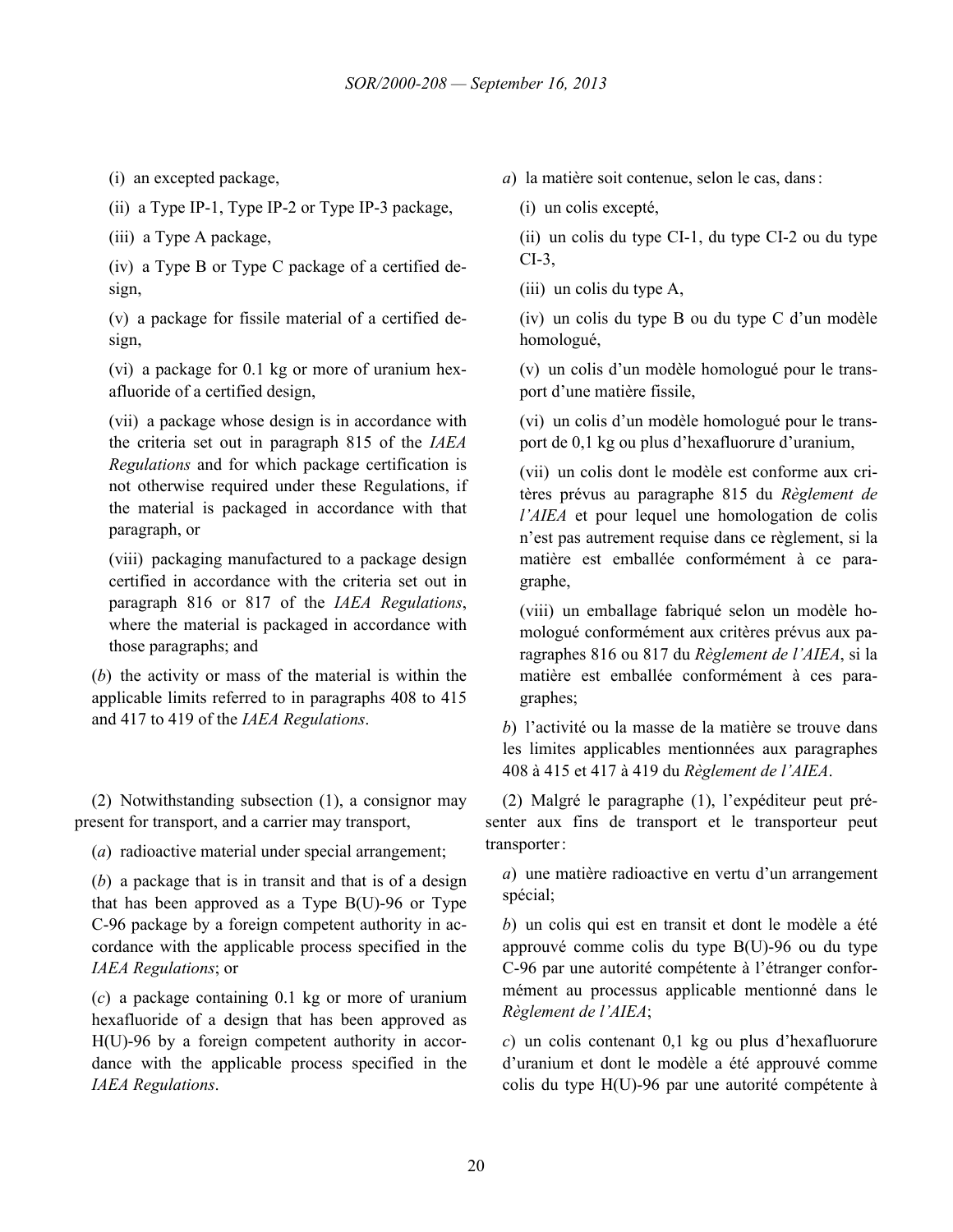(3) Subsection (1) does not apply to a consignor who presents for transport, or a carrier who transports, LSA-I material or an SCO-I in accordance with paragraph 523 of the *IAEA Regulations*.

(4) Subject to subsection (5), every consignor and carrier of radioactive material shall act in accordance with paragraphs 501 to 547 of the *IAEA Regulations*.

(5) A consignor may present for transport, and a carrier may transport, radioactive material in a package that is not labelled in accordance with paragraphs 541 to 543 of the *IAEA Regulations*, if the package

(*a*) is an exposure device, as defined in the *Nuclear Substances and Radiation Devices Regulations*, of a certified model and

(i) is to be transported, or is transported, under exclusive use,

(ii) has clearly marked on it the word "RADIOAC-TIVE" or "RADIOACTIF", the basic trefoil symbol set out in Figure 1 in Section V of the *IAEA Regulations* and the name, address and telephone number of the person who is authorized by a license to possess the radioactive material that it contains,

(iii) has clearly stamped on it, or visibly and legibly inscribed on a durable steel or brass tag that is readily visible and securely affixed to it by means of metal fasteners, the name, quantity in becquerels, date of measurement of that quantity and form of the radioactive material that it contains, as well as the maximum permissible activity of the package, and

(iv) is transported by a vehicle that displays on each side and on each end a placard for substances of Class 7 specified in the *Transportation of Dangerous Goods Regulations*;

(*b*) is an excepted package;

l'étranger conformément au processus applicable précisé dans le *Règlement de l'AIEA*.

(3) Le paragraphe (1) ne s'applique pas à l'expéditeur qui présente aux fins de transport une matière FAS-I ou un OCS-I ni au transporteur qui en assure le transport conformément au paragraphe 523 du *Règlement de l'AIEA*.

(4) Sous réserve du paragraphe (5), l'expéditeur et le transporteur d'une matière radioactive se conforment aux paragraphes 501 à 547 du *Règlement de l'AIEA*.

(5) L'expéditeur peut présenter aux fins de transport une matière radioactive dans un colis qui n'est pas étiqueté conformément aux paragraphes 541 à 543 du *Règlement de l'AIEA*, et le transporteur peut en assurer le transport, si le colis:

*a*) est un appareil d'exposition au sens du *Règlement sur les substances nucléaires et les appareils à rayonnement* qui est d'un modèle homologué et qui:

(i) est transporté, ou doit l'être, dans le cadre d'une utilisation exclusive,

(ii) porte clairement la mention « RADIOACTIF » ou « RADIOACTIVE », le trèfle symbolique figurant à la figure 1 du chapitre V du *Règlement de l'AIEA*, ainsi que les nom, adresse et numéro de téléphone de la personne qui est autorisée par permis à avoir en sa possession la matière radioactive contenue dans l'appareil,

(iii) porte clairement une estampille ou, bien en évidence, sur une étiquette durable en acier ou laiton qui lui est solidement fixée au moyen d'attaches métalliques, une inscription en caractères visibles et lisibles, indiquant le nom, la forme et la quantité en becquerels de la substance nucléaire contenue dans l'appareil, la date du relevé de cette quantité, ainsi que l'activité admissible maximale du colis,

(iv) est transporté par un véhicule qui affiche sur chaque côté et à chaque extrémité une plaque pour les substances de classe 7 prévue par le *Règlement sur le transport des marchandises dangereuses*;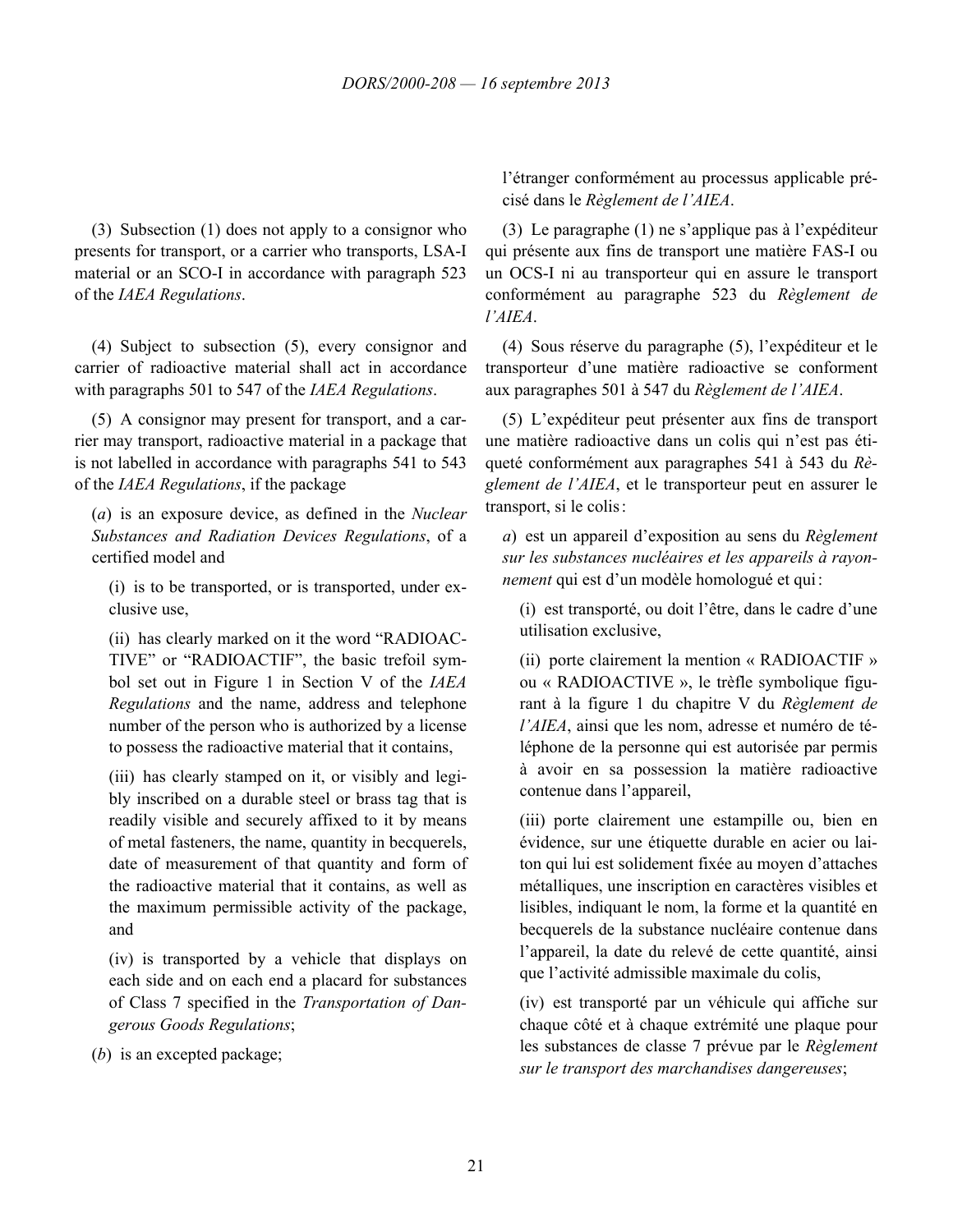<span id="page-26-0"></span>(*c*) contains only LSA-I material other than uranium hexafluoride and

(i) is to be transported, or is transported, under exclusive use,

(ii) has clearly marked on it the words "RA-DIOACTIVE LSA-I: EXCLUSIVE USE" or "FAS-I RADIOACTIF: USAGE EXCLUSIF", and

(iii) is transported by a vehicle that displays on each side and on each end a placard for substances of Class 7 specified in the *Transportation of Dangerous Goods Regulations*; or

(*d*) is labelled in accordance with the *International Maritime Dangerous Goods Code* or the *Technical Instructions for the Safe Transport of Dangerous Goods by Air*.

SOR/2003-405, s. 19; SOR/2010-108, s. 6(F).

**17.** (1) Subject to subsection (2), every consignor of radioactive material shall include in the transport documents for the consignment the information referred to in paragraph 549 of the *IAEA Regulations* which shall be clearly and indelibly printed in the documents.

(2) Subsection (1) does not apply

(*a*) with respect to an excepted package; or

(*b*) to a consignor who provides transport documents that have been prepared in accordance with the *International Maritime Dangerous Goods Code* or the *Technical Instructions for the Safe Transport of Dangerous Goods by Air*.

(3) No person shall transport a consignment of radioactive material unless the consignment is accompanied by the transport documents referred to in subsection (1) or (2).

SOR/2003-405, s. 20.

*b*) est un colis excepté;

*c*) contient seulement une matière FAS-I autre que l'hexafluorure d'uranium et, à la fois:

(i) est ou doit être transporté dans le cadre d'une utilisation exclusive,

(ii) porte clairement la mention « FAS-I RADIOACTIF: USAGE EXCLUSIF » ou « RA-DIOACTIVE LSA-I: EXCLUSIVE USE »,

(iii) est transporté par un véhicule qui affiche sur chaque côté et à chaque extrémité une plaque pour les substances de classe 7 prévue par le *Règlement sur le transport des marchandises dangereuses*;

*d*) est étiquetée conformément au *Code maritime international des marchandises dangereuses* ou aux *Instructions techniques pour la sécurité du transport aérien des marchandises dangereuses*.

DORS/2003-405, art. 19; DORS/2010-108, art. 6(F).

# TRANSPORT DOCUMENTS DOCUMENTS DE TRANSPORT

**17.** (1) Sous réserve du paragraphe (2), l'expéditeur d'une matière radioactive joint aux documents de transport aux fins d'envoi les renseignements visés au paragraphe 549 du *Règlement de l'AIEA*, imprimés de façon claire et indélébile.

(2) Le paragraphe (1) ne s'applique pas à :

*a*) un colis excepté;

*b*) l'expéditeur qui fournit des documents de transport préparés conformément au *Code maritime international des marchandises dangereuses* ou aux *Instructions techniques pour la sécurité du transport aérien des marchandises dangereuses*.

(3) Il est interdit de transporter un envoi de matière radioactive sauf s'il est accompagné des documents de transport mentionnés aux paragraphes (1) ou (2). DORS/2003-405, art. 20.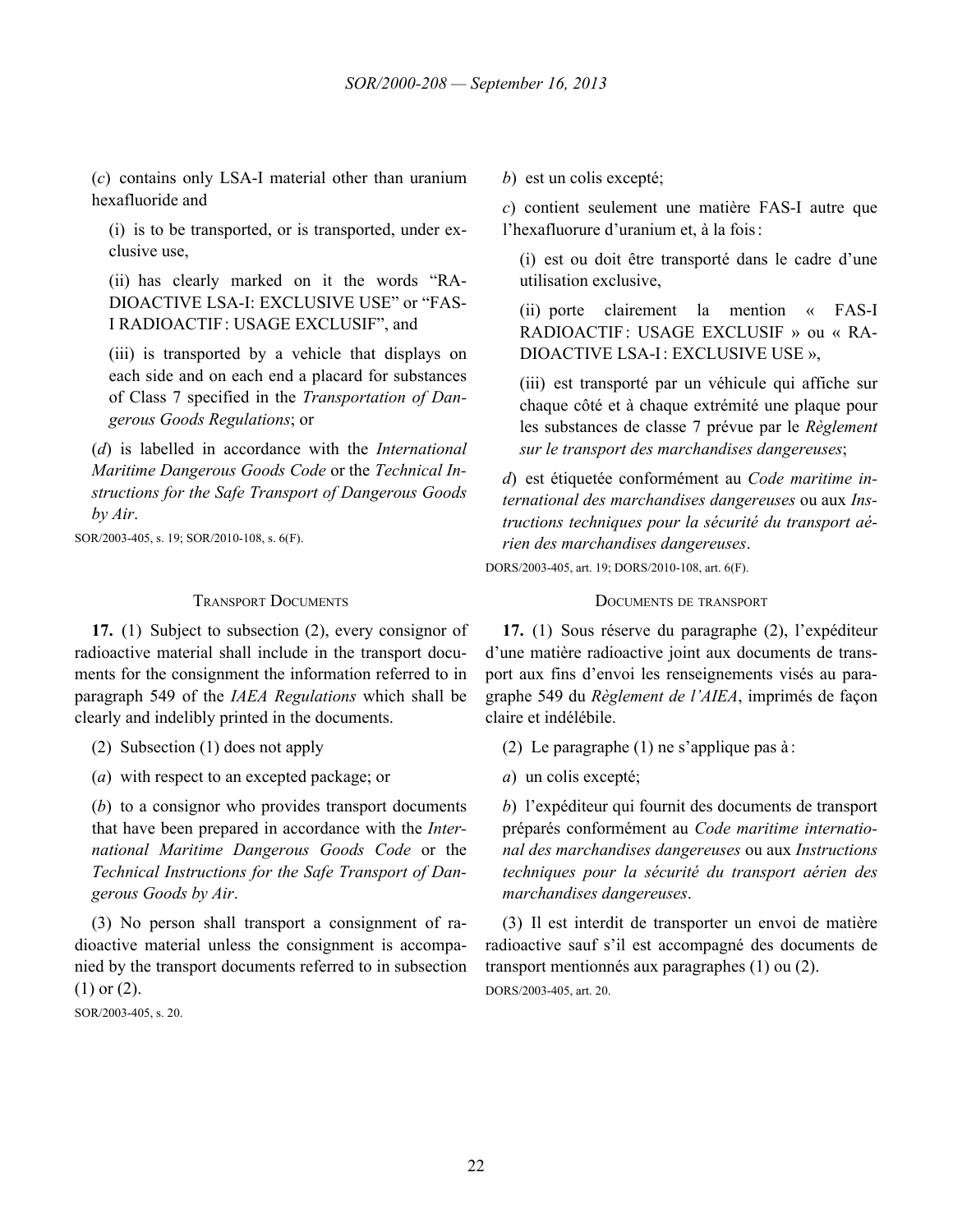# RADIATION PROTECTION PROGRAM PROGRAM PROGRAMME DE RADIOPROTECTION

<span id="page-27-0"></span>**18.** (1) Every consignor, carrier and consignee of radioactive material shall implement a radiation protection program and shall, as part of that program,

(*a*) keep the amount of exposure to radon progeny and the effective dose and equivalent dose received by and committed to persons as low as reasonably achievable, social and economic factors being taken into account, through the implementation of

(i) management control over work practices,

(ii) personnel qualification and training,

(iii) control of occupational and public exposure to radiation, and

(iv) planning for unusual situations;

(*b*) prevent persons from receiving doses of radiation higher than the radiation dose limits prescribed by the *Radiation Protection Regulations*; and

(*c*) train persons referred to in the program on the application of the program.

(2) Every consignor, carrier and consignee shall

(*a*) keep a record of its radiation protection program and of any information collected under the program; and

(*b*) retain the record of information collected under the program for the period ending two years after the date on which it is collected.

# DANGEROUS OCCURRENCES SITUATIONS DANGEREUSES

**19.** (1) Every consignor who becomes aware of any of the following dangerous occurrences shall immediately make a preliminary report to the Commission and to the holder, if any, of a licence to import the radioactive material that is involved in the occurrence:

(*a*) a conveyance carrying radioactive material is involved in an accident;

**18.** (1) L'expéditeur, le transporteur et le destinataire de matières radioactives mettent en œuvre un programme de radioprotection et, dans le cadre de ce programme :

*a*) maintiennent le degré d'exposition aux produits de filiation du radon ainsi que la dose efficace et la dose équivalente qui sont reçues par la personne, et engagées à son égard, au niveau le plus bas qu'il soit raisonnablement possible d'atteindre, compte tenu des facteurs économiques et sociaux, par:

(i) la maîtrise des méthodes de travail par la direction,

(ii) les qualifications et la formation du personnel,

(iii) le contrôle de l'exposition du personnel et du public au rayonnement,

(iv) la préparation aux situations inhabituelles;

*b*) veillent à ce que les personnes ne reçoivent pas de doses de rayonnement supérieures aux limites prévues dans le *Règlement sur la radioprotection*;

*c*) donnent aux personnes mentionnées dans le programme une formation sur son application.

(2) L'expéditeur, le transporteur et le destinataire :

*a*) tiennent un document sur le programme de radioprotection où ils consignent les renseignements recueillis dans le cadre du programme;

*b*) conservent le document pendant les deux ans qui suivent la date de collecte de ces renseignements.

**19.** (1) L'expéditeur qui prend connaissance de l'une des situations dangereuses suivantes fournit immédiatement un rapport préliminaire à la Commission et, le cas échéant, au titulaire de permis d'importation de la matière radioactive en cause :

*a*) un moyen de transport de matières radioactives est impliqué dans un accident;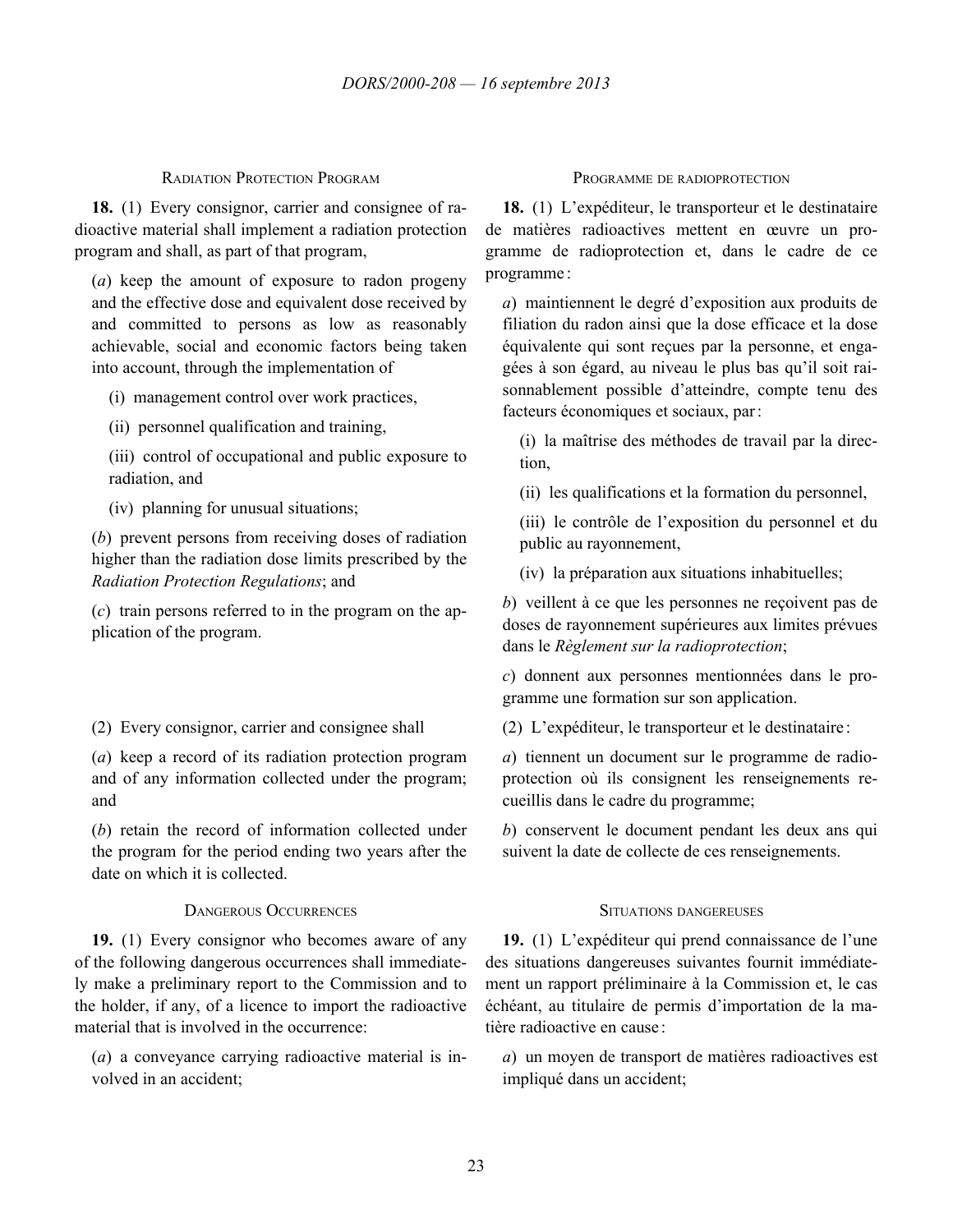(*b*) a package shows evidence of damage, tampering or leakage of its contents;

(*c*) any failure to comply with the Act, these regulations or any licence or certificate applicable to a package that may reasonably be expected to lead to a situation in which the environment, the health and safety of persons or national security is adversely affected;

(*d*) radioactive material is lost, stolen or no longer in the control of a person who is required to have control by the Act or the regulations made under the Act;

(*e*) radioactive material has escaped from a containment system, a package or a conveyance during transport;

(*f*) fissile material is outside the confinement system during transport; or

(*g*) the level of non-fixed contamination during transport exceeds the limits specified in paragraphs 508 and 509 of the *IAEA Regulations*.

(2) Every carrier, consignee or holder of a licence to transport the nuclear substance while in transit who becomes aware of any of the dangerous occurrences referred to in subsection (1) shall immediately make a preliminary report to the Commission and to either the consignor or the holder, if any, of a licence to import the radioactive material that is involved in the occurrence.

(3) The preliminary reports referred to in subsections (1) and (2) shall include information on the location and circumstances of the dangerous occurrence and on any action that the consignor, carrier or consignee has taken or proposes to take with respect to it.

(4) Immediately after a dangerous occurrence referred to in subsection (1), the consignor, the carrier, the consignee or any other person who controls any area affected by the dangerous occurrence shall

(*a*) limit, to the extent possible, the spread of any radioactive material;

*b*) un colis porte des traces d'endommagement, d'altération ou de fuite du contenu;

*c*) il y a un manquement à la Loi, au présent règlement, à un permis ou à une homologation du colis qui risquerait vraisemblablement de donner lieu à une situation entraînant des effets négatifs sur l'environnement, la santé et la sécurité des personnes ou la sécurité nationale;

*d*) la matière radioactive est perdue, volée ou ne se trouve plus sous le contrôle de la personne qui est tenue de l'avoir sous son contrôle conformément à la Loi ou ses règlements;

*e*) la matière radioactive s'est échappée d'une enveloppe de confinement, d'un colis ou d'un moyen de transport pendant le transport;

*f*) la matière fissile se trouve à l'extérieur du système d'isolement pendant le transport;

*g*) le niveau de contamination non fixée pendant le transport dépasse les limites précisées aux paragraphes 508 et 509 du *Règlement de l'AIEA*.

(2) Le transporteur, le destinataire ou le titulaire de permis de transport de la substance nucléaire en transit qui prend connaissance de l'une des situations dangereuses mentionnées au paragraphe (1) présente immédiatement un rapport préliminaire à la Commission et à l'expéditeur ou, le cas échéant, au titulaire de permis d'importation de la matière radioactive en cause.

(3) Les rapports préliminaires mentionnés aux paragraphes (1) et (2) comprennent des renseignements sur l'endroit où est survenue la situation et sur les circonstances l'entourant, ainsi que sur les mesures que l'expéditeur, le transporteur ou le destinataire ont prises ou entendent prendre à cet égard.

(4) Immédiatement après la survenance de l'une des situations dangereuses mentionnées au paragraphe (1), l'expéditeur, le transporteur, le destinataire ou toute autre personne qui contrôle toute zone touchée :

*a*) limite, dans la mesure du possible, la dispersion de la matière radioactive;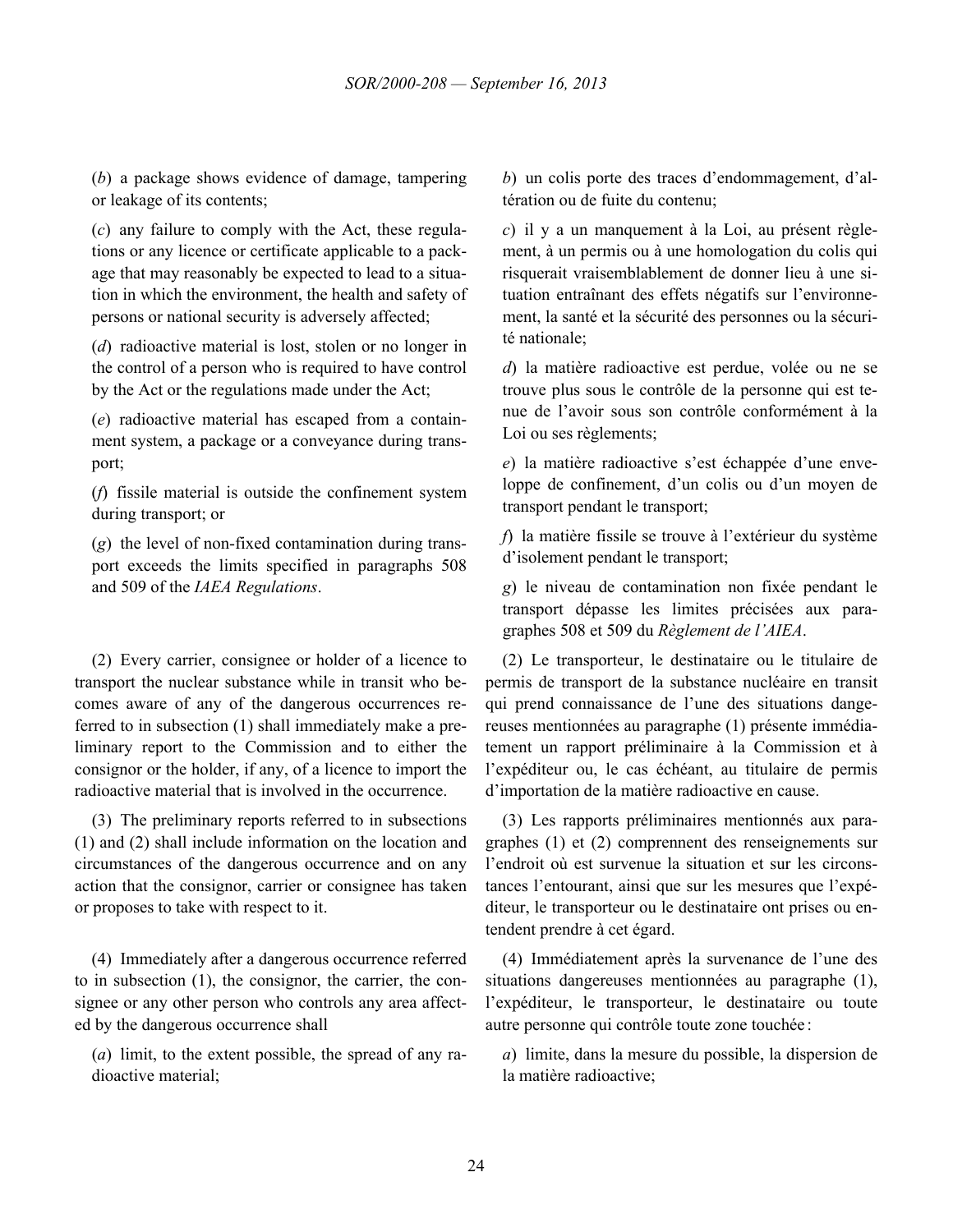<span id="page-29-0"></span>(*b*) place barriers, signs or personnel at every point of entry into the affected area to control the entry of persons into that area;

(*c*) record the name, address and telephone number of any person who may have been exposed to or contaminated by radioactive material and request that the person remain available for assessment by an expert in radiation protection; and

(*d*) have an expert in radiation protection assess the situation and report the results of the assessment to the Commission.

(5) Within 21 days after a dangerous occurrence referred to in subsection (1), the consignor, the carrier, the consignee and the holder of a licence to transport the nuclear substance while in transit shall file a full report with the Commission, and the report shall contain the following information about the occurrence:

- (*a*) the date, time and location;
- (*b*) the probable cause;
- (*c*) the names of the persons involved;
- (*d*) the circumstances;

(*e*) the effects on the environment, the health and safety of persons, and national or international security that have resulted or may result;

(*f*) the doses of radiation that any person has received or is likely to have received; and

(*g*) the actions taken by the consignor, the carrier and the consignee.

SOR/2003-405, s. 21.

# "RELEASE" UNDER THE TRANSPORTATION OF DANGEROUS GOODS ACT, 1992

# [SOR/2010-108, s. 7]

**20.** For the purpose of the definition "release" in section 2 of the *Transportation of Dangerous Goods Act, 1992*, the following levels of ionizing radiation are established:

*b*) installe des barrières ou des panneaux ou place des membres du personnel à chaque point d'entrée de la zone touchée pour en contrôler l'accès;

*c*) prend en note les nom, adresse et numéro de téléphone des personnes qui ont pu être exposées à la matière radioactive ou contaminées par elle, et leur demande de demeurer disponibles pour subir un examen par un expert en radioprotection;

*d*) demande à un expert en radioprotection d'évaluer la situation et de faire rapport à la Commission.

(5) Dans les 21 jours suivant la survenance de l'une des situations dangereuses mentionnées au paragraphe (1), l'expéditeur, le transporteur, le destinataire et le titulaire de permis de transport de la substance nucléaire en transit déposent auprès de la Commission un rapport complet qui comprend les renseignements suivants concernant la situation:

- *a*) les date, heure et endroit;
- *b*) la cause probable;
- *c*) le nom des personnes en cause;
- *d*) une description des circonstances;

*e*) les effets réels ou probables sur l'environnement, sur la santé et la sécurité des personnes, ainsi que sur la sécurité nationale ou internationale;

*f*) les doses de rayonnement que les personnes ont réellement ou probablement reçues;

*g*) les mesures qu'ils ont prises.

DORS/2003-405, art. 21.

 « REJET » AUX TERMES DE LA LOI DE 1992 SUR LE TRANSPORT DES MARCHANDISES DANGEREUSES

### [DORS/2010-108, art. 7]

**20.** Pour l'application de la définition de «rejet» à l'article 2 de la *Loi de 1992 sur le transport des marchandises dangereuses*, l'intensité du rayonnement ionisant est: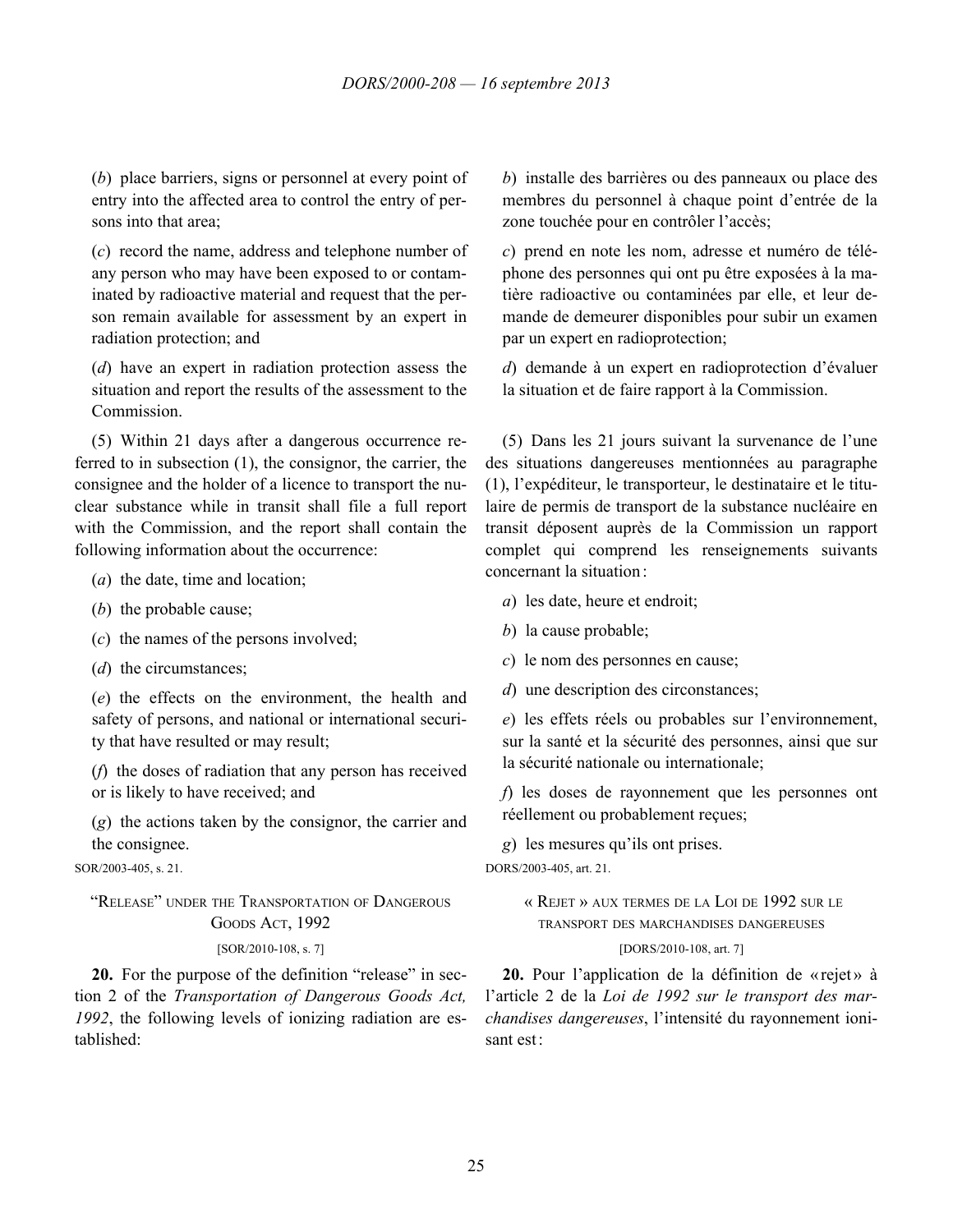<span id="page-30-0"></span>(*a*) 10 mSv/h on the external surface of a package that is being transported under exclusive use, 2 mSv/h on the surface of the conveyance, and 0.1 mSv/h at a distance of 2 m from the surface of the conveyance; and

(*b*) 2 mSv/h on the external surface of a package that is not being transported under exclusive use, 0.1 mSv/ h at a distance of 1 m from the package, 2 mSv/h on the surface of the conveyance, and 0.1 mSv/h at a distance of 2 m from the surface of the conveyance.

SOR/2010-108, s. 8.

## OPENING OF PACKAGES OUVERTURE DES COLIS

**21.** (1) No person, other than the consignor or the consignee of the package, shall open a package unless

(*a*) measures are taken to prevent persons from receiving doses of radiation higher than the radiation dose limits prescribed by the *Radiation Protection Regulations*; and

(*b*) the package is opened in the presence of an expert in radiation protection.

(2) When a person other than the consignor or the consignee opens a package, the person shall restore the package to a condition that meets the requirements of these Regulations before forwarding it to the consignee.

(3) On receipt of a package, and on opening a package, every person shall verify whether

(*a*) the package is damaged;

(*b*) the package shows evidence of having been tampered with;

(*c*) any portion of the fissile material is outside the confinement system; and

(*d*) any portion of the contents of the package is outside the containment system or the package.

(4) Every person who discovers that a package is damaged or that any portion of the fissile material is outside the confinement system shall file a full report of the *a*) de 10 mSv/h sur la surface externe d'un colis transporté dans le cadre d'une utilisation exclusive, de 2 mSv/h sur la surface du moyen de transport, et de 0,1 mSv/h à 2 m de distance à partir de la surface du moyen de transport;

*b*) de 2 mSv/h sur la surface externe d'un colis non transporté dans le cadre d'une utilisation exclusive, de 0,1 mSv/h à 1 m de distance à partir du colis, de 2 mSv/h sur la surface du moyen de transport, et de 0,1 mSv/h à 2 m de distance à partir de la surface du moyen de transport.

DORS/2010-108, art. 8.

**21.** (1) Il est interdit à quiconque, sauf à l'expéditeur et au destinataire du colis, d'ouvrir un colis à moins que :

*a*) des mesures soient prises pour que les personnes ne reçoivent pas des doses de rayonnement supérieures aux limites prévues dans le *Règlement sur la radioprotection*;

*b*) le colis soit ouvert en présence d'un expert en radioprotection.

(2) La personne, autre que l'expéditeur ou le destinataire, qui ouvre un colis le remet dans un état qui satisfait aux exigences du présent règlement avant de l'acheminer au destinataire.

(3) Sur réception d'un colis, et au moment de l'ouvrir, la personne s'assure de ce qui suit:

*a*) le colis n'est pas endommagé;

*b*) le colis ne porte aucune trace d'altération;

*c*) aucune partie de la matière fissile ne se trouve à l'extérieur du système d'isolement;

*d*) aucune partie du contenu du colis ne se trouve à l'extérieur de l'enveloppe de confinement ou du colis.

(4) La personne qui découvre qu'un colis est endommagé ou qu'une partie de la matière fissile se trouve à l'extérieur du système d'isolement dépose un rapport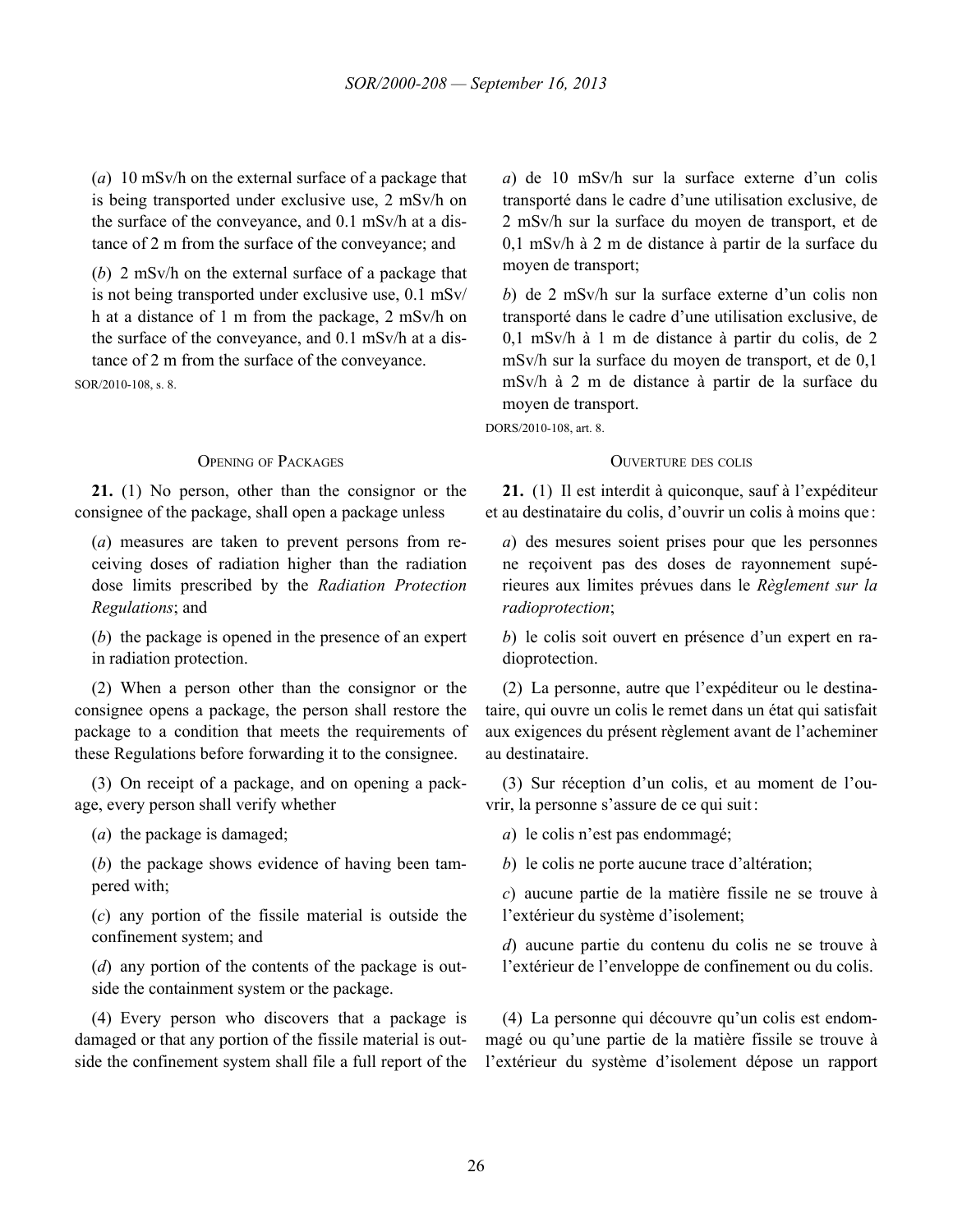<span id="page-31-0"></span>discovery with the consignor and with the Commission within 21 days after the discovery.

(5) Every person who discovers that a package shows evidence of having been tampered with or that any portion of the contents of a package has escaped from the containment system or the package shall immediately make a preliminary report to the Commission and to either the consignor or the holder, if any, of a licence to import the radioactive material that is involved.

(6) The preliminary report of a discovery referred to in subsection (5) shall include information on the location and circumstances of the discovery and on any action that the person has taken or proposes to take with respect to it.

(7) Every consignor and every holder of a licence to import radioactive material who receives a preliminary report of a discovery referred to in subsection (5) shall file a full report of the discovery with the Commission within 21 days after receiving the preliminary report. SOR/2003-405, s. 22.

### UNDELIVERABLE CONSIGNMENTS ENVOIS NON LIVRABLES

**22.** If a consignment cannot be delivered to the consignee, the carrier shall

(*a*) notify the consignor, the consignee and the Commission; and

(*b*) place the consignment in an area to which access is controlled by the carrier and keep it there until it can be delivered to the consignor or the consignee.

**23.** (1) Every person who packages radioactive material in a Type IP-2, Type IP-3 or Type A package shall keep a record of the following information and documents concerning the package:

(*a*) the technical specifications of its design;

(*b*) the type, quantity and physical form of the radioactive material that it is designed to contain;

complet à cet égard auprès de l'expéditeur et de la Commission dans les vingt et un jours suivant la découverte.

(5) La personne qui découvre qu'un colis porte des traces d'altération, ou qu'une partie du contenu du colis s'est échappée de l'enveloppe de confinement ou du colis présente immédiatement un rapport préliminaire à la Commission et à l'expéditeur ou, le cas échéant, au titulaire du permis d'importation de la matière radioactive en cause.

(6) Le rapport préliminaire mentionné au paragraphe (5) comprend des renseignements sur l'endroit où est survenue la découverte et sur les circonstances l'entourant, ainsi que sur les mesures que la personne a prises ou entend prendre à cet égard.

(7) L'expéditeur et le titulaire du permis d'importation de la matière radioactive qui reçoit le rapport préliminaire mentionné au paragraphe (5) dépose un rapport complet auprès de la Commission dans les 21 jours suivant la réception du rapport préliminaire.

DORS/2003-405, art. 22.

**22.** Si un envoi ne peut être livré au destinataire, le transporteur:

*a*) en avise l'expéditeur, le destinataire et la Commission;

*b*) le garde dans une zone dont il contrôle l'accès jusqu'à ce qu'il puisse être livré à l'expéditeur ou au destinataire.

# RECORDS TO BE KEPT AND RETAINED DOCUMENTS À TENIR ET À CONSERVER

**23.** (1) La personne qui emballe une matière radioactive dans un colis du type A, du type CI-2 ou du type CI-3 conserve un dossier où elle verse les renseignements et documents suivants à l'égard du colis:

*a*) les spécifications techniques du modèle;

*b*) le type, la quantité et l'état physique de la matière radioactive qu'il est destiné à recevoir;